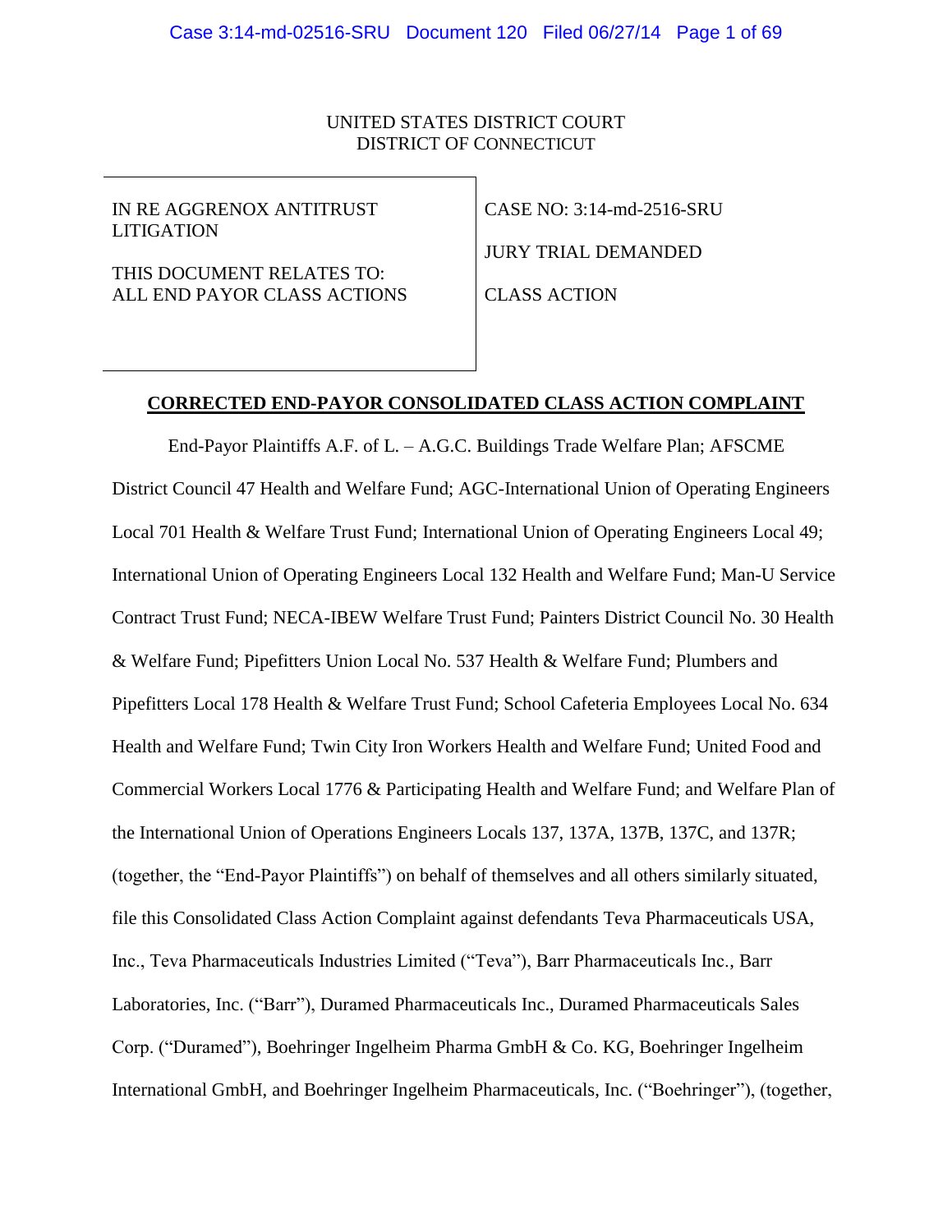## Case 3:14-md-02516-SRU Document 120 Filed 06/27/14 Page 2 of 69

the "Defendants") and allege as follows based on (a) personal knowledge; (b) the investigation of counsel; and (c) information and belief.

# **I. NATURE OF THE ACTION**

1. This is a civil indirect purchaser antitrust class action seeking treble damages and other relief arising out of Defendants' anticompetitive agreements to allocate the market for 25 mg aspirin/200 mg extended-release dipyridamole capsules, which is sold by Boehringer under the brand name Aggrenox. Aggrenox is a combination antiplatelet agent used to reduce the risk of stroke in patients who have already suffered a "mini-stroke" (or transient ischemic attack) or a completed ischemic stroke due to thrombosis (i.e., blood clot). Boehringer received approval to manufacture, market and sell Aggrenox in the United States from the United States Food and Drug Administration ("FDA") in 1999.

2. Defendants have entered into an unlawful "reverse payment agreement" through which Boehringer paid Barr more than \$120 million in cash and other valuable consideration in exchange for Barr's agreement not to launch a less expensive, bio-equivalent generic version of Aggrenox for up to seven years. No bio-equivalent generic version of Aggrenox is presently on the market and no generic will come to market until July 2015 as a direct and proximate result of Defendants unlawful market allocation agreement. Simply put, this agreement not to compete has prevented less expensive generic versions of Aggrenox from entering the market, causing End-Payor Plaintiffs and the End-Payor Class (as defined below) to pay overcharges. Since 1999, Boehringer has charged supracompetitive prices and reaped a steady source of profits from Aggrenox, with sales reaching approximately \$400 million.

3. On February 1, 2007, Barr sought regulatory approval to manufacture, market and sell a generic version of Aggrenox before the expiration of any patents associated with Aggrenox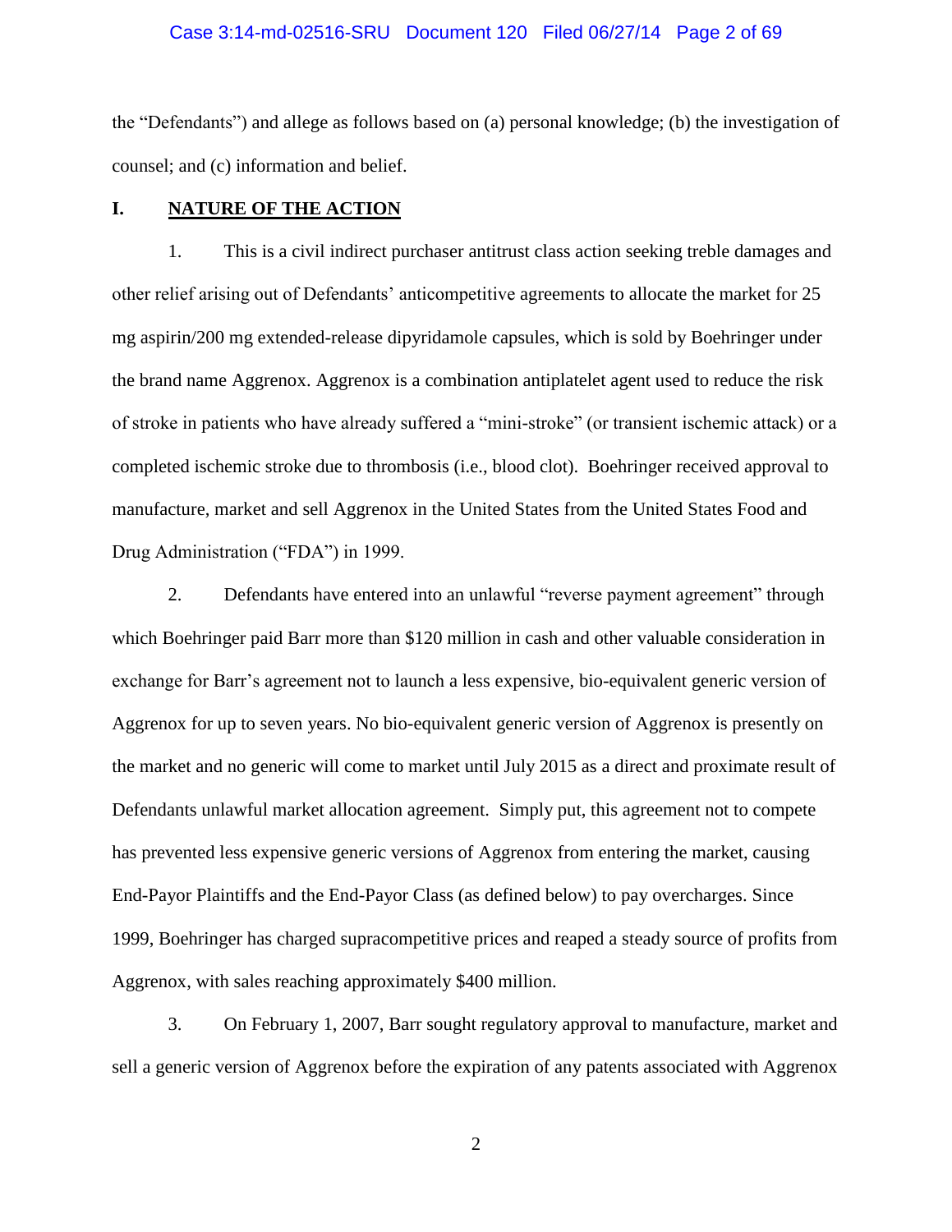## Case 3:14-md-02516-SRU Document 120 Filed 06/27/14 Page 3 of 69

by filing an Abbreviated New Drug Application ("ANDA") with the FDA. As the first filer of a substantially complete generic Aggrenox ANDA, Barr may be entitled to 180 days of market exclusivity during which it is free from competition from other Aggrenox generics – with the exception of an authorized generic marketed by the brand company, Boehringer.

4. Boehringer sued Barr, alleging that Barr's generic Aggrenox product would infringe Boehringer's U.S. Patent No. 6,015,577 (the "'577 Patent")—even though the '577 Patent was likely invalid and/or unenforceable and thus unlikely to prevent any generic Aggrenox product from coming to market in advance of patent expiration in January 2017. Boehringer sued Barr solely to obtain an automatic stay under the Drug Price Competition and Patent Term Restoration Act of 1984, Pub. L. No. 98-417, 98 Stat. 1585 (1984) ("Hatch-Waxman Act") which prevented the FDA from approving Barr's generic Aggrenox product for up to thirty months.

5 Boehringer, however, had a problem. It could not rely on the weak '577 Patent to prevent generic competition to Aggrenox once the automatic stay of FDA approval of Barr's ANDA expired. And if it continued litigating its patent case against Barr, an invalidity or unenforceability ruling would have opened the floodgates to competition from Barr and other generic manufacturers.

6. Generic versions of brand drugs are typically priced significantly below the brand versions. Because of the price differentials, and other institutional features of the pharmaceutical industry, generic versions are liberally and substantially substituted for their brand counterparts. As a result, Boehringer knew that the entry of one or more generic versions of Aggrenox would cause a drastic loss of its Aggrenox monopoly profits.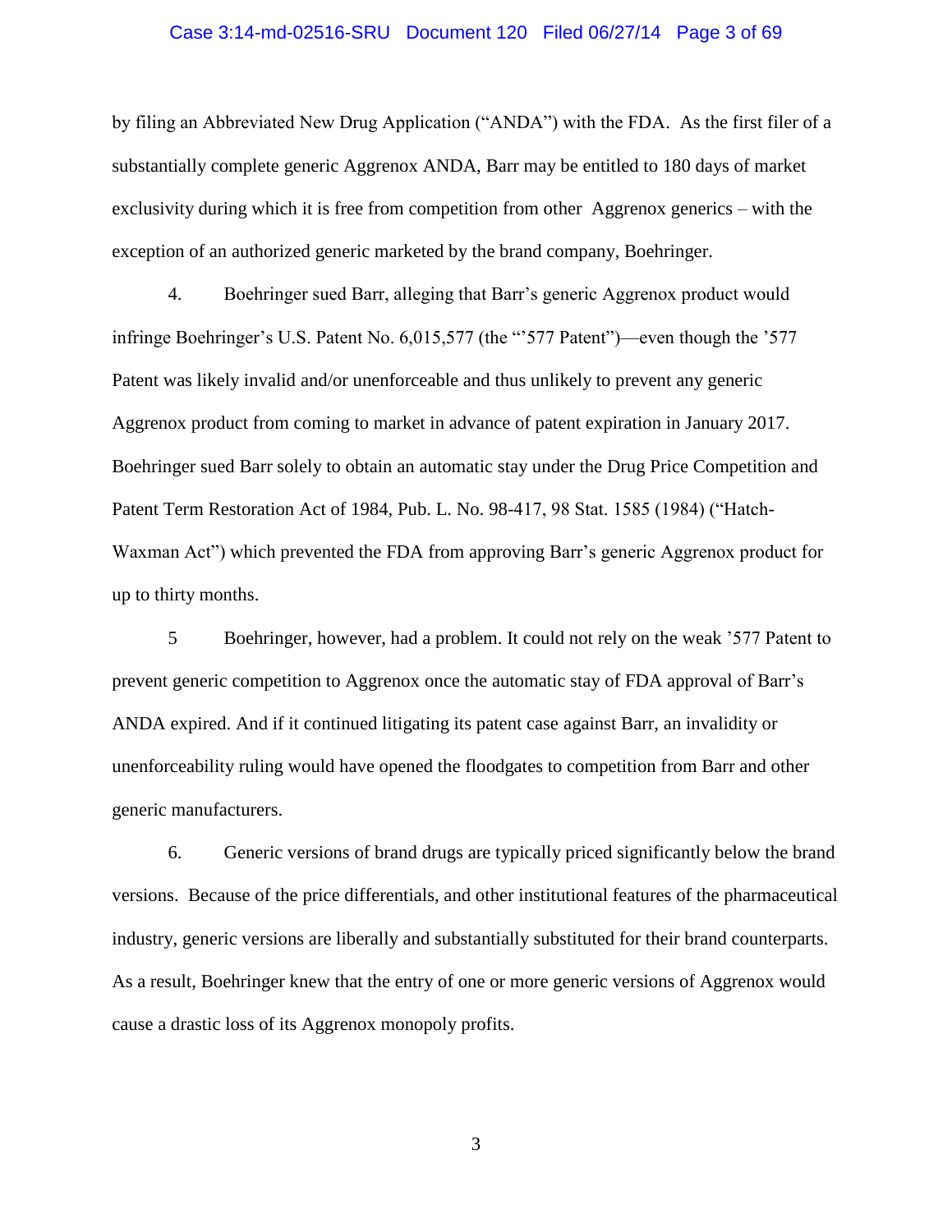# Case 3:14-md-02516-SRU Document 120 Filed 06/27/14 Page 4 of 69

7. To eliminate the risk that generic entry would devastate Aggrenox profits and to ensure its monopoly, Boehringer elected to share its monopoly profits with Barr in exchange for Barr's promise to drop its challenge to the '577 Patent and stay out of the market with a less expensive, bioequivalent generic version of Aggrenox for approximately seven years. More specifically, on or about August 11, 2008, Boehringer and Barr entered a non-competition agreement (the "Exclusion Payment Agreement" or "Agreement"). Under this Agreement, Boehringer agreed to pay Barr in exchange for Barr's commitment to delay marketing generic Aggrenox until as late as July 1, 2015. Boehringer's payment took two forms: (a) cash payments provided under the guise of a co-promotion agreement – an estimated \$120 million in one-time and yearly royalty payments – that far exceed the fair value of the services provided by Barr; and (b) an agreement not to compete against Barr's generic Aggrenox product with Boehringer's own generic Aggrenox product once generic entry belatedly occurs.

8. As a result of the Agreement, including the large unjustified payments from Boehringer to Barr provided for therein, Barr (and its successor Teva) has, in fact, delayed marketing less expensive generic Aggrenox, and continues to do so, despite having final FDA approval to market generic Aggrenox since August 2009. And once generic entry finally occurs, consumers and other purchasers will still be paying artificially inflated prices because the Agreement eliminates inter-generic competition between Boehringer and Barr. The purpose and effect of Boehringer's payments to Barr was to restrain competition in the market for Aggrenox and its AB-rated generic equivalents from the time of possible generic entry through the expiration of the '577 Patent.

9. But for the Agreement, less expensive, generic versions of Aggrenox would have been available to End Payor Plaintiffs as early as November 2009. Had Boehringer not paid Barr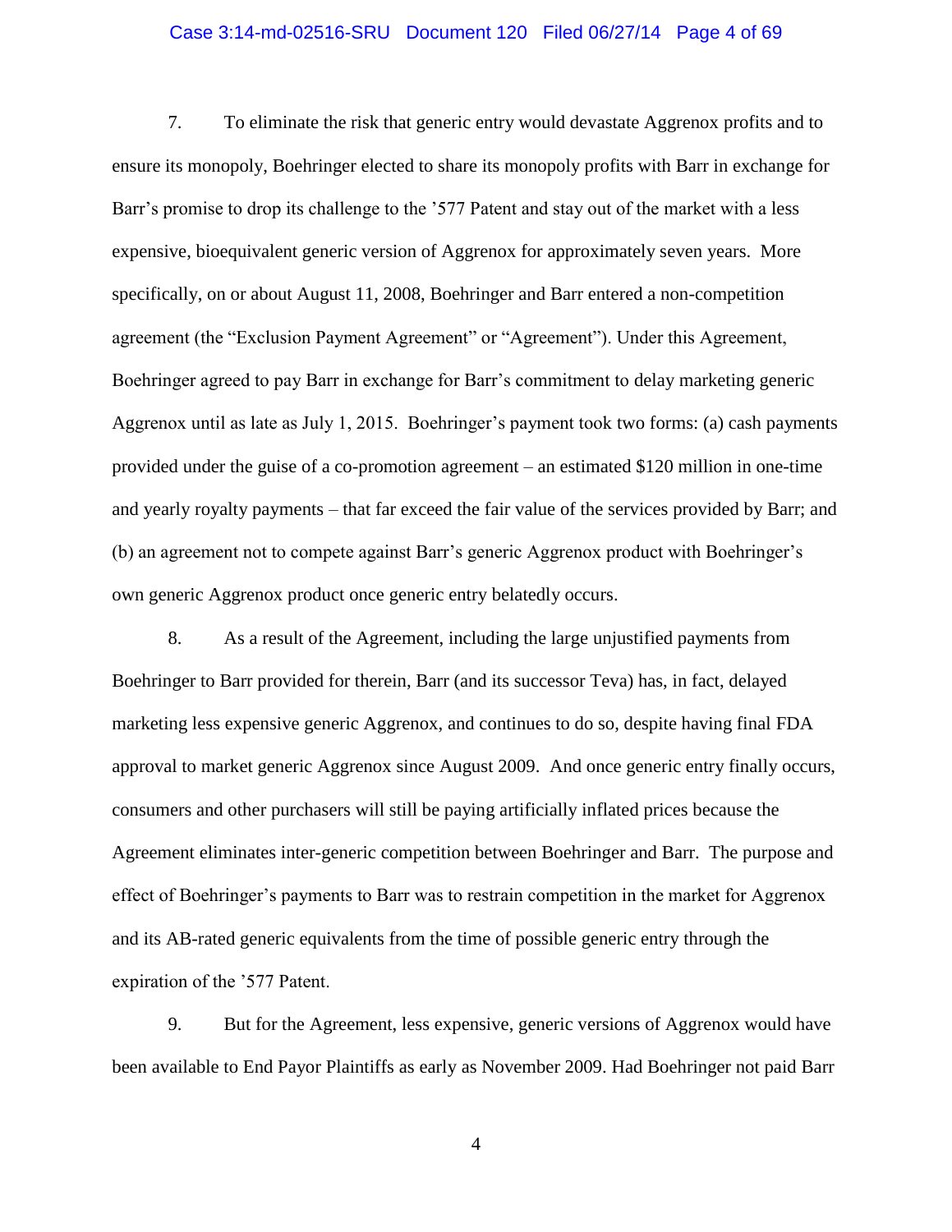## Case 3:14-md-02516-SRU Document 120 Filed 06/27/14 Page 5 of 69

to drop its challenge to the '577 Patent and stay out of the market, Barr would have already launched its less expensive generic Aggrenox: (a) "at-risk" (i.e., while the patent litigation was pending); (b) upon winning the patent litigation; or (c) pursuant to a lawful settlement agreement without a large unjustified payment from Boehringer to Barr. Absent the Agreement, immediately upon Barr's launch, Boehringer, as a rational economic actor seeking to recoup lost branded sales, would have launched an authorized generic Aggrenox in competition with Barr, driving down prices even further.

10. The Agreement has caused and is causing End-Payor Plaintiffs and the proposed End-Payor Class to pay substantially more for 25 mg aspirin/200mg extended-release dipyridamole capsules than they would have absent Defendants' anti-competitive conduct. Defendants have shared in the illicit profits that have resulted from the artificially-inflated prices End-Payor Plaintiffs paid for Aggrenox.

11. Defendants' Exclusion Payment Agreement was designed to and did in fact: (a) delay the entry of less expensive generic versions of Aggrenox; (b) fix, raise, maintain or stabilize the price of 25 mg aspirin/200 mg extended-release dipyridamole capsules; and (c) allocate 100% of the market for 25 mg aspirin/200 mg extended-release dipyridamole capsules to Boehringer for up to seven years. Moreover, once generic Aggrenox entry finally occurs, the Agreement is designed to and will allocate 100% of the generic segment to Barr during the 180 day exclusivity period (July 2015 to January 2016) and reduce inter-generic competition for the remainder of the 577 Patent's term.

12. End-Payor Plaintiffs bring this action on their own behalf and on behalf of a proposed End-Payor Class comprised of consumers and third-party payors who indirectly purchased, paid and/or provided reimbursement for Aggrenox, other than for resale, since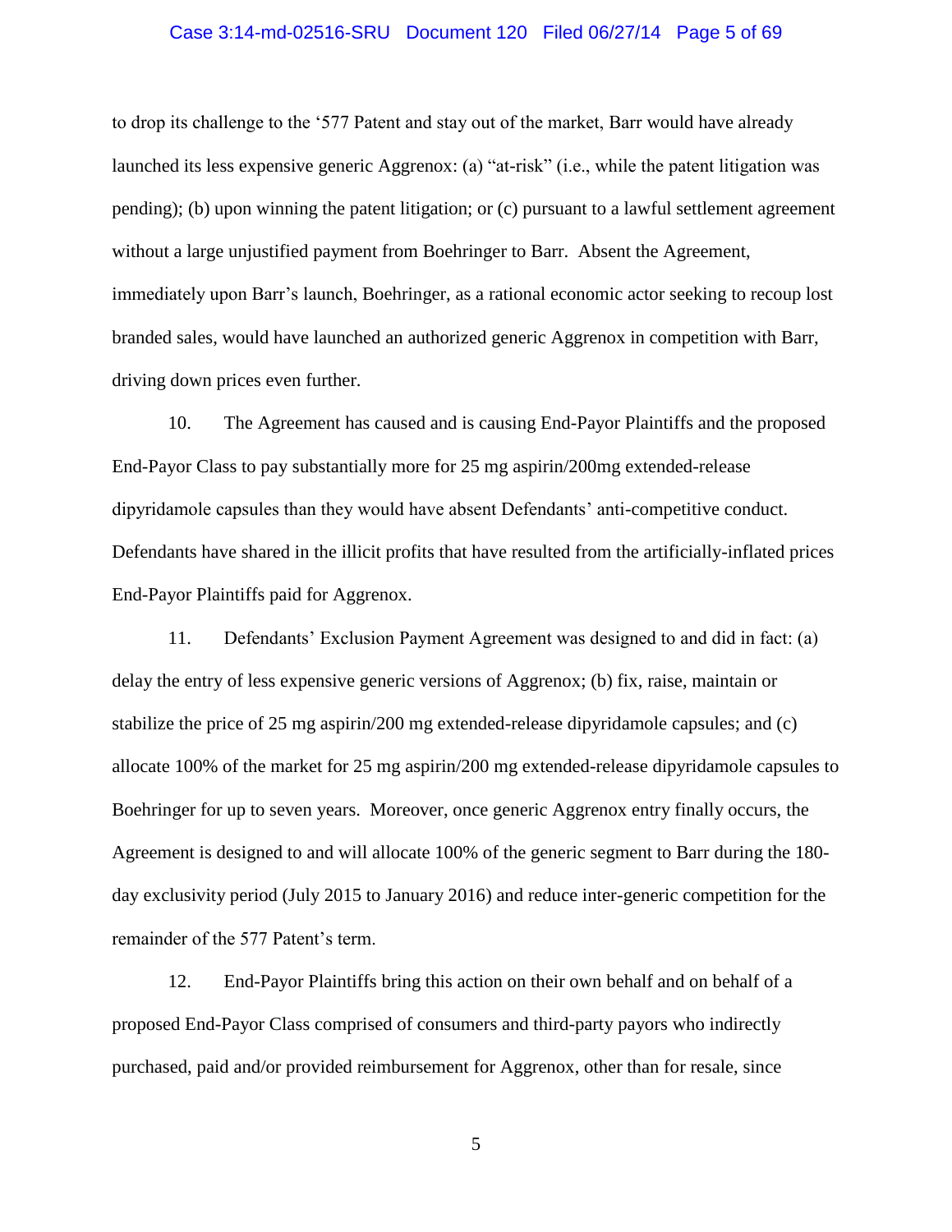## Case 3:14-md-02516-SRU Document 120 Filed 06/27/14 Page 6 of 69

November 30, 2009. End-Payor Plaintiffs seek a judgment declaring that the Exclusion Payment Agreement is unlawful under Sections 1 and 2 of the Sherman Act, 15 U.S.C. § 1, 2. End-Payor Plaintiffs also seek an injunction pursuant to Section 16 of the Clayton Act, 15 U.S.C. § 26, because, unless enjoined, the Defendants' unlawful conduct will continue unchecked and End-Payor Plaintiffs will continue to suffer financial harm as a result of Defendants' antitrust violations. End-Payor Plaintiffs also assert claims for compensatory and treble damages and equitable relief for continuing violations of state antitrust, consumer protection and unjust enrichment laws.

# **II. JURISDICTION AND VENUE**

13. This Court has jurisdiction over this action under 28 U.S.C. § 1332(d) because this is a class action involving common questions of law or fact in which the aggregate amount in controversy exceeds \$5,000,000, there are more than one hundred members of the proposed class, and at least one member of the proposed class is a citizen of a state different from that of one of the Defendants.

14. This Court also has jurisdiction over this matter under 15 U.S.C. § 26 and 28 U.S.C. §§ 1331 and 1337 because End-Payor Plaintiffs bring claims under section 16 of the Clayton Act, 15 U.S.C. § 26, for injunctive and equitable relief to remedy the Defendants' violations of Section 1 of the Sherman Antitrust Act, 15 U.S.C. § 1. The Court has supplemental jurisdiction over End-Payor Plaintiffs' pendent state law claims pursuant to 28 U.S.C. § 1367.

15. This Court has jurisdiction over Defendants because they are present in the United States, do business in the United States, have registered agents in the United States, may be found in the United States, and are otherwise subject to the service of process provisions of 15 U.S.C. § 22.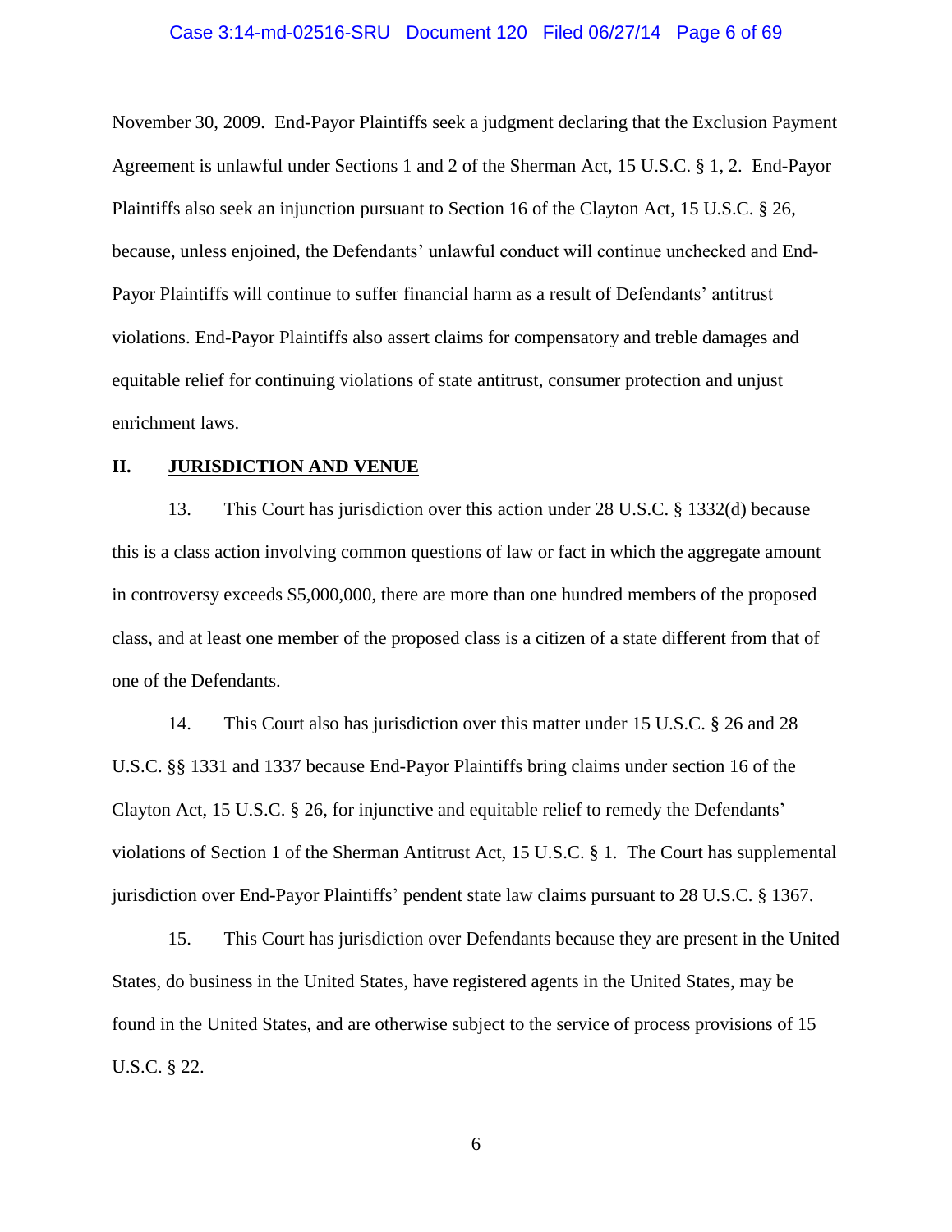## Case 3:14-md-02516-SRU Document 120 Filed 06/27/14 Page 7 of 69

16. Venue is appropriate within this district under Section 12 of the Clayton Act, 15 U.S.C. § 22, and 28 U.S.C. §1391(b) and (c), because Defendants transact business within this district and because their interstate trade and commerce is carried out in substantial part in this district. In addition, one of the Defendants is headquartered in this district and this action has been transferred to this division by the Judicial Panel on Multidistrict Litigation.

## **III. PARTIES**

## **A. Plaintiffs**

17. A.F. of L. – A.G.C. Buildings Trade Welfare Plan (the "AFL Plan") is a welfare benefit plan with its principal place of business in Mobile, Alabama. The AFL Plan represents participants who have family coverage and indirectly purchased, paid and/or provided reimbursement for Aggrenox. During the Class Period, the AFL Plan and its members were indirect purchasers of Aggrenox and were injured by Defendants' unlawful conduct as alleged herein. The AFL Plan sustained injury when it indirectly purchased, paid and/or provided reimbursement for Aggrenox purchases in Illinois, Pennsylvania, Texas and West Virginia during the class period.

18. AFSCME District Council 47 Health and Welfare Fund ("AFSCME") is a trust Established and administered under the laws of the Commonwealth of Pennsylvania. It is a "governmental plan" as that term is defined in Section 3(32) of the Employee Retirement Income Security Act of 1974, as amended 29 USC 1002(32,) and Section414(d) of the Internal Revenue Code, 26 USC 414(d). During the Class Period, AFSCME and its members were indirect purchasers of Aggrenox and were injured by Defendants' unlawful conduct as alleged herein. AFSCME sustained injury when it indirectly purchased, paid and/or provided reimbursement for Aggrenox purchases in New Jersey, Pennsylvania, and Texas during the class period.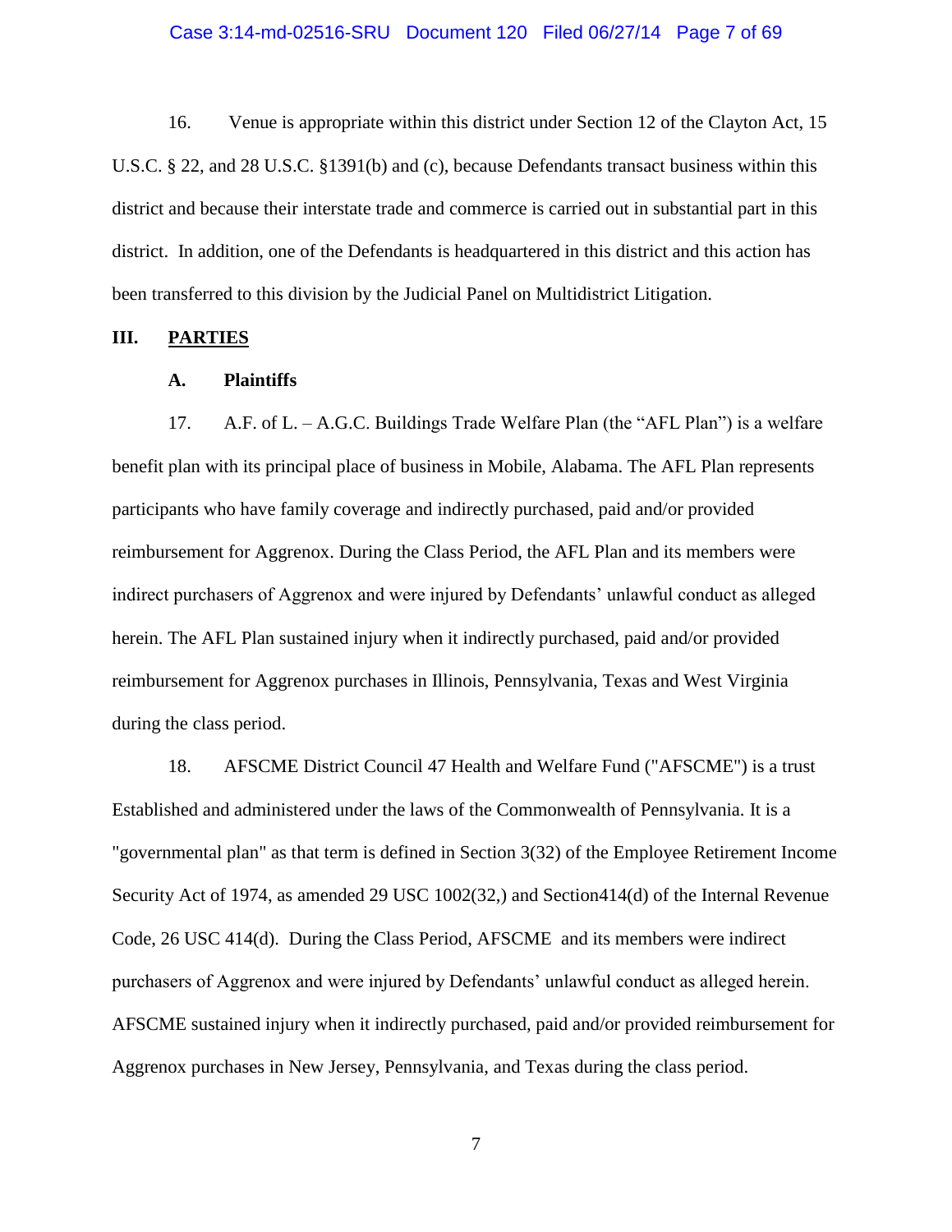#### Case 3:14-md-02516-SRU Document 120 Filed 06/27/14 Page 8 of 69

19. AGC-International Union of Operating Engineers Local 701 Health & Welfare Trust Fund ("AGC") is a Taft-Hartley Trust Fund created pursuant to written collective bargaining agreements which are organized and existing pursuant to Section 302 of the LMRA (29 USC§ 186). AGC is also a multi-employer "employee benefit plan" for purposes of 29 USC § 1132(d)(1), in that it is established and maintained for the purpose of providing medical needs of employees and employers within the purposes of the Trust Fund. Plaintiff has its principal place of business in Gladstone, Oregon and provides health benefits, including prescription drug benefits, to its active participants, plus their spouses and dependents. During the Class Period, AGC and its members were indirect purchasers of Aggrenox and were injured by Defendants' unlawful conduct as alleged herein. AGC sustained injury when it indirectly purchased, paid and/or provided reimbursement for Aggrenox purchases in Oregon and Washington during the class period.

20. International Union of Operating Engineers Local 49 Health and Welfare Fund ("Local 49") is a Taft-Hartley fund authorized pursuant to Section  $302(c)(5)$  of the National Labor Relations Act, with its principal place of business in Roseville, Minnesota, and an employee welfare benefit plan as defined in Section 3(1) of ERISA. Local 49 provides health benefits, including prescription drug benefits, to approximately 32,000 active participants and retirees, plus their spouses and dependents. During the Class Period, Local 49 and its members were indirect purchasers of Aggrenox and were injured by Defendants' unlawful conduct as alleged herein. Local 49 sustained injury when it indirectly purchased, paid and/or provided reimbursement for Aggrenox purchases in Florida, Minnesota, North Dakota and Wisconsin during the class period.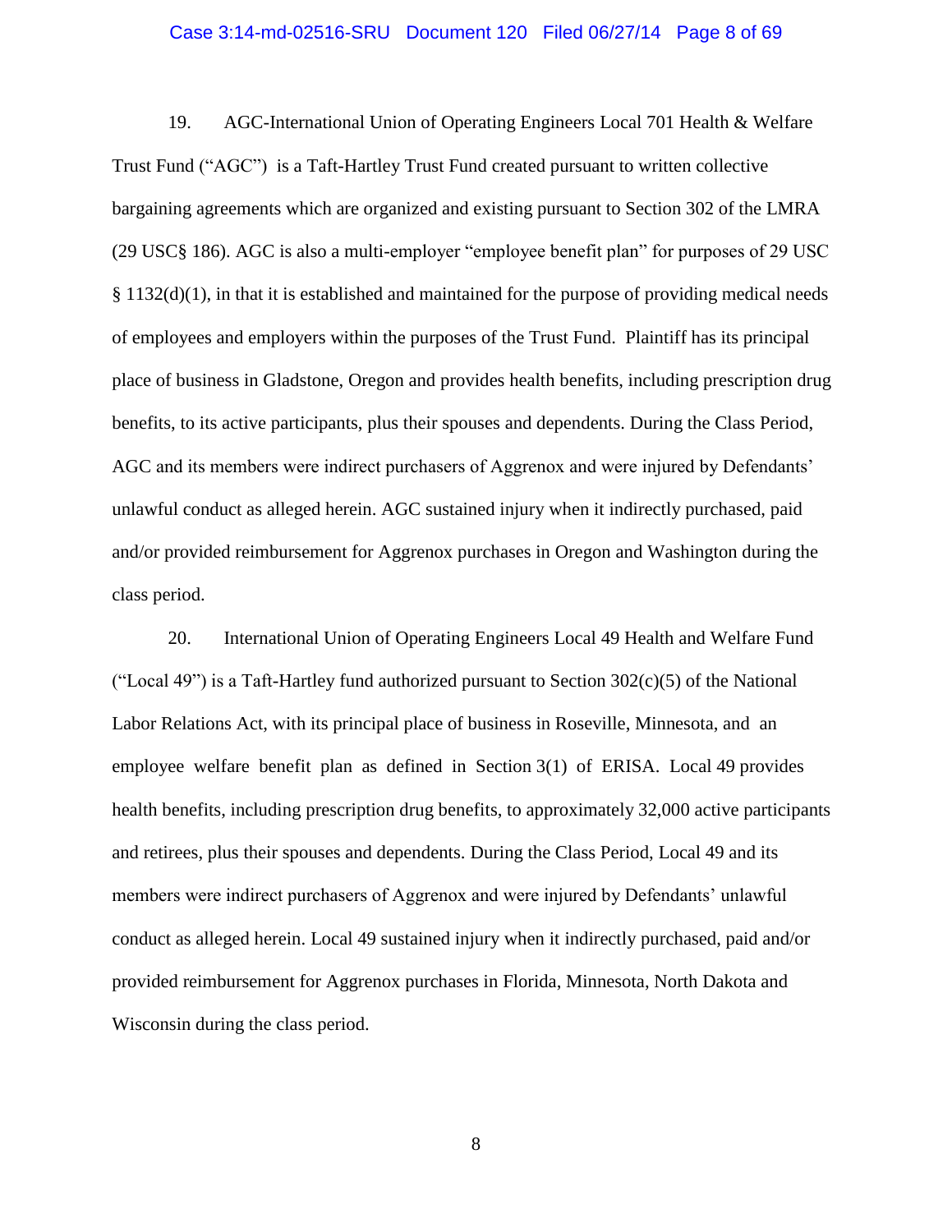## Case 3:14-md-02516-SRU Document 120 Filed 06/27/14 Page 9 of 69

21. International Union of Operating Engineers Local 132 Health and Welfare Fund ("Local 132") is an employee welfare benefit plan that has its primary office in Huntington, West Virginia. During the Class Period, Local 132 and its members were indirect purchasers of Aggrenox and were injured by Defendants' unlawful conduct as alleged herein. Local 132 sustained injury when it indirectly purchased, paid and/or provided reimbursement for Aggrenox purchases in Illinois, Pennsylvania, Texas and West Virginia during the class period.

22. Man-U Service Contract Trust Fund ("Manu-Serve") is a trust, maintaining its principal place of business at 7130 Columbia Gateway Drive, Suite A, Columbia, MD 21046. During the Class Period, Manu-Serve and its members were indirect purchasers of Aggrenox and were injured by Defendants' unlawful conduct as alleged herein. Manu-Serve sustained injury when it indirectly purchased, paid and/or provided reimbursement for Aggrenox purchases in District of Columbia and Maryland during the class period.

23. NECA-IBEW Welfare Trust Fund (the "Fund") provides health and welfare coverage for its participants and their dependents. The Fund acts as a customer for its beneficiaries and their dependents and purchases services, including medical services, vision services and prescription drug care. During the Class Period, NECA-IBEW Welfare Trust Fund and its members were indirect purchasers of Aggrenox and were injured by Defendants' unlawful conduct as alleged herein. NECA-IBEW Welfare Trust Fund sustained injury when it indirectly purchased, paid and/or provided reimbursement for Aggrenox purchases in Florida, Georgia, Illinois, Indiana, Kentucky, New Jersey, Nevada, Ohio and Wisconsin during the class period.

24. Painters District Council No. 30 Health & Welfare Fund (the "Painters Fund") is an "employee welfare benefit plan" and an "employee benefit plan" within the Employee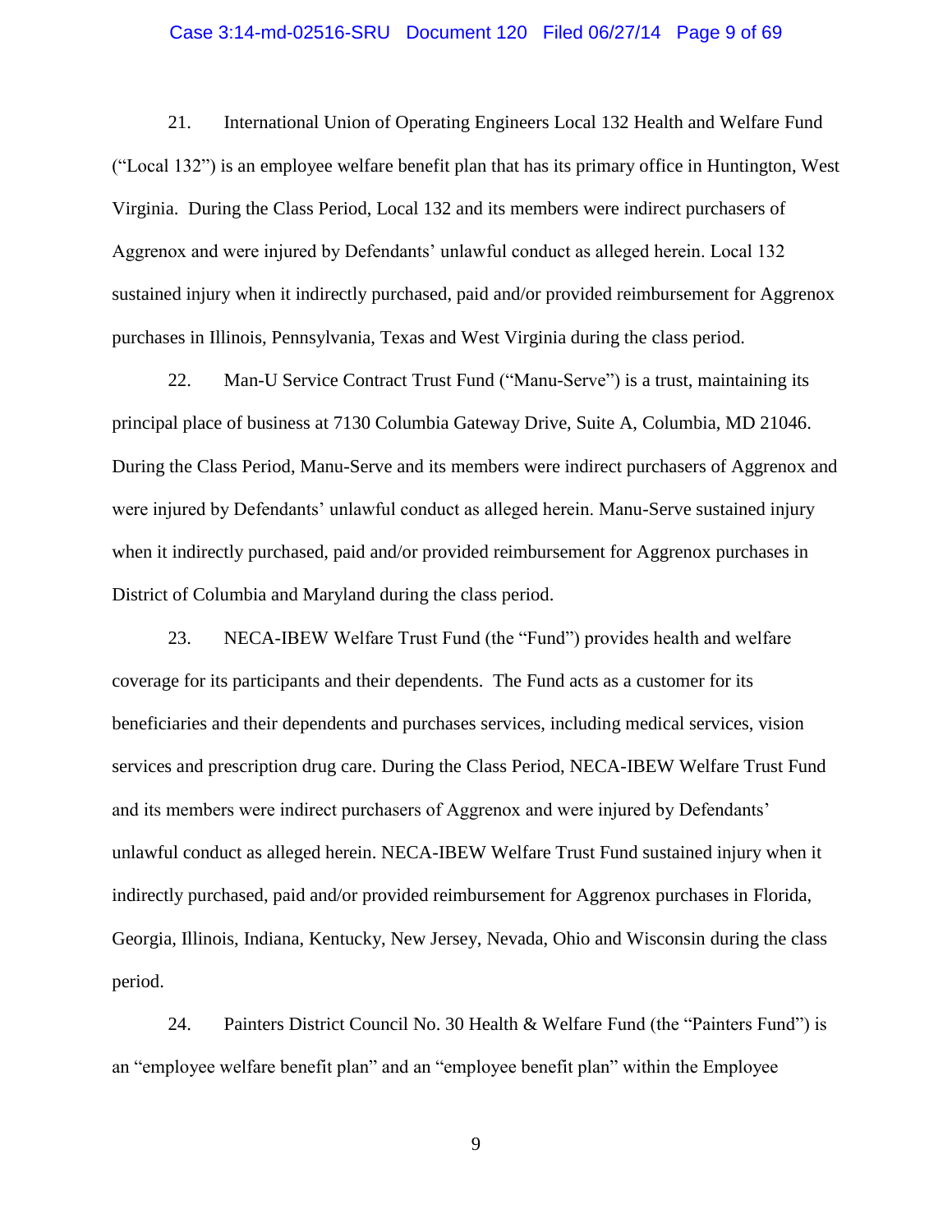## Case 3:14-md-02516-SRU Document 120 Filed 06/27/14 Page 10 of 69

Retirement Income Security Act ("ERISA"), 29 U.S.C. §§ 1002(1), 1002(3) and 1003(a) located in Aurora, Illinois. During the Class Period, the Painters Fund and its members were indirect purchasers of Aggrenox and were injured by Defendants' unlawful conduct as alleged herein. The Painters Fund sustained injury when it indirectly purchased, paid and/or provided reimbursement for Aggrenox purchases in Florida, Georgia, Illinois, and Virginia during the class period.

25. Pipefitters Union Local No. 537 Health & Welfare Fund ("Pipefitters") is a benefits fund that includes a health plan and is based in Allston, Massachusetts. During the Class Period, Pipefitters and its members were indirect purchasers of Aggrenox and were injured by Defendants' unlawful conduct as alleged herein. Pipefitters sustained injury when it indirectly purchased, paid and/or provided reimbursement for Aggrenox purchases in Massachusetts during the class period.

26. Plumbers & Pipefitters Local 178 Health & Welfare Trust Fund ("Local 178") is located in Springfield, Missouri. During the Class Period, Local 178 and its members were indirect purchasers of Aggrenox and were injured by Defendants' unlawful conduct as alleged herein. Local 178 sustained injury when it indirectly purchased, paid and/or provided reimbursement for Aggrenox purchases in Missouri during the class period.

27. School Cafeteria Employees Local No. 634 Health and Welfare Fund ("Local 634") is a trust/fund, maintaining its principal place of business at 421 No. 7 Street, Philadelphia, Pennsylvania. Local 634 is a trust established and administered under the laws of the Commonwealth of Pennsylvania. It is a "governmental plan" as that term is defined in Section 3(32) of the Employee retirement Income Security Act of 1974, as amended, 29 USC 1002(32,) and Section 414(d) of the Internal Revenue Code, 26 USC 414(d). During the Class Period,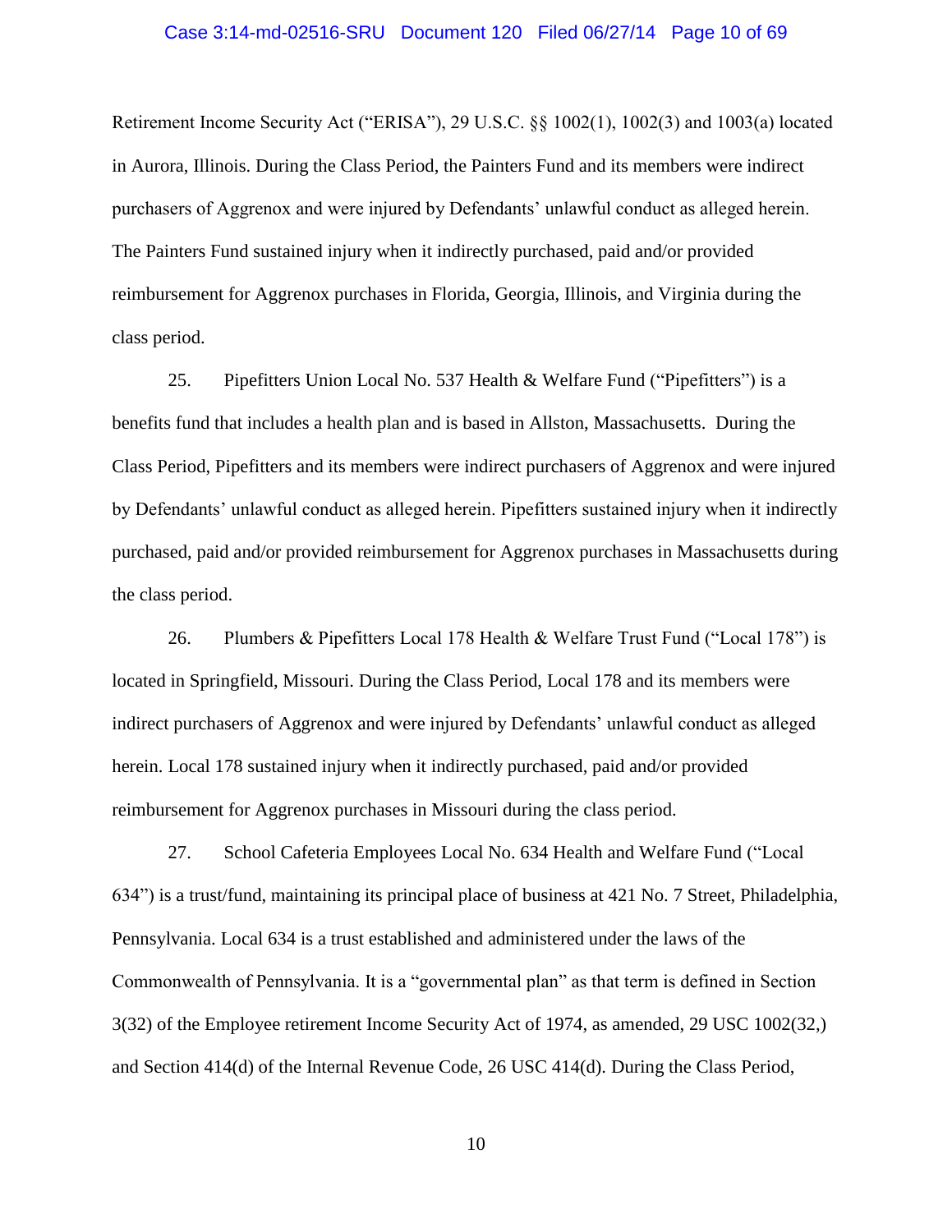## Case 3:14-md-02516-SRU Document 120 Filed 06/27/14 Page 11 of 69

Local 634 and its members were indirect purchasers of Aggrenox and were injured by Defendants' unlawful conduct as alleged herein. Local 634 sustained injury when it indirectly purchased, paid and/or provided reimbursement for Aggrenox purchases in District of Columbia and Pennsylvania during the class period.

28. Twin City Iron Workers Health and Welfare Fund ("Twin City Iron Workers Fund") is a Taft-Hartley fund authorized pursuant to Section 302(c)(5) of the National Labor Relations Act, with its principal place of business in Bloomington, Minnesota, and an employee welfare benefit plan as defined in Section 3(1) of ERISA. Twin City Iron Workers Fund provides health benefits, including prescription drug benefits, to approximately 1,850 active participants and retirees, plus their spouses and dependents. During the Class Period, Twin City Iron Workers Fund and its members were indirect purchasers of Aggrenox and were injured by Defendants' unlawful conduct as alleged herein. Twin City Iron Workers Fund sustained injury when it indirectly purchased, paid and/or provided reimbursement for Aggrenox purchases in Minnesota and Wisconsin during the class period.

29. United Food and Commercial Workers Local 1776 & Participating Health and Welfare Fund, ("Local 1776") is an employee health and welfare benefit plan that maintains its principal place of business at 3031-A Walton Road, Plymouth Meeting, Pennsylvania 19462 and is therefore a citizen of Pennsylvania. During the Class Period, Local 1776 and its members were indirect purchasers of Aggrenox and were injured by Defendants' unlawful conduct as alleged herein. Local 1776 sustained injury when it indirectly purchased, paid and/or provided reimbursement for Aggrenox purchases in Florida, Pennsylvania and New Jersey during the class period.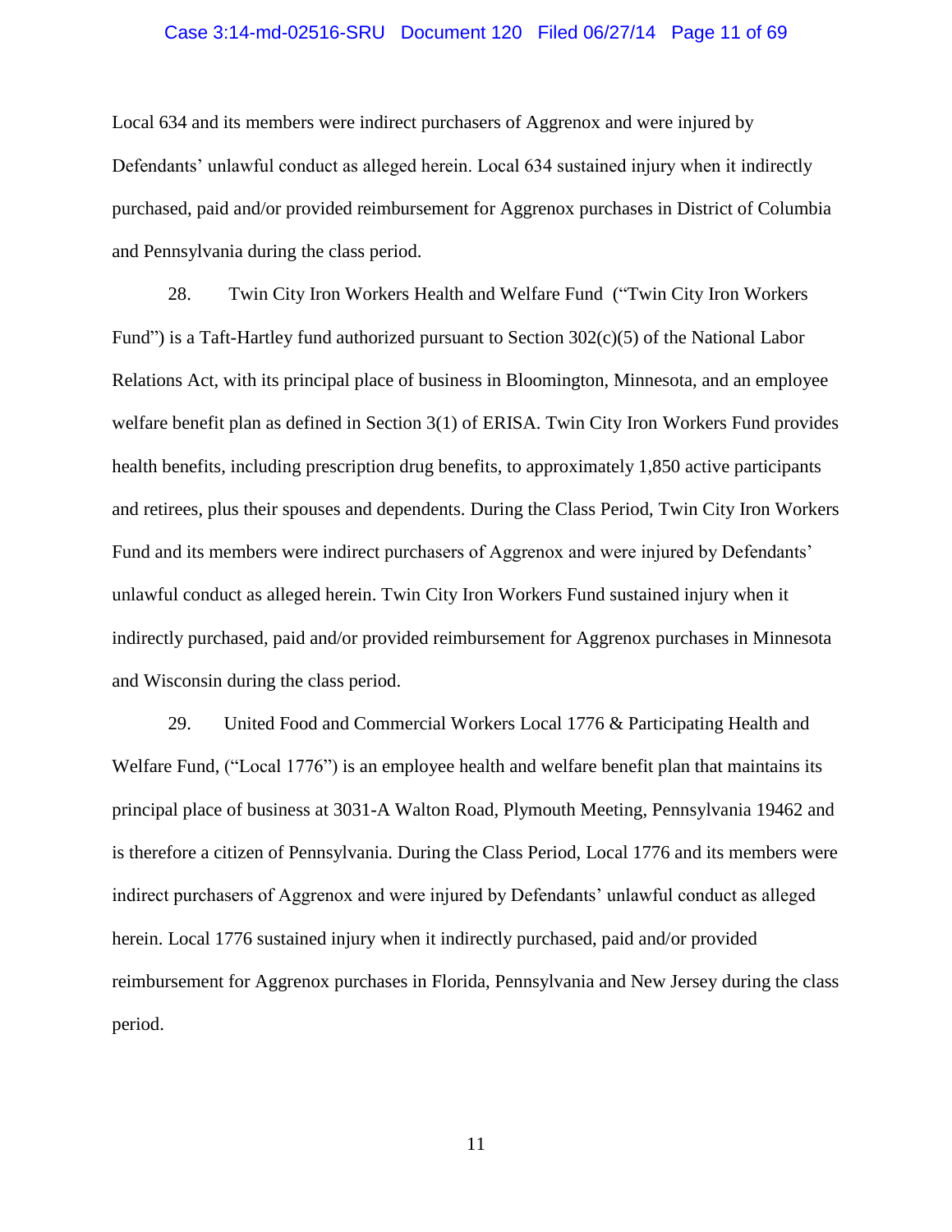## Case 3:14-md-02516-SRU Document 120 Filed 06/27/14 Page 12 of 69

30. Welfare Plan of the International Union of Operations Engineers Locals 137, 137A, 137B, 137C, and 137R ("Locals 137") is a labor union with a principal address of 1360 Pleasantville Road, Briarcliff Manor, New York 10510. Plaintiff provides health benefits, including prescription drug benefits, to its members, plus their spouses and dependents. During the Class Period, Locals 137 and its members were indirect purchasers of Aggrenox and were injured by Defendants' unlawful conduct as alleged herein. Locals 137 sustained injury when it indirectly purchased, paid and/or provided reimbursement for Aggrenox purchases in the District of Columbia, Florida, Maryland, New Jersey and Pennsylvania during the class period.

# **B. Defendants**

31. Defendant Teva Pharmaceuticals USA, Inc., a wholly-owned subsidiary of Teva Pharmaceuticals Industries Limited, is a Delaware corporation with its principal place of business at 1090 Horsham Road, P.O. Box 1090, North Wales, Pennsylvania. It manufactures and distributes generic drugs for sale throughout the United States at the direction, under the control, and for the direct benefit of its parent company.

32. Defendant Teva Pharmaceuticals Industries Limited is a corporation organized and existing under the laws of Israel, with its principal place of business at 5 Basel Street, P.O. Box 3190, Petach Tikva, Israel. Teva is a leading manufacturer of generic drugs, and is one of the largest sellers of generic drugs in the United States. Teva purchased Barr Pharmaceuticals Inc. on December 23, 2008.

33. Defendant Barr Pharmaceuticals Inc. is a corporation organized under the laws of the state of Delaware, with its principal place of business at 400 Chestnut Ridge Road, Woodcliff Lake, New Jersey.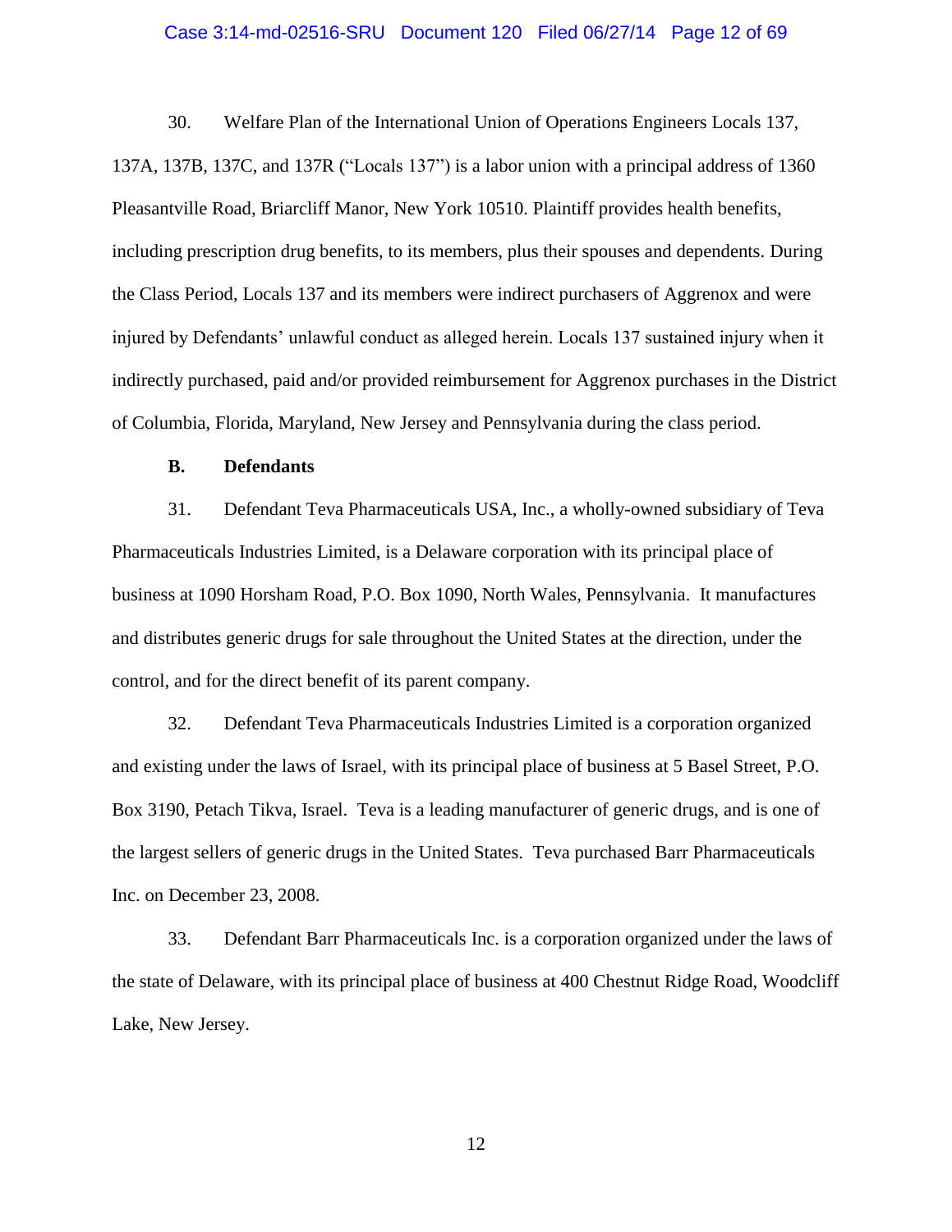## Case 3:14-md-02516-SRU Document 120 Filed 06/27/14 Page 13 of 69

34. Defendant Barr Laboratories, Inc. is a corporation organized under the laws of the state of Delaware, with its principal place of business at 400 Chestnut Ridge Road, Woodcliff Lake, New Jersey.

35. On December 23, 2008, Barr became a wholly-owned subsidiary of Teva.

36 Defendant Duramed Pharmaceuticals Inc. is a corporation organized under the laws of the state of Delaware, with its principal place of business at 400 Chestnut Ridge Road, Woodcliff Lake, New Jersey. Until 2008, Duramed was a subsidiary of Barr. In December 2008, when Teva purchased Barr, Duramed became a subsidiary of Teva and is now known as Teva Women's Health Inc.

37. Defendant Duramed Pharmaceuticals Sales Corp. is a corporation organized under the laws of the state of Delaware, with a principal place of business at 400 Chestnut Ridge Road, Woodcliff Lake, New Jersey. It was a subsidiary of Barr until December 2008, when it became a subsidiary of Teva.

38. Defendant Boehringer Ingelheim Pharma GmbH & Co. KG is a limited partnership organized and existing under the laws of Germany, with its principal place of business at Binger Strasse 173, 55216 Ingelheim, Germany.

39. Defendant Boehringer Ingelheim International GmbH is a limited liability company organized and existing under the laws of Germany, having a principal place of business at Binger Strasse 173, 55216 Ingelheim, Germany.

40. Defendant Boehringer Ingelheim Pharmaceuticals, Inc. is a Delaware corporation with its principal place of business at 900 Ridgebury Road, Ridgefield, Connecticut.

41. All of the Defendants' actions described in this complaint are part of, and were in furtherance of, the illegal restraint of trade alleged herein, and were authorized, ordered, and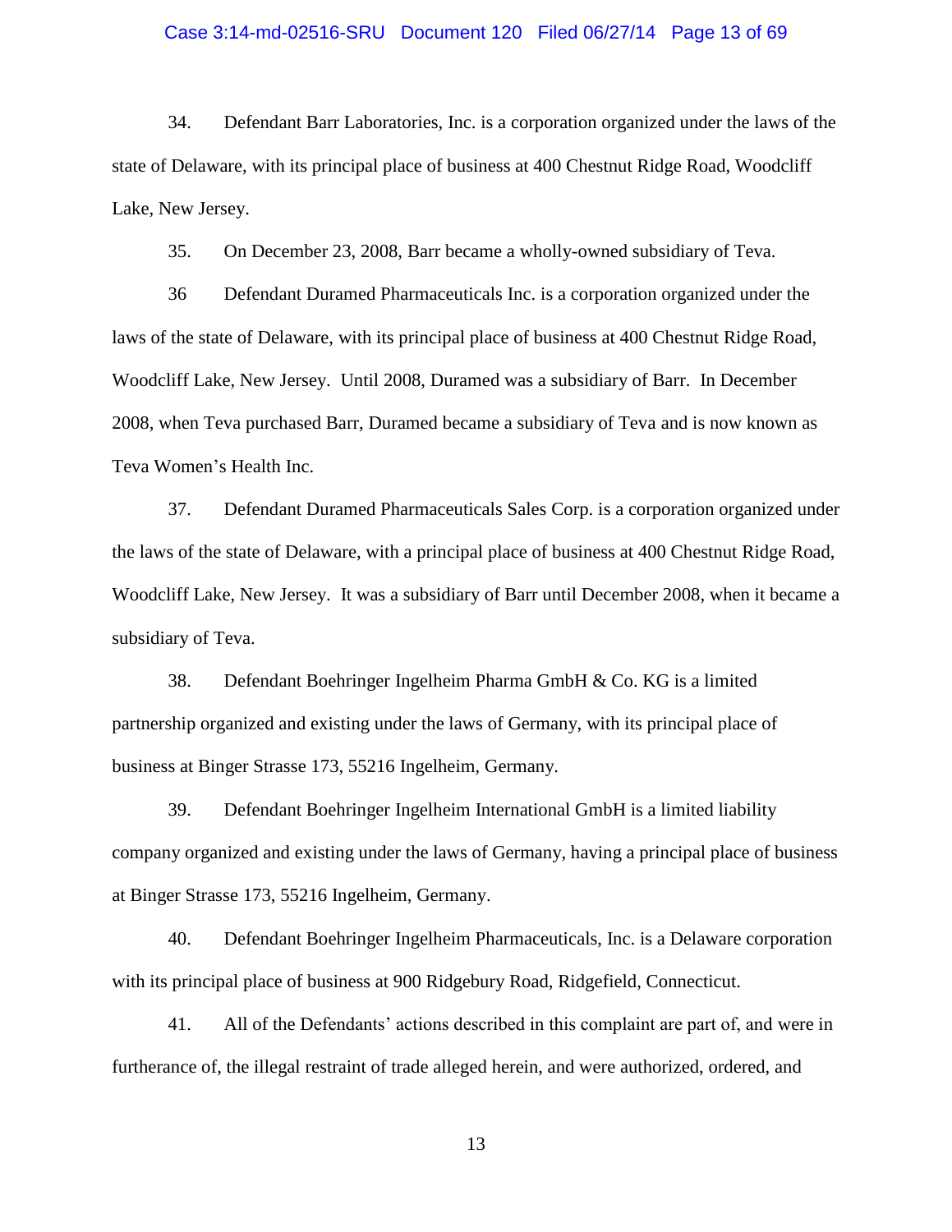## Case 3:14-md-02516-SRU Document 120 Filed 06/27/14 Page 14 of 69

performed by the Defendants' various officers, agents, employees, or other representatives while actively engaged in the management of the Defendants' affairs, within the course and scope of their duties and employment, and with the actual, apparent or ostensible authority of the Defendants.

# **IV. REGULATORY BACKGROUND**

## **A. Generic Drugs Benefit Purchasers**

42. Generic competition allows purchasers at all levels of the pharmaceutical supply chain to purchase both the brand name drug and its generic equivalents at a reduced price. Generic competition to a single branded drug can provide billions of dollars in savings to consumers, insurers, pharmacies, and other drug purchasers.

43. Generics that meet all of the requirements for approval are assigned an "AB" rating by the FDA. The AB rating permits the generic drug to be substituted for the brand name drug at the pharmacy counter. All states permit, and some states require, pharmacists to automatically substitute an AB-rated generic drug for the corresponding brand name drug unless the doctor has said that the prescription for the brand name product must be dispensed as written.

44. Until a generic manufacturer enters the market, the brand name manufacturer can charge monopolistic prices without a material loss in sales volume because the drug faces no competition. Brand name drug manufacturers therefore have a strong interest in seeking to restrain generic competition.

45. Many third-party payors (such as health insurance plans and Medicaid programs) have adopted policies to encourage the substitution of AB-rated generic drugs for their branded counterparts. And many consumers routinely switch from a branded drug to an AB-rated generic drug once the generic becomes available. AB-rated generic drugs therefore capture a significant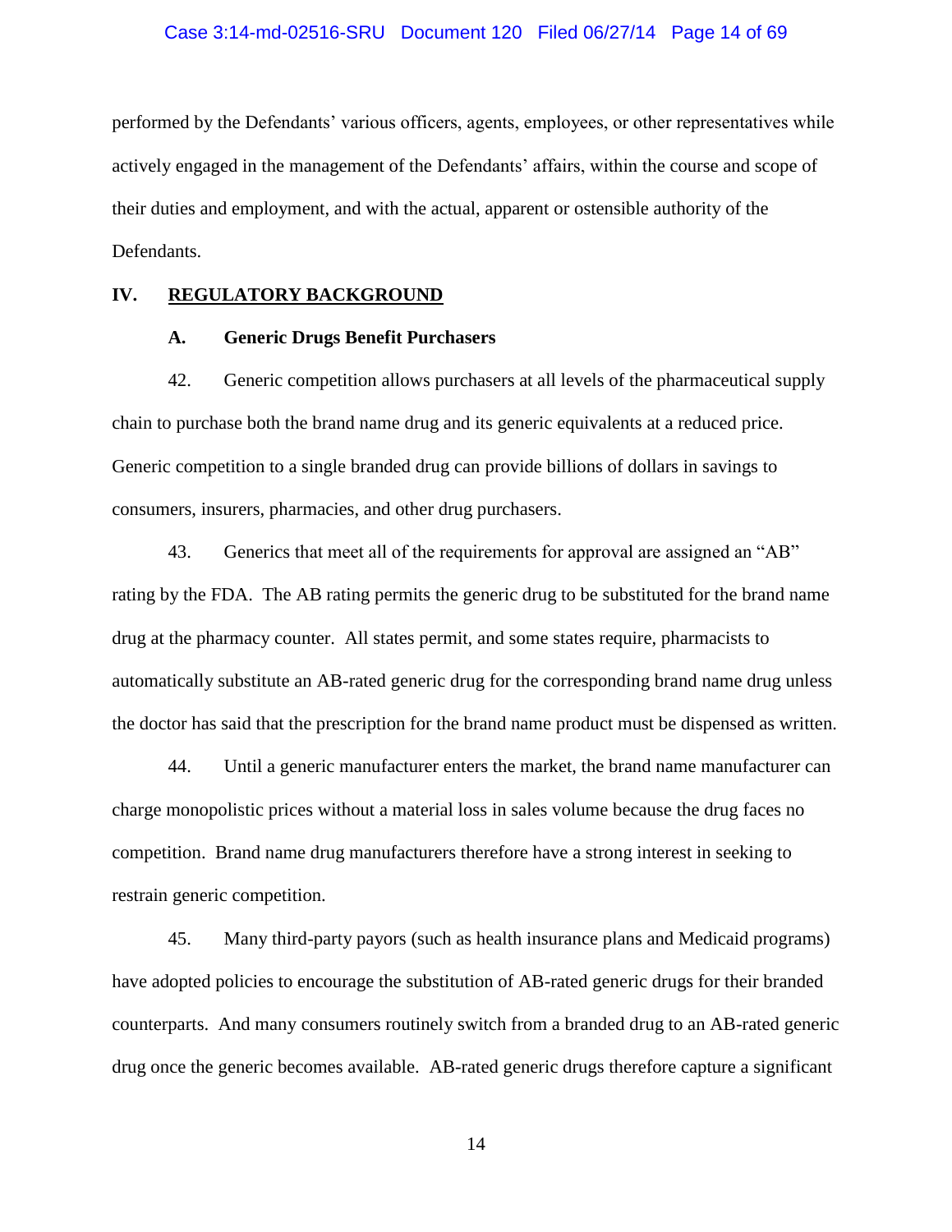## Case 3:14-md-02516-SRU Document 120 Filed 06/27/14 Page 15 of 69

share of their branded counterparts' sales, causing a significant reduction in the branded drug's unit and dollar sales.

46. The first AB-rated generic drug is typically priced significantly below its branded counterpart. As more AB-rated generics enter the market, the brand and generic drug prices usually continue to decline as the generics compete with one another and the brand name drug.

47. The first generic equivalent to reach the market often captures 80% or more of the market within the first six months. Within one year of market entry, the generic often accounts for 90% of the branded drug's unit sales and sells for 15% of the price of the brand name drug.

# **B. The FDA Approval Process**

48. Under the Federal Food, Drug, and Cosmetic Act (the "FDCA"), manufacturers who seek to market a new drug must apply for FDA approval to sell the drug by filing a New Drug Application, or NDA. 21 U.S.C. §§ 301-392. NDAs must include specific data concerning the safety and effectiveness of the drug and identify applicable patents. Id. at §§ 355(a) & (b).

49. When the FDA approves a brand manufacturer's NDA, the brand name manufacturer lists any patents it contends apply to the approved drug in a publication called the "Approved Drug Products with Therapeutic Equivalence Evaluations," commonly known as the "Orange Book." 21 U.S.C.  $\S 355(j)(7)(A)(iii)$ . The FDA does not confirm the accuracy of the information supplied by the brand manufacturer. After the NDA is approved, the brand manufacturer may list additional patents relating to the drug in the Orange Book.

# **C. The Government Encourages and Facilitates the Approval of Generic Drugs Through the Hatch-Waxman Amendments**

50. In 1984, Congress amended the FDCA with the enactment of the Drug Price Competition and Patent Term Restoration Act of 1984, Pub. L. No. 98-417, 98 Stat. 1585 (1984), known as the Hatch-Waxman Amendments.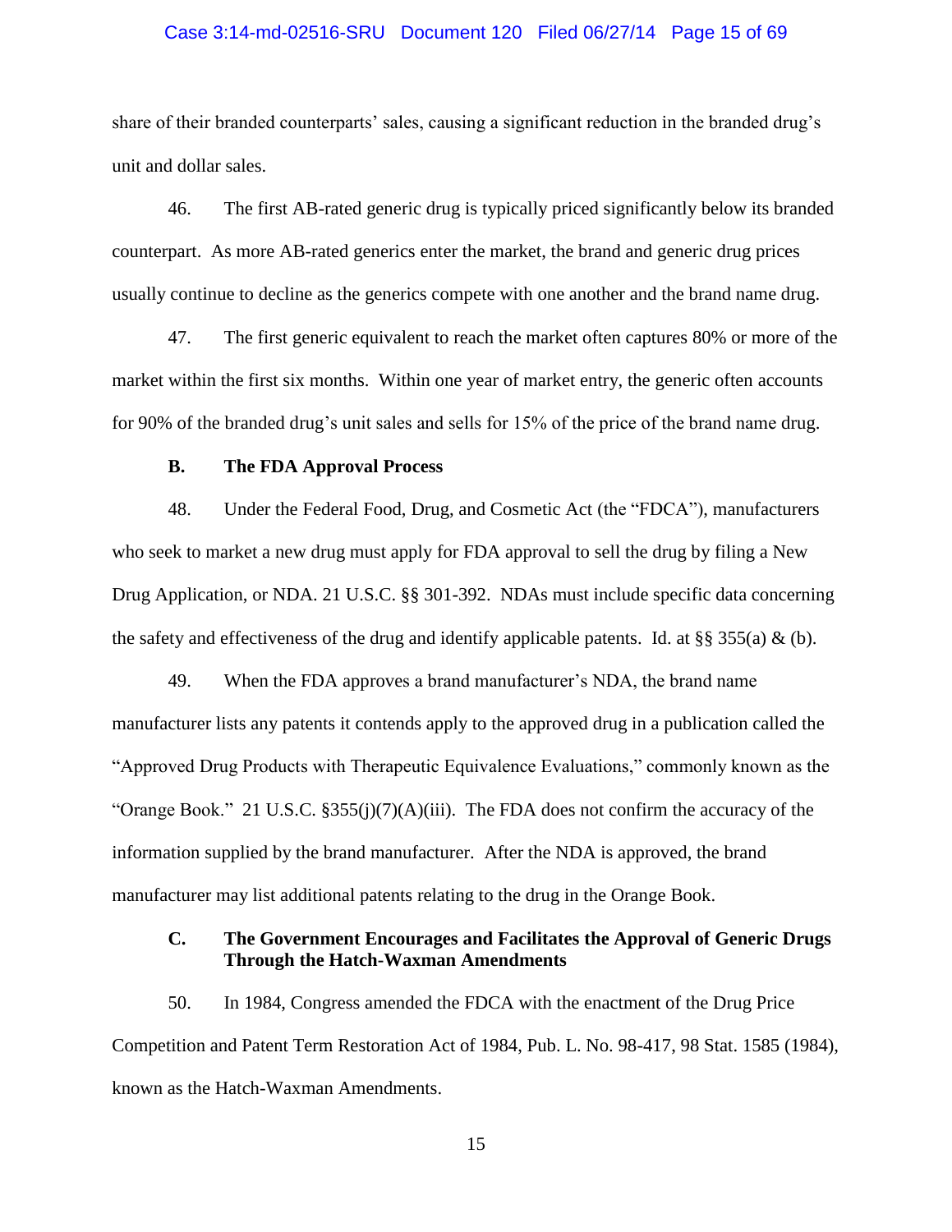## Case 3:14-md-02516-SRU Document 120 Filed 06/27/14 Page 16 of 69

51. The Hatch-Waxman Amendments simplify the regulatory hurdles that generic manufacturers have to clear to enter the market. Instead of filing a lengthy and costly NDA, the Hatch-Waxman Amendments allow generic manufacturers to seek FDA approval on an expedited basis by filing an Abbreviated New Drug Application, or ANDA.

52. If an ANDA applicant shows that the generic drug is "bioequivalent" to the brand name drug—that it contains the same active ingredient(s), dosage form, route of administration, and strength as the brand name drug—then the ANDA may rely on the scientific safety and effectiveness findings included in the brand name drug manufacturer's original NDA. 21 U.S.C. § 355(j)(2)(A). The FDA must approve an ANDA unless the information submitted in the ANDA is insufficient to meet the Act's requirements. 21 U.S.C. § 355((j)(4). The streamlined approval process under the Hatch-Waxman Amendments makes it easier for manufacturers to bring competing generic products to the market.

53. While Hatch-Waxman seeks to facilitate generic competition, the brand name manufacturer retains the right to enforce any patents associated with the drug. To gain regulatory approval, an ANDA application must also certify that the generic drug will not infringe the brand name drug's patents listed in the Orange Book, because either: (a) no patents exist on the brand name product; (b) the patents have expired; (c) the patents will expire by the time the generic product comes to market; or (d) the patents are invalid or will not be infringed by the sale of the generic product. See 21 U.S.C. § 355(j)(2)(A)(vii)(I-IV). The last certification, that the patents are invalid or not infringed, is known as a "Paragraph IV certification."

54. When a generic manufacturer files a Paragraph IV certification asserting that a patent listed in the Orange Book is invalid or will not be infringed, it must promptly give notice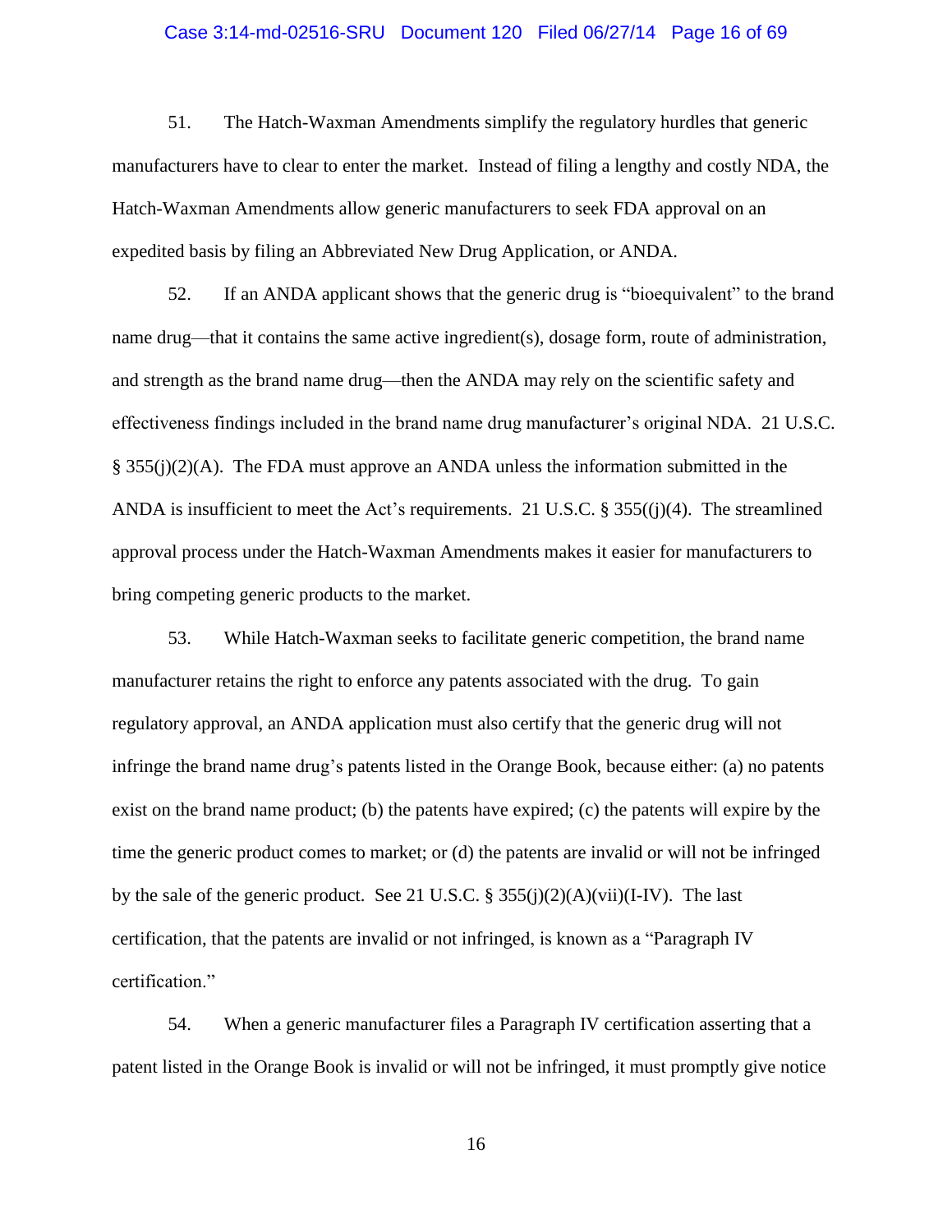## Case 3:14-md-02516-SRU Document 120 Filed 06/27/14 Page 17 of 69

of its certification to both the brand manufacturer and the owner of the patent. If the brand manufacturer files a patent infringement lawsuit against the ANDA filer within 45 days of receiving the Paragraph IV certification, the FDA may not grant final approval to the ANDA until the earlier of (a) 30 months or (b) a court ruling that the patent is invalid or not infringed by the generic manufacturer's ANDA. 21 U.S.C.  $\S 355(i)(5)(B)(iii)$ . During the 30-month stay, the FDA may grant "tentative approval" to an ANDA applicant if the FDA determines that the ANDA would otherwise qualify for final approval, but cannot authorize the generic manufacturer to market its drug before the 30-month stay expires or a court rules on invalidity and infringement.

55. Congress also created incentives for drug manufacturers to seek approval of generic alternatives to branded drugs and challenge weak patents. The Hatch-Waxman Amendments grant a 180-day period of market exclusivity to the first ANDA applicant to file a substantially complete ANDA containing a Paragraph IV certification. During the 180-day exclusivity period the first filer enjoys temporary freedom from competition from other generic versions of the drug, and is able to sell the generic for a higher price than when multiple generics enter the market. The brand name manufacturer may, however, market its own generic equivalent of the brand name drug (known as an "authorized generic") during the 180-day period.

56. The first-filed generic manufacturer can forfeit its right to the 180-day period of exclusivity. This can occur, for example, if the first-filer fails market its product under certain circumstances or fails to receive tentative approval of its ANDA from the FDA within 30 months of filing the ANDA, unless the failure is caused by a change in or review of the requirements for approval of the ANDA.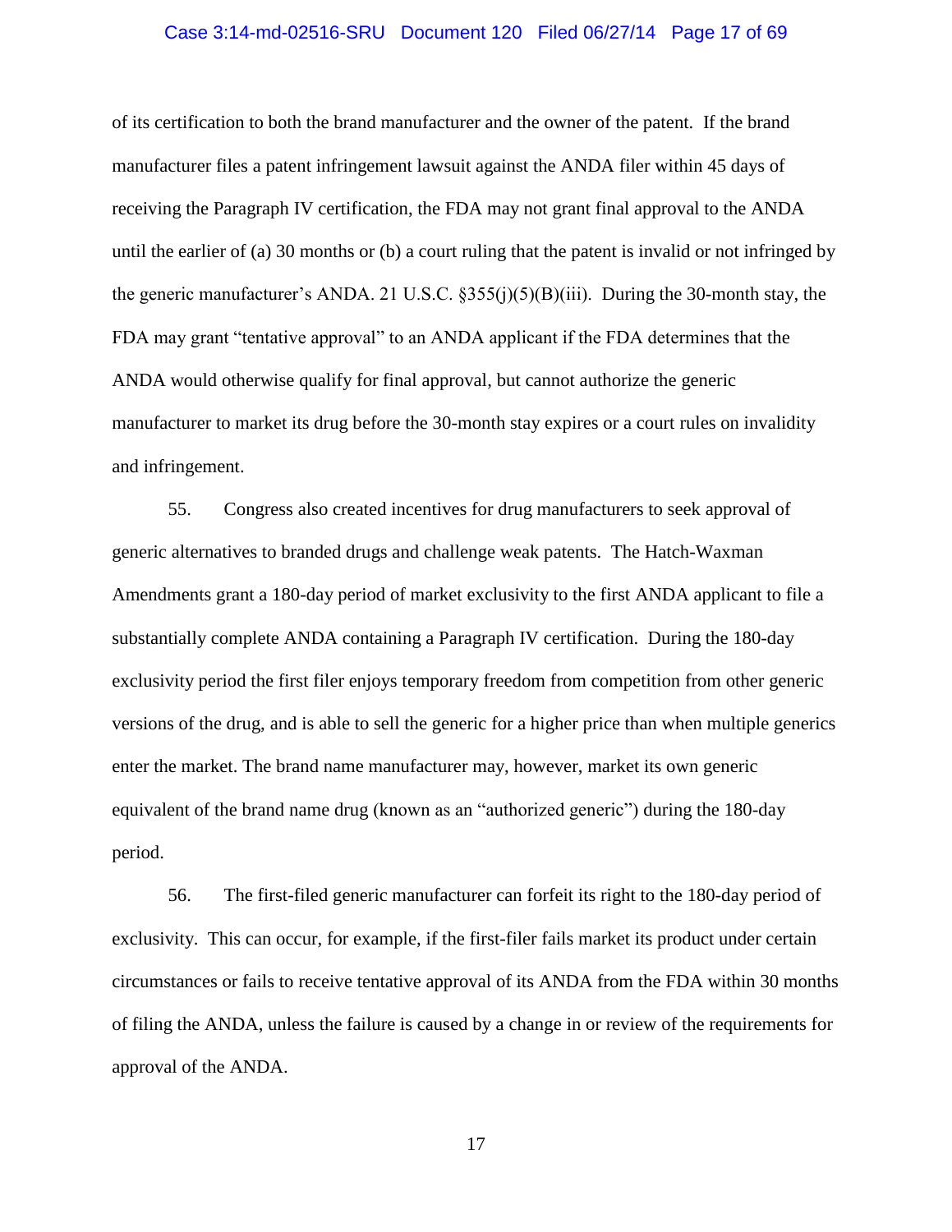# **D. Pharmaceutical Manufacturers Game the Regulatory Structure**

57. Because the Hatch-Waxman regulatory scheme automatically delays approval of an ANDA whenever a brand name manufacturer sues the potential generic competitor for patent infringement, brand name manufacturers frequently take aggressive positions in listing patents in the Orange Book, and then bring patent lawsuits against any generic competitor that files an ANDA with a Paragraph IV certification. Brand name manufacturers often sue generics simply to delay generic competition, rather than to enforce valid patents against infringing products.

58. In connection with the resolution of patent litigation arising out of Paragraph IV Certifications, brand name manufacturers have also developed a practice of entering into "settlements" in which brand name manufacturer pays off its generic competitors in exchange for a delay in generic competition. These exclusion payment agreements among horizontal competitors not to compete are commonly known as "pay-for-delay" or "reverse payment agreements." Brand and generic manufacturers execute exclusion payment agreements as purported settlements of patent infringement lawsuits that brand manufacturers file against generic manufacturers. The brand name manufacturer preserves increased profits by keeping its monopoly intact via a payment of some of the monopoly profits to the generic manufacturer, which in turn agrees to delay marketing its product. Initially these agreements took the form of a straight cash payment from the brand name manufacturer to the generic competitor. As a result of regulatory scrutiny, congressional investigations, and class action lawsuits, brand name manufacturers and generic competitors have entered into increasingly elaborate agreements in an attempt to mask the fundamentally anticompetitive character of their agreements. Because the profits to be gained by delaying generic competition are so great, however, drug manufacturers retain the incentive to enter into such agreements.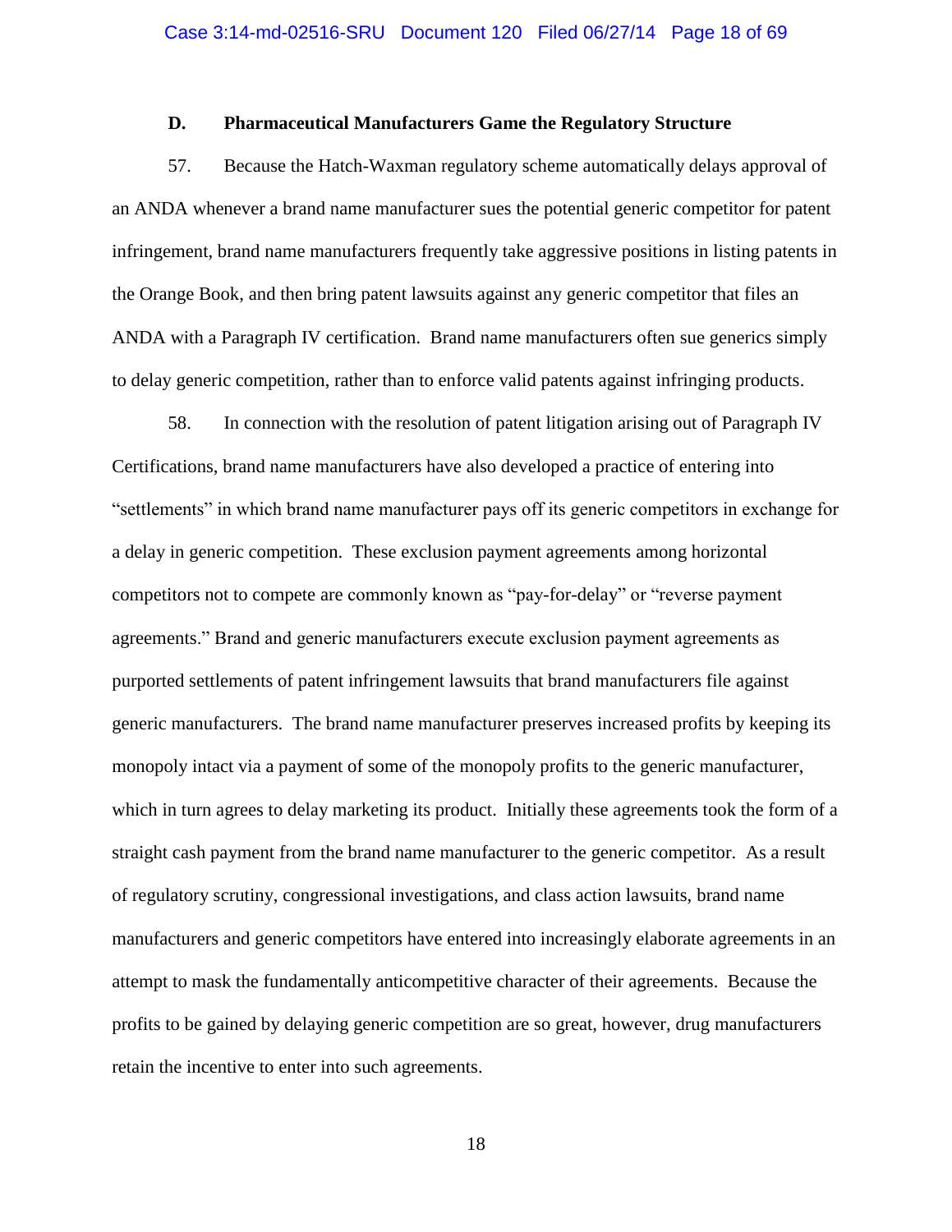## Case 3:14-md-02516-SRU Document 120 Filed 06/27/14 Page 19 of 69

59. The first generic filer's agreement to delay marketing its drug may also prevent other manufacturers of generics from bringing their own products to market. If the first-filed generic manufacturer is eligible for 180-days of marketing exclusivity, no other generic manufacturer can enter the market until the end of the exclusivity period. This "bottlenecking" tactic is known as exclusivity "parking."

# **E. Agreements Not to Compete Between the Brand's Authorized Generic and the First-Filing Generic's Product**

60. The 180-day marketing exclusivity to which first-filer generics may be entitled does not prevent a brand manufacturer from marketing its own generic alternative to the brand drug during that 180-day period. Such an authorized generic is chemically identical to the brand drug, but is sold as a generic product through either the brand manufacturer's subsidiary (if it has one) or through a third-party generic manufacturer. Boehringer has traditionally marketed its authorized generic products in-house, through its wholly-owned subsidiary Roxane Laboratories, Inc. Competition from an authorized generic during the 180-day exclusivity period substantially reduces the first-filer's revenue, and substantially reduces drug prices for consumers.

61. In its recent study, Authorized Generic Drugs: Short-Term Effects and Long-Term Impact (August 2011) (the "FTC Study"), the Federal Trade Commission ("FTC") found that authorized generics capture a significant portion of sales, reducing the first-filer generic's revenues by approximately 50% on average during the 180-day exclusivity period. The firstfiling generic makes significantly less money when it faces competition from an authorized generic because: (a) the authorized generic takes a large share of unit sales away from the first filer; and (b) the presence of an additional generic in the market causes prices to decrease.

62. Although first-filing generic manufacturers make significantly less money when they must compete with an authorized generic during the first 180 days, consumers and other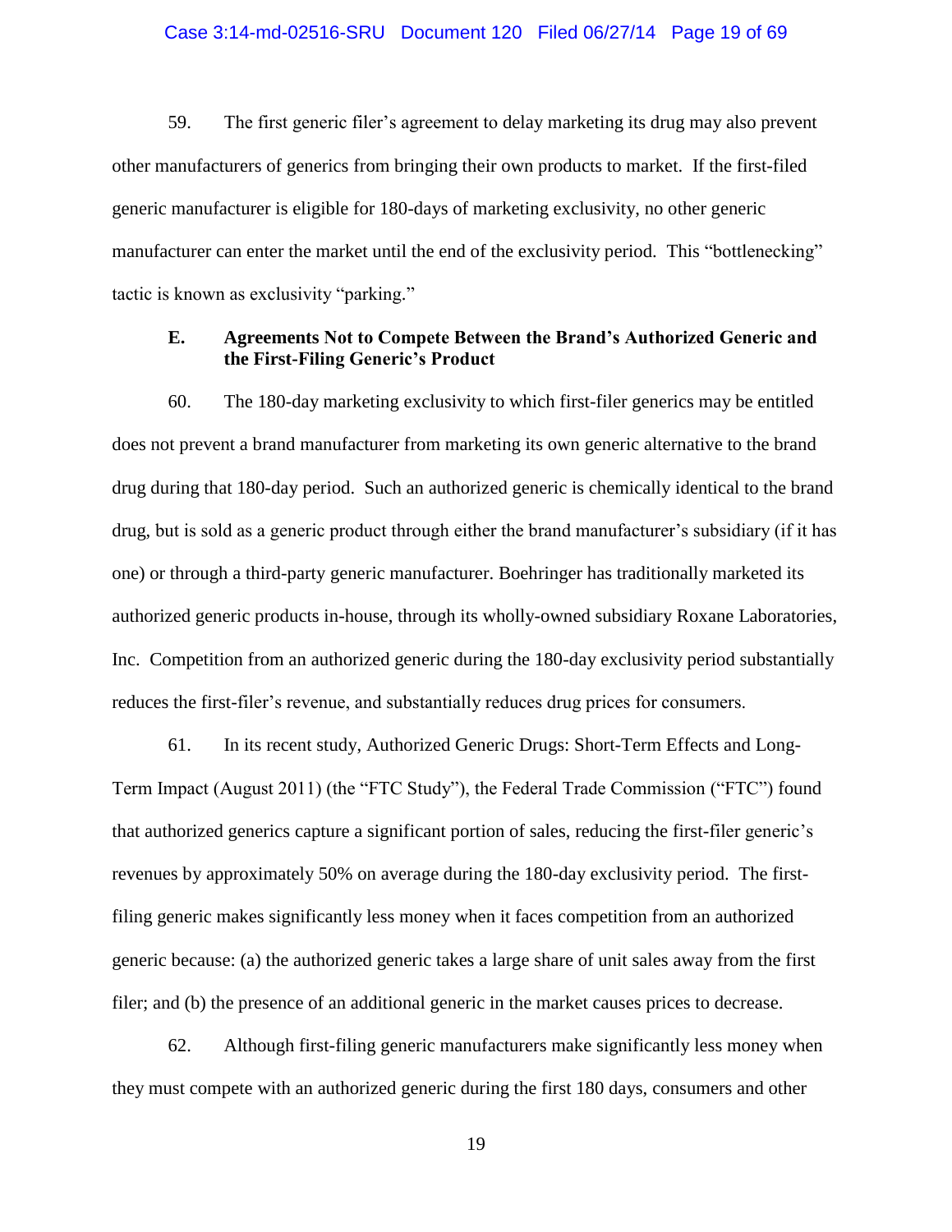## Case 3:14-md-02516-SRU Document 120 Filed 06/27/14 Page 20 of 69

drug purchasers such as End-Payor Plaintiffs and the End-Payor Class benefit from the lower prices caused by competition between the authorized generic and the first-filing generic.

63. Given the significant negative effect of an authorized generic on the first-filing generic's revenues, a brand manufacturer's agreement not to launch an authorized generic has tremendous value to the generic manufacturer. Brand manufacturers have used such agreements as a way to pay the first-filer to delay entering the market. Such non-competition agreements deprive consumers and other drug purchasers such as Plaintiffs and the End-Payor Class of the lower prices resulting from two forms of competition: (a) among the branded and the generic products; and (b) between the generic products.

64. Agreements not to compete with an authorized generic can take many forms. According to the FTC Study, one such form includes agreements like the Agreement here whereby the brand manufacturer agrees to exclusively supply the first-filing generic with the authorized generic product. As confirmed by the FTC, the result is the same as if the brand agreed not to launch any authorized generic: no competition between an authorized generic and the first-filing generic's product for a period of time. See FTC Study at 146.

# **V. FACTS**

## **A. Boehringer Starts Marketing Aggrenox in December 1999**

65. Boehringer developed Aggrenox as a treatment to lower the risk of stroke in people who have had a transient ischemic attack (also known as a 'mini stroke') or stroke due to a blood clot. A transient ischemic attack is similar to a stroke, except it usually lasts only a few minutes and does not result in permanent damage. Aggrenox is a single gelatin capsule containing 200mg of extended-release dipyridamole and 25mg of immediate-release acetylsalicylic acid (aspirin). Boehringer has previously marketed dipyridamole as a stand-alone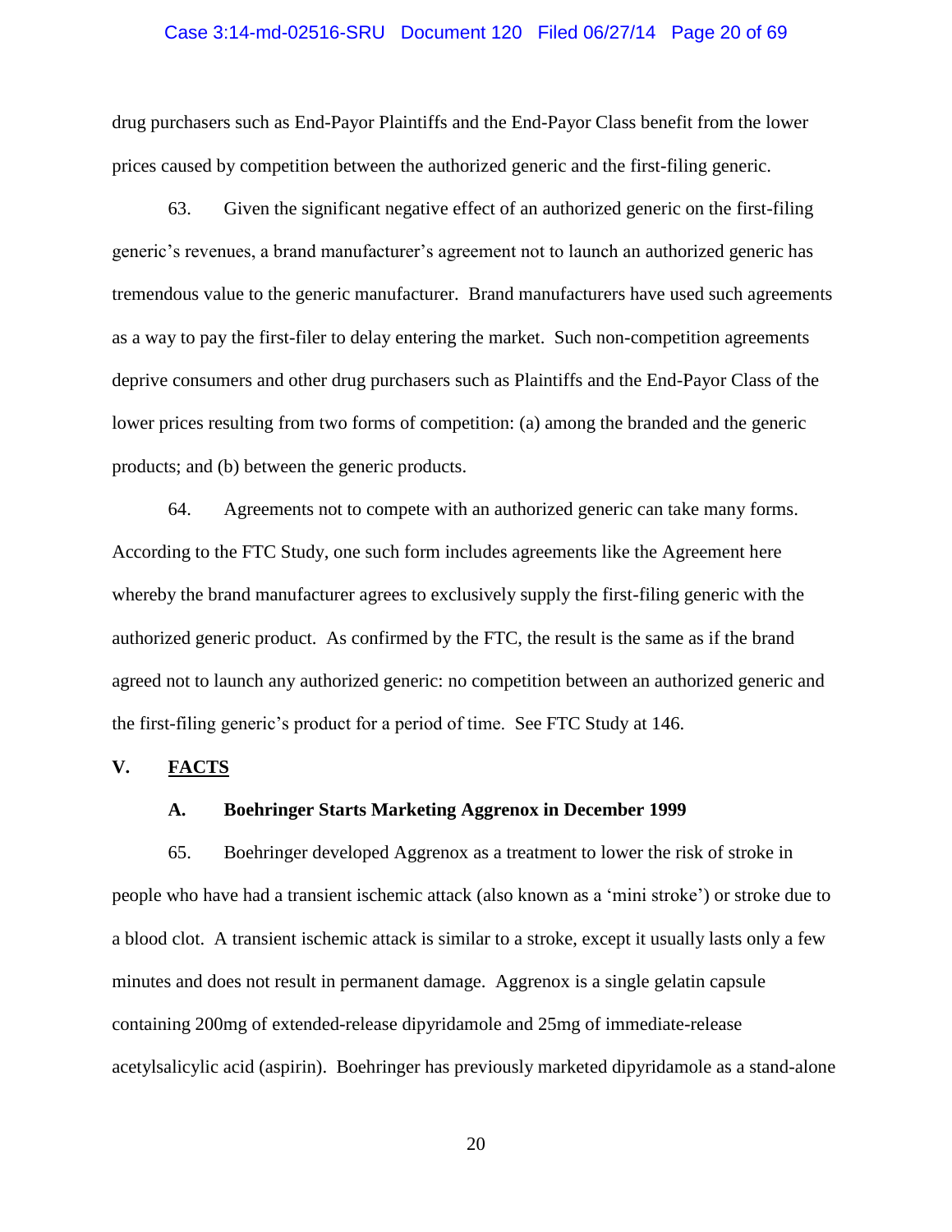## Case 3:14-md-02516-SRU Document 120 Filed 06/27/14 Page 21 of 69

drug under the brand name Persantine to prevent clots from forming after heart valve replacements and aspirin has previously been prescribed for the prevention of strokes. Other drugs prescribed for the prevention of strokes are not AB-rated to Aggrenox, cannot be automatically substituted for Aggrenox by pharmacists, do not exhibit substantial cross-price elasticity of demand with respect to Aggrenox at competitive prices, and thus are not economic substitutes for, nor reasonably interchangeable with, Aggrenox.

66. On December 15, 1998, Boehringer filed NDA 20-884 seeking FDA approval to market Aggrenox to help reduce the risk of repeated strokes. The FDA approved the NDA on November 22, 1999.

67. In connection with its Aggrenox NDA, Boehringer submitted Patent No. 6,015,577 (the '577 Patent) to the FDA for listing in the Orange Book. The purported invention described in the '577 Patent is a composition of dipyridamole and acetylsalicylic acid for oral administration. The '577 Patent is scheduled to expire on January 18, 2017.

68. Boehringer began marketing Aggrenox in December 1999. Aggrenox was the only prescription drug for reducing the risk of subsequent stroke through a single aspirin and extended-release dipyridamole capsule. Boehrigner represented that studies submitted to the FDA by Boehringer showed that Aggrenox's combined dipyridamole-aspirin formulation is more effective at reducing the risk of future stroke than administration of either ingredient on its own.

69. However, as described in Aggrenox's FDA-approved labeling, because Aggrenox contains aspirin, Aggrenox can cause fetal harm when administered to a pregnant or nursing woman. Boehringer states on its Aggrenox website that "Aggrenox should be avoided during pregnancy, especially in the third trimester."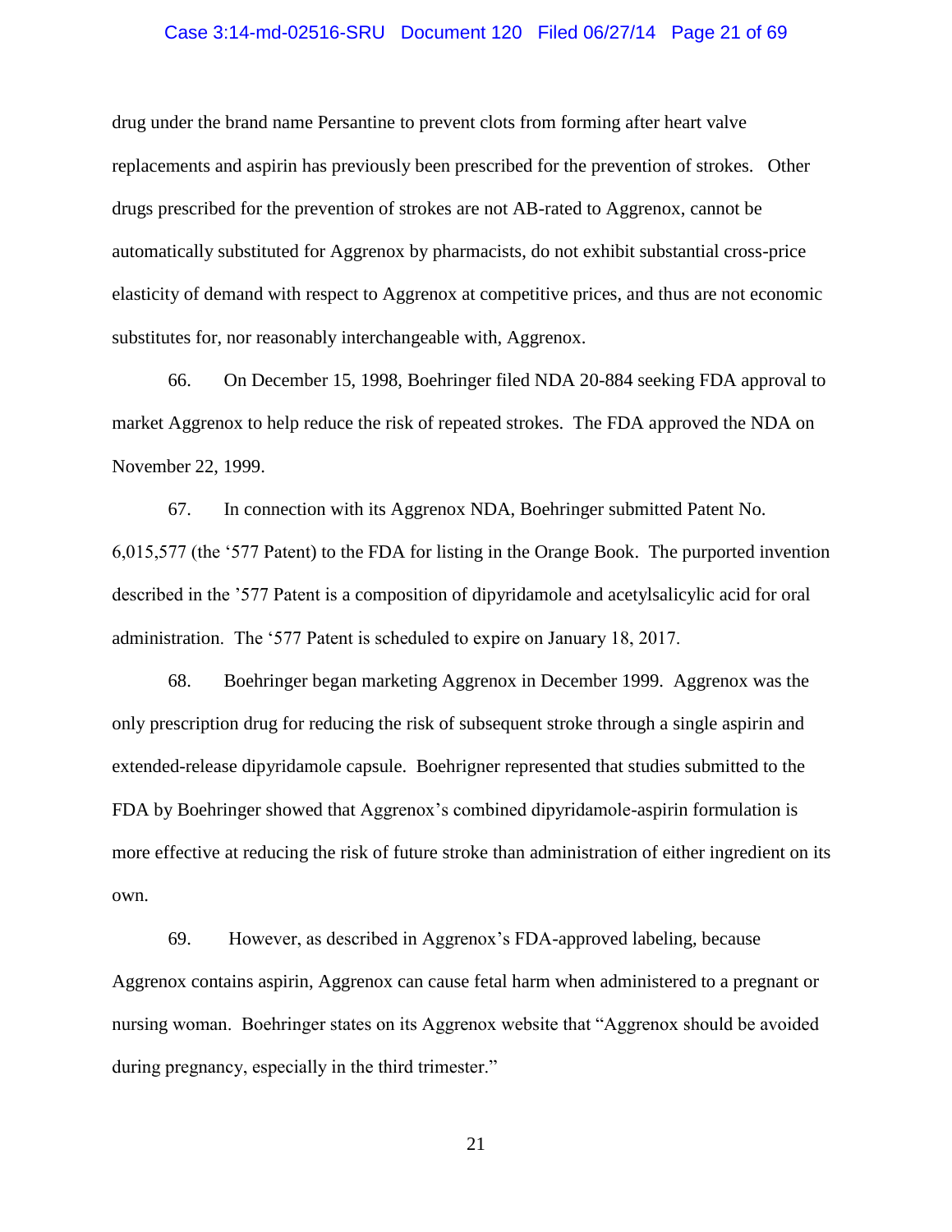## Case 3:14-md-02516-SRU Document 120 Filed 06/27/14 Page 22 of 69

70. Aggrenox quickly became a steady source of profits for Boehringer. By 2008 Aggrenox sales in the United States had reached \$366 million.

# **B. Barr Seeks FDA Approval to Market a Generic Equivalent to Aggrenox**

71. On February 1, 2007, Barr submitted ANDA 78-804 to the FDA, seeking approval to manufacture, market and sell a generic, bioequivalent version of Aggrenox. Barr was the first manufacturer to submit a substantially complete ANDA for generic Aggrenox with a Paragraph IV certification for the '577 Patent. As the first-filing generic, Barr may receive 180 days of marketing exclusivity, free from other ANDA-based generic Aggrenox competition.

72. On May 31, 2007, Barr notified Boehringer that it had submitted ANDA 78-804 with a Paragraph IV certification regarding the '577 Patent, asserting that its generic would not infringe the patent and/or that the patents was invalid or unenforceable.

73. On July 11, 2007, Boehringer sued Barr for patent infringement in the United States District Court for the District of Delaware, alleging that Barr's filing of its ANDA infringed the '577 patent. Boehringer's lawsuit triggered an automatic 30-month stay that prohibited the FDA from granting final approval of Barr's ANDA until the stay expired in November 2009.

74. Barr denied the allegations in Boehringer's complaint, and counterclaimed for declaratory relief of non-infringement, invalidity, and unenforceability of the '577 Patent. Barr argued that Boehringer had misrepresented to the United States Patent and Trademark Office the nature and materiality of a prior patent, Patent No. 5,694,024, and its related reference DE-A1- 3,515,874. According to Barr, the properly disclosed patent and reference would have made the claims of the '577 Patent obvious. In light of these allegations, Barr asked the District Court to find the '577 Patent unenforceable.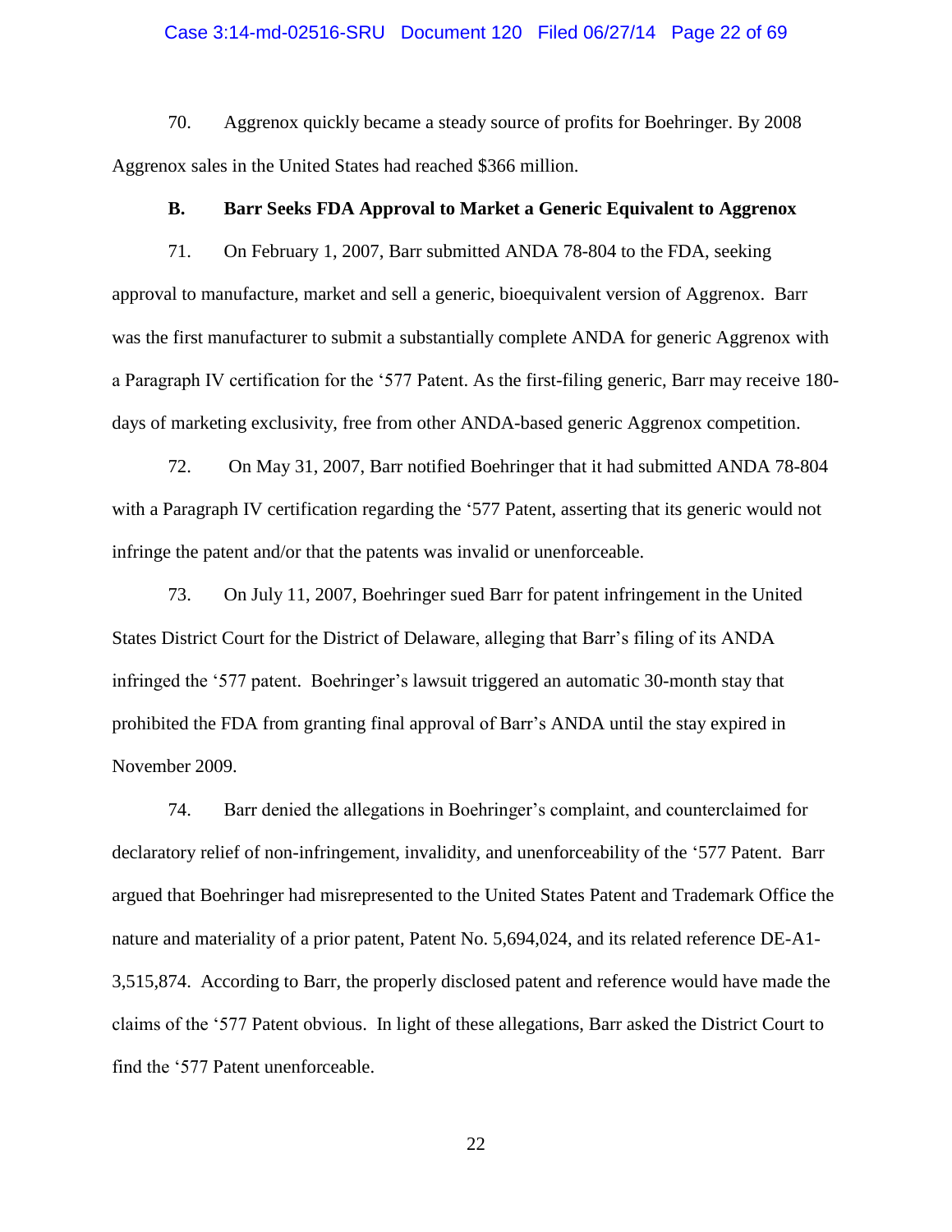## Case 3:14-md-02516-SRU Document 120 Filed 06/27/14 Page 23 of 69

75. The patent lawsuit continued until August 2008 without any substantive rulings. Barr's defenses and counterclaims, however, were strong. Absent a settlement, the '577 Patent was likely to have been adjudicated invalid, unenforceable, and/or not infringed.

## **C. Boehringer and Barr Enter Into the Exclusion Payment Agreement**

76. On August 11, 2008 Boehringer and Barr announced that they had settled the patent litigation and on or about that same time, Boehringer and Barr entered the Exclusion Payment Agreement.

77. Under the terms of the Agreement, Boehringer and Barr agreed that Barr would drop its challenges to the '577 Patent, delay launching a generic equivalent of Aggrenox until as late as July 1, 2015, and act to preserve its 180-day exclusivity, in order to block other generic manufacturers from entering the market before Barr's delayed entry. A generic launch date as late as July 2015 would effectively preserve 82% of the patent's remaining life – for which Boehringer was prepared to, and did, pay Barr handsomely.

78. As the *quid pro quo* for Barr's agreement to drop its challenge to the '577 Patent and stay out of the market for almost seven years, Boehringer agreed to make cash payments to Barr estimated at \$120 million dollars and to pay other valuable consideration that was as good as cash to Barr. Boehringer's payments to Barr under the Agreement took at least two forms.

79. *First*, Boehringer agreed to pay Barr (through its subsidiary Duramed, now known as Teva Women's Health) under the guise of co-promotion services related to Aggrenox. For ostensibly promoting anti-stroke drug Aggrenox to obstetricians, gynecologists, and women's health care professionals from April 2009 and continuing until generic entry, Boehringer agreed to pay Barr millions in cash upfront plus substantial additional consideration,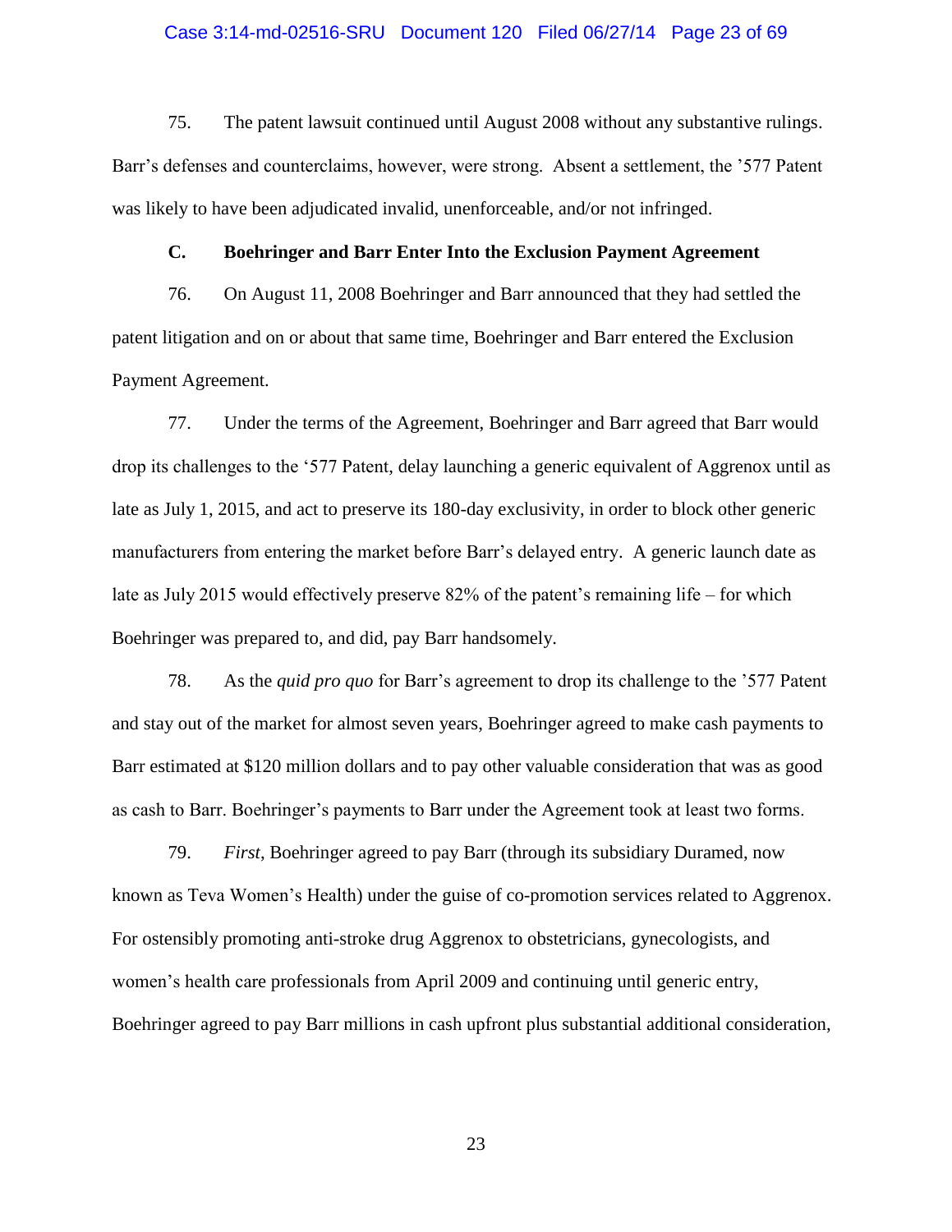## Case 3:14-md-02516-SRU Document 120 Filed 06/27/14 Page 24 of 69

including annual, increasing royalties on the total U.S. Aggrenox sales. The total value of these payments is an estimated \$120 million and counting.

80. In litigation with the FTC regarding the agency's investigation of the Agreements, Boehringer's counsel admitted that the co-promotion agreement was not a stand alone business transaction, but rather the means by which Boehringer paid, and continues to pay, Barr to drop its patent challenge and stay out of the market. For example, Boehringer's counsel described the co-promotion arrangement as "part and parcel of the settlement. It was part of the flow of compensation. It was part of the considerations of the settlement, so it is really a mischaracterization or misdescription to say that we said it was stand alone." *Federal Trade Commission v. Boehringer Ingelheim Pharmaceuticals, Inc*., No. 1:09-mc-00564-JMF (D.D.C.), Docket No. 59, Hearing Transcript at 37:9-13.

81. At other points during litigation with the FTC, Boehringer's counsel similarly explained that Boehringer's continuing payments to Barr for ostensibly co-promoting Aggrenox were consideration under the settlement and that the parties would not have entered the copromotion agreement and/or would not have agreed to the price and/or other terms that they did absent Barr's agreement to delay entry into the market with generic Aggrenox:

82. The settlement agreement and co-promotion agreement "were executed together. The evidence is replete that [the co-promotion agreement was] part of the settlement." (Id. at 18:16-18);

83. "We have always said that the Aggrenox co-promote was part of the settlement. It had – It absolutely was." (Id. at 36:19-21);

84. The co-promote arrangement was "inextricably intertwined with settlement negotiations" (Federal Trade Commission v. Boehringer Ingelheim Pharmaceuticals, Inc., No.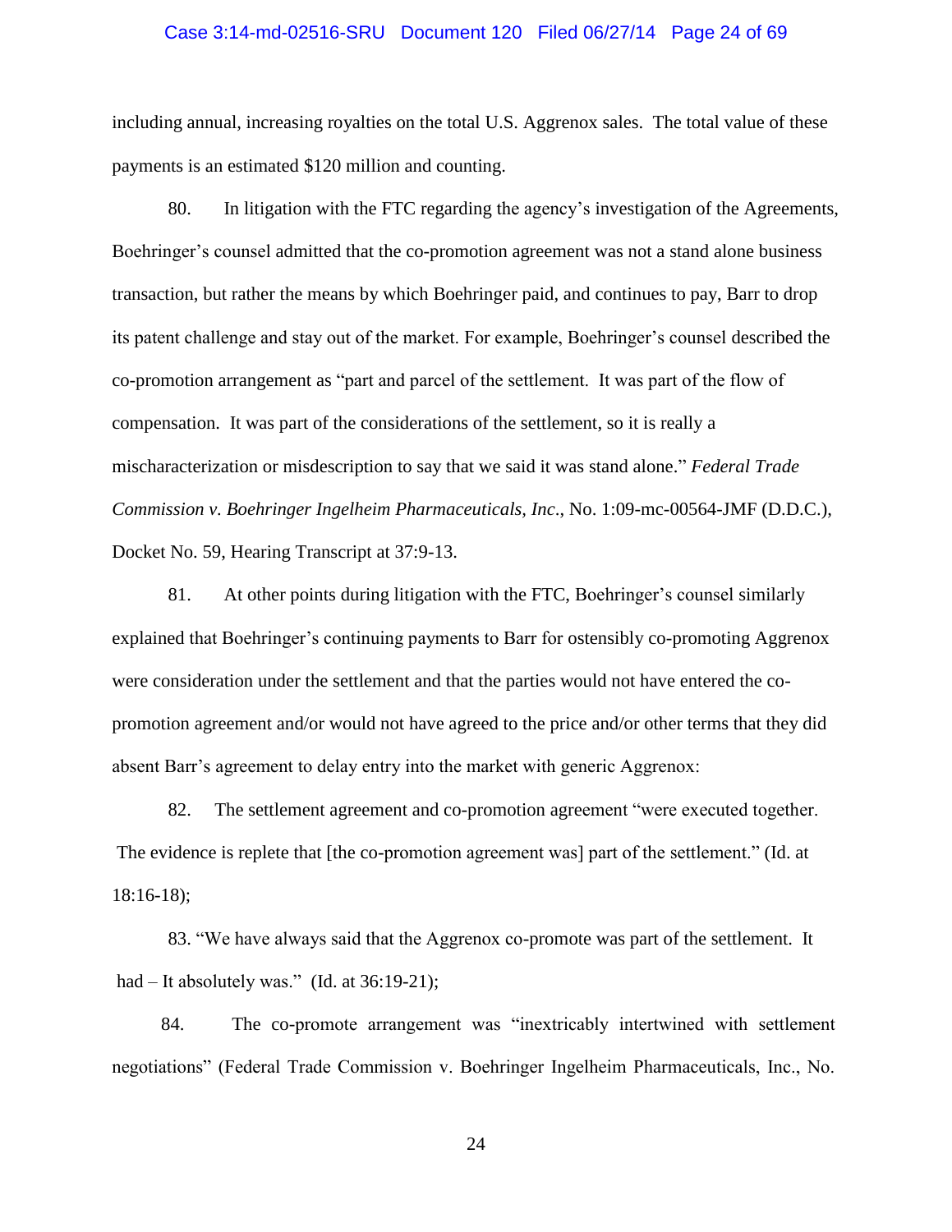## Case 3:14-md-02516-SRU Document 120 Filed 06/27/14 Page 25 of 69

12-5393 (D.C. Cir.), Brief of Respondent-Appellee Boehringer Ingelheim Pharmaceuticals, Inc., at p. 42); and

85. But for the settlement, "parties engaged in contentious litigation would not otherwise be willing to do business with each other. . . ." (Id.).

86. Moreover, the face of the Agreement itself makes explicitly clear that the copromotion arrangement and settlement form one Agreement, not independent business transactions.

87. Boeheringer's continuing payments to Barr under the Co-Promotion Agreement vastly exceed the fair value of the services provided by Barr and its subsidiaries. Boehringer had no expectation of receiving significant financial benefit during the seven-year delay period from Barr's promotion of a drug for patients who have suffered strokes to a target group consisting primarily of gynecologists and obstetricians. Indeed, Boehringer compensates Barr for ostensibly promoting Aggrenox to obstetricians even though Boehringer warns pregnant and nursing women and the doctors treating them not to take or prescribe Aggrenox because it poses a serious risk to fetal health.

88. Moreover, Boehringer's payments to Barr under the Agreement are based on a percentage of total U.S. sales, not just on the far smaller percentage of sales resulting from Barr's promotion of anti-stroke drug Aggrenox to obstetricians, gynecologists, and women's health care professionals, as one would expect with a fair value for services promotion agreement. Thus, the vast majority of Boehringer's multi-million dollar payments to Barr could have nothing whatsoever to do with any services purportedly performed by Barr. Boehringer's payments to Barr were purely for delay.

89. According to Boehringer's own counsel, documents related to the co-promotion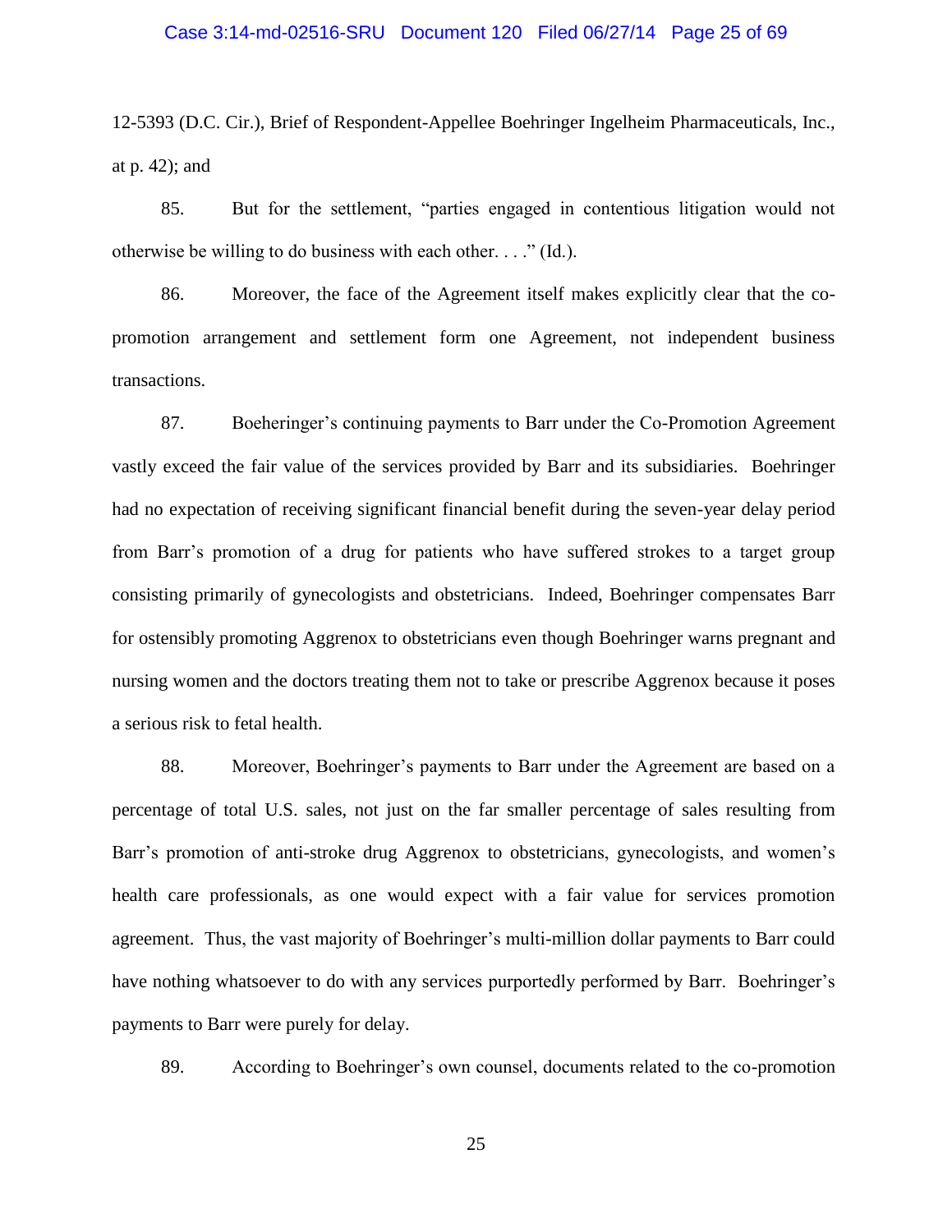## Case 3:14-md-02516-SRU Document 120 Filed 06/27/14 Page 26 of 69

agreement "provide a blueprint for how a company can extract settlement payments out of not only our client, but virtually every branded pharmaceutical company."

90. *Second*, the Agreement provides that Boehinger and Barr will not compete with respect to generic Aggrenox once a generic Aggrenox product finally enters the market. Under the Agreement, Boehringer agreed to exclusively supply Barr with Boehringer's own authorized generic Aggrenox product at below-market rates, and not to supply any third-party with Boehringer's authorized generic product, until the expiration of the '577 Patent. In return, Barr agreed not to launch its own ANDA generic product (for which it received final FDA approval in August 2009) until the expiration of the '577 Patent.

91. The purpose and effect of these covenants is (a) no competition between a Boehringer authorized generic product and Barr's ANDA generic product for approximately one and a half years (from generic entry on July 1, 2015 to the end of the patent term on January 18, 2017) and (b) no competition between a Barr generic Aggrenox product and *any other* generic Aggrenox product (including those sold by Boehringer and/or third parties) during Barr's 180 exclusivity period (from generic entry until January 2016). This aspect of the Agreement provides substantial compensation—many millions of dollars—to Barr, which could expect to make approximately double the unit sales, at a much higher price, absent competition between Barr's ANDA generic and Boehringer's authorized generic in the market, particularly during the 180-day exclusivity period. These higher prices come at the expense of End-Payor Plaintiffs and the End-Payor Class.

92. Boehringer's large payment to Barr via the exclusive supply and noncompetition arrangement is unjustified and far exceeds the fair value of services (if any) provided by Barr. Boehringer had no need to market its authorized generic Aggrenox product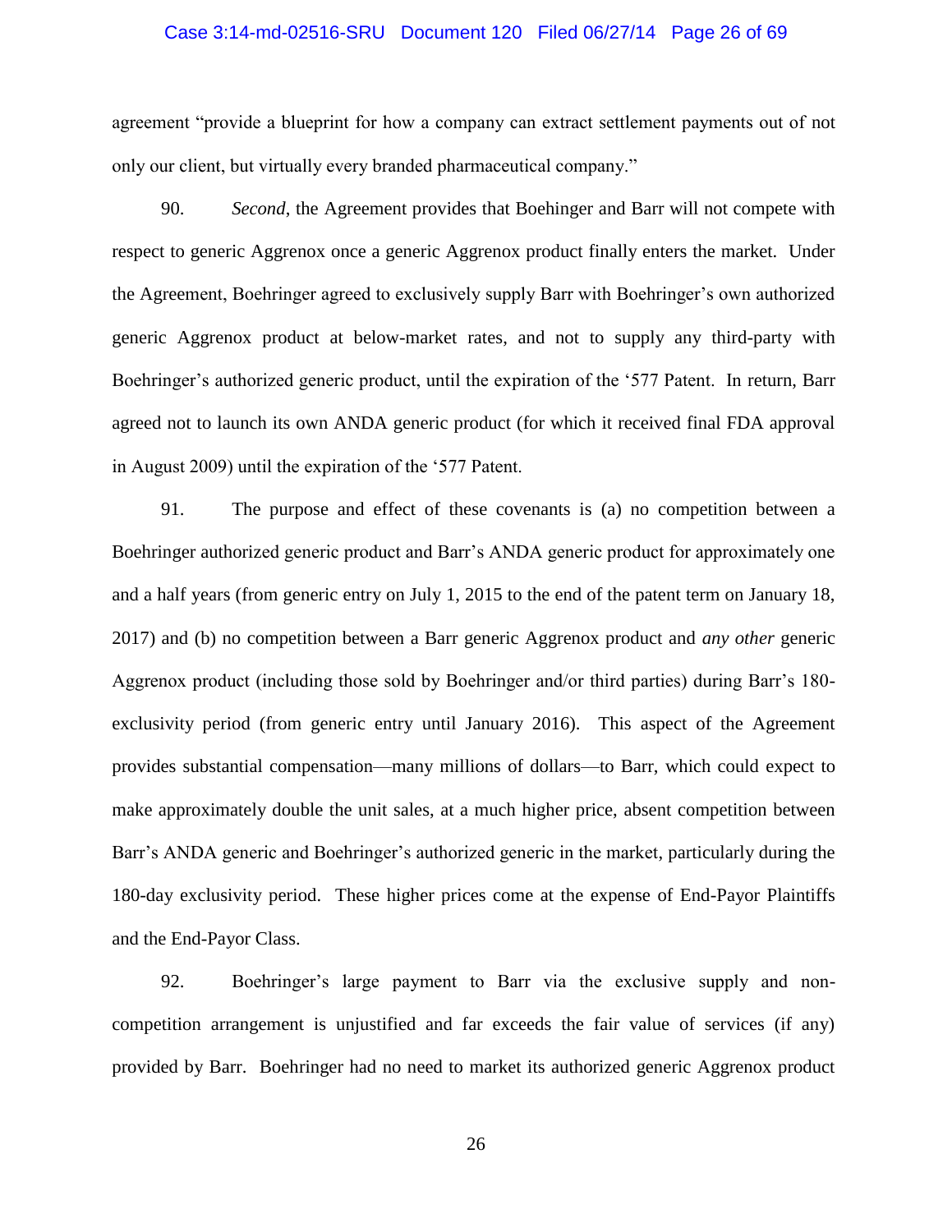## Case 3:14-md-02516-SRU Document 120 Filed 06/27/14 Page 27 of 69

through Barr. Boehringer has its own wholly-owned subsidiary, Roxane Laboratories, Inc., through which it has launched at least seven authorized generic versions of its brand name products, including before the Agreement with Barr. Absent Barr's agreement to delay generic entry, Boehringer would not have agreed to exclusively supply its authorized generic Aggrenox to its competitor Barr. Instead, Boehringer would have launched its authorized generic in competition with Barr. And absent payment from Boehringer, Barr would not have agreed to refrain from launching its ANDA product to market in competition with Boehringer's product. As Boehringer itself has said: "parties engaged in contentious litigation would not otherwise be willing to do business with each other. . . ."

93. Nor was the supply agreement an independent business transaction. The face of the Agreement makes plain that the supply agreement, like the co-promotion agreement, was an integral part of the overall Agreement and consideration for Barr's agreement to drop its challenge to the '577 Patent and delay generic entry.

94. Taken together, Boehringer's payments to Barr under the Agreement guaranteed two distinct periods of non-competition: (a) the period before generic competition, whereby Boehringer and Barr agreed to allocate 100% of the market to Boehringer; and (b) the period after generic competition, whereby Boehringer and Barr agreed not to sell competing generic versions of Aggrenox, with the intent to allocate 100% of the generic segment to Barr during the 180-day exclusivity period and reduce inter-generic competition for the duration of the patent term. Under the Agreement, there was no period of unrestrained competition between possible generic entry and the end of the patent term.

95. Defendants' anticompetitive conduct is illustrated below: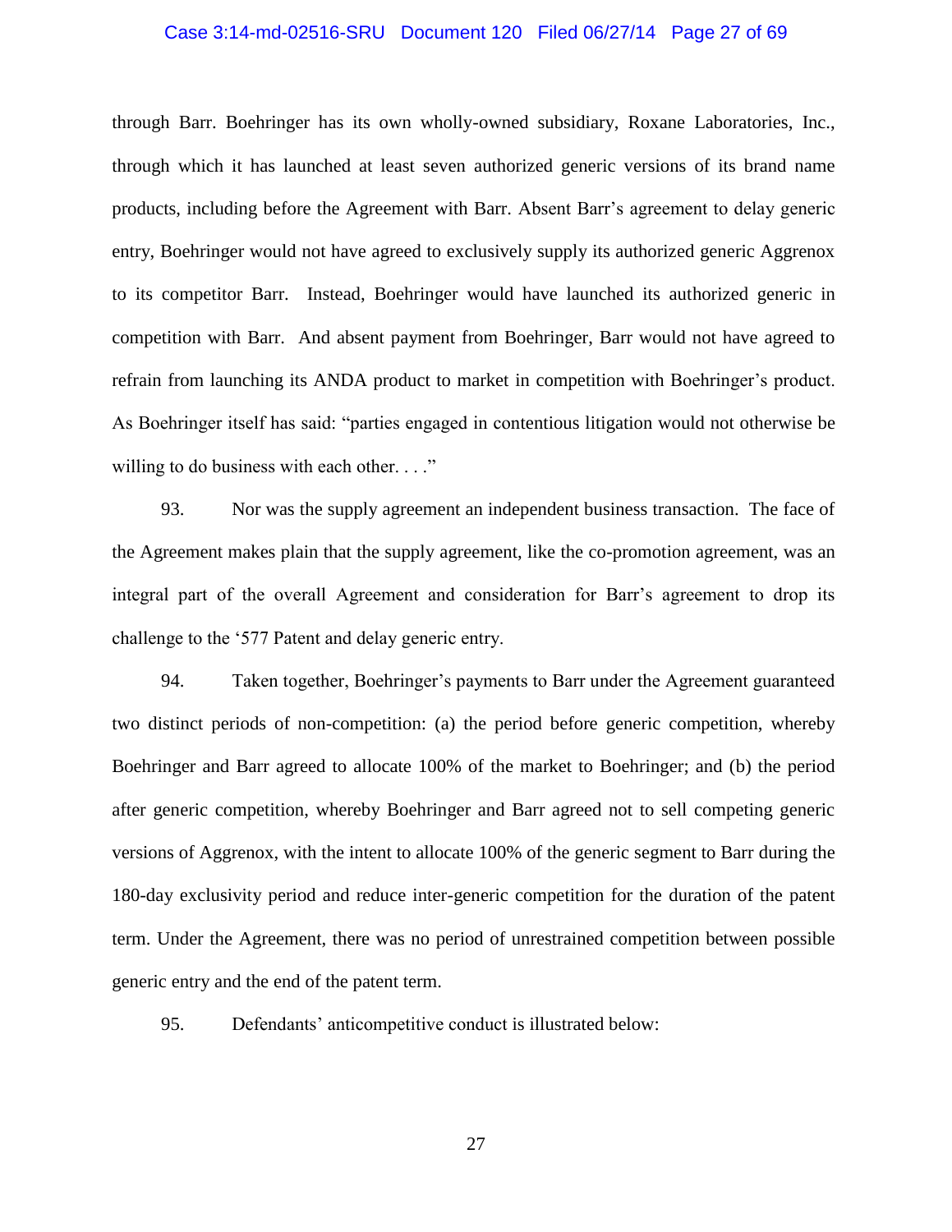# Case 3:14-md-02516-SRU Document 120 Filed 06/27/14 Page 28 of 69



96. Defendants have no procompetitive explanation or justification for the payments. The total payments flowing from Boehringer to Barr had a cash value far above \$120 million dollars and had no explanation or justification other than to induce Barr to stay out of the Aggrenox market. These large, unjustified payments had no rational connection to, and far exceeds, any approximation of the costs of continuing the patent litigation. The payment was not consideration for the fair value of services provided from Barr to Boehringer.

# **D. Teva Acquires Barr and Continues the Unlawful Agreement to Suppress Generic Competition**

97. The Agreement contemplated that Barr might be acquired by Teva and bound Teva to its terms in the event of such an acquisition.

98. On December 23, 2008, Teva acquired Barr by merging the two corporations, Teva, as the surviving entity, assumed liability for the illegal conduct Barr engaged in before the merger and stepped into Barr's shoes with respect to the Exclusion Payment Agreement. Teva has continued to refrain from entering the market with a generic equivalent of Aggrenox. Teva thus joined the ongoing unlawful course of conduct—and joined the unlawful agreements,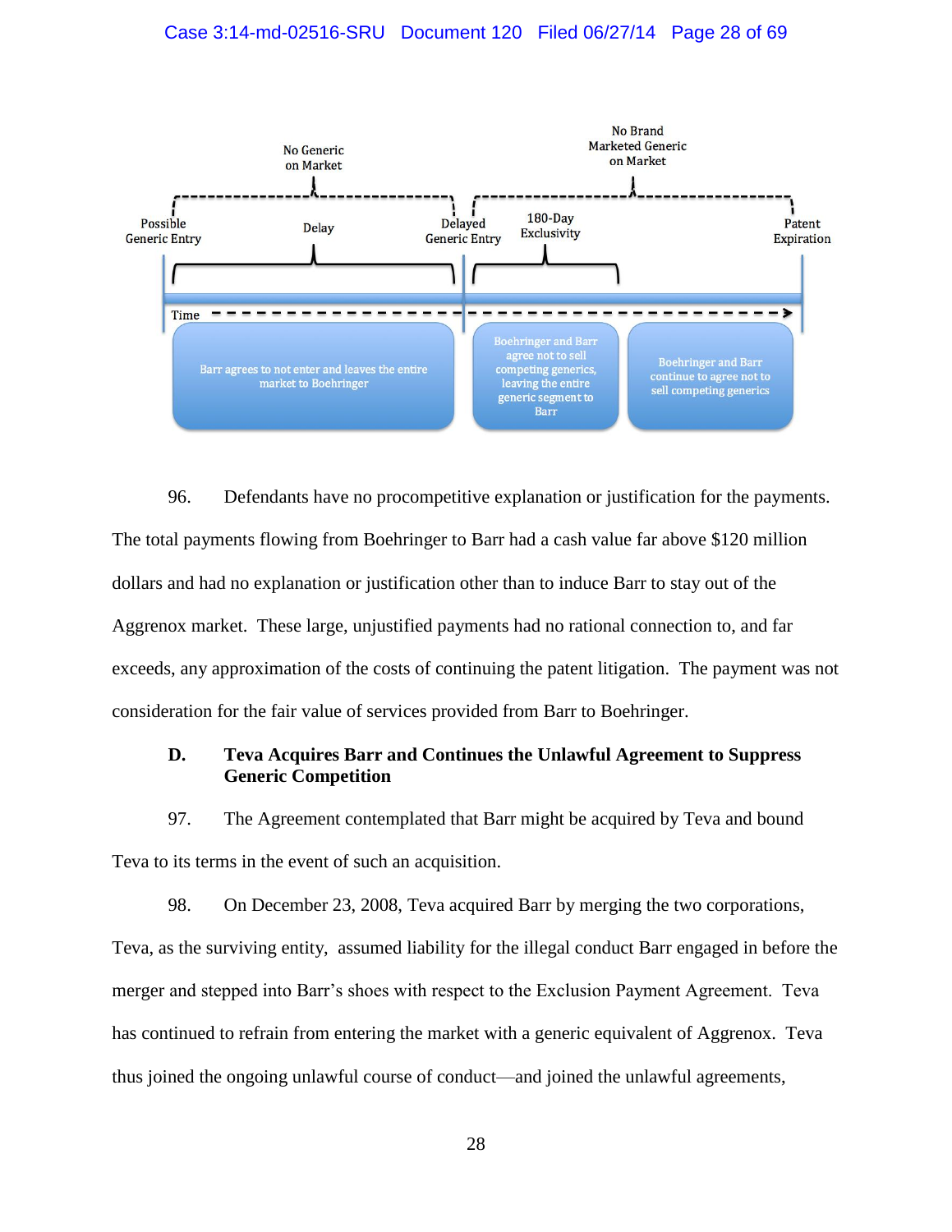## Case 3:14-md-02516-SRU Document 120 Filed 06/27/14 Page 29 of 69

collusion and conspiracy—to suppress generic competition of Aggrenox. Teva did not withdraw from the conspiracy, and instead continued to participate in it.

99. As a result of its merger with Barr, Teva would own (either directly or indirectly) ANDA 78-804 and the 180-day exclusivity period that Barr may be entitled to as the first filer.

100. Post-acquisition, Teva/Barr continued to pursue approval of ANDA 78-804. On August 14, 2009 the FDA granted final approval of ANDA 78-804 for a generic equivalent of Aggrenox. Because of the Exclusion Payment Agreement, no generic equivalent of Aggrenox is on the market and none will be so until July 1, 2015.

# **E. The Unlawful Agreement to Suppress Generic Competition Is Ongoing and Continues to Cause Harm**

101. Since the execution of the Agreement and continuing until today and beyond, Barr/Teva has continuously refused to enter the market with generic Aggrenox despite having FDA approval to do so, and Boehringer has continued to pay Barr/Teva for this delayed competition, including throughout the last four years.

102. The lack of generic competition is the direct result of the ongoing unlawful Agreement that began in 2008, has continued since then, and will continue at least through July 1, 2015. Boehringer continues to sell brand name Aggrenox at artificially inflated prices, and End-Payor Plaintiffs have been denied the lower prices that generic competition would have brought to the market. Moreover, even once a generic, bioequivalent version of Aggrenox enters the market, the Agreement will continue to harm End-Payor Plaintiffs and the End-Payor Class by depriving them of the benefits of inter-generic competition.

103. Since the Agreement, including during at least the four-year period prior to the filing of this complaint, Defendants' unlawful conduct was and continues to be ongoing and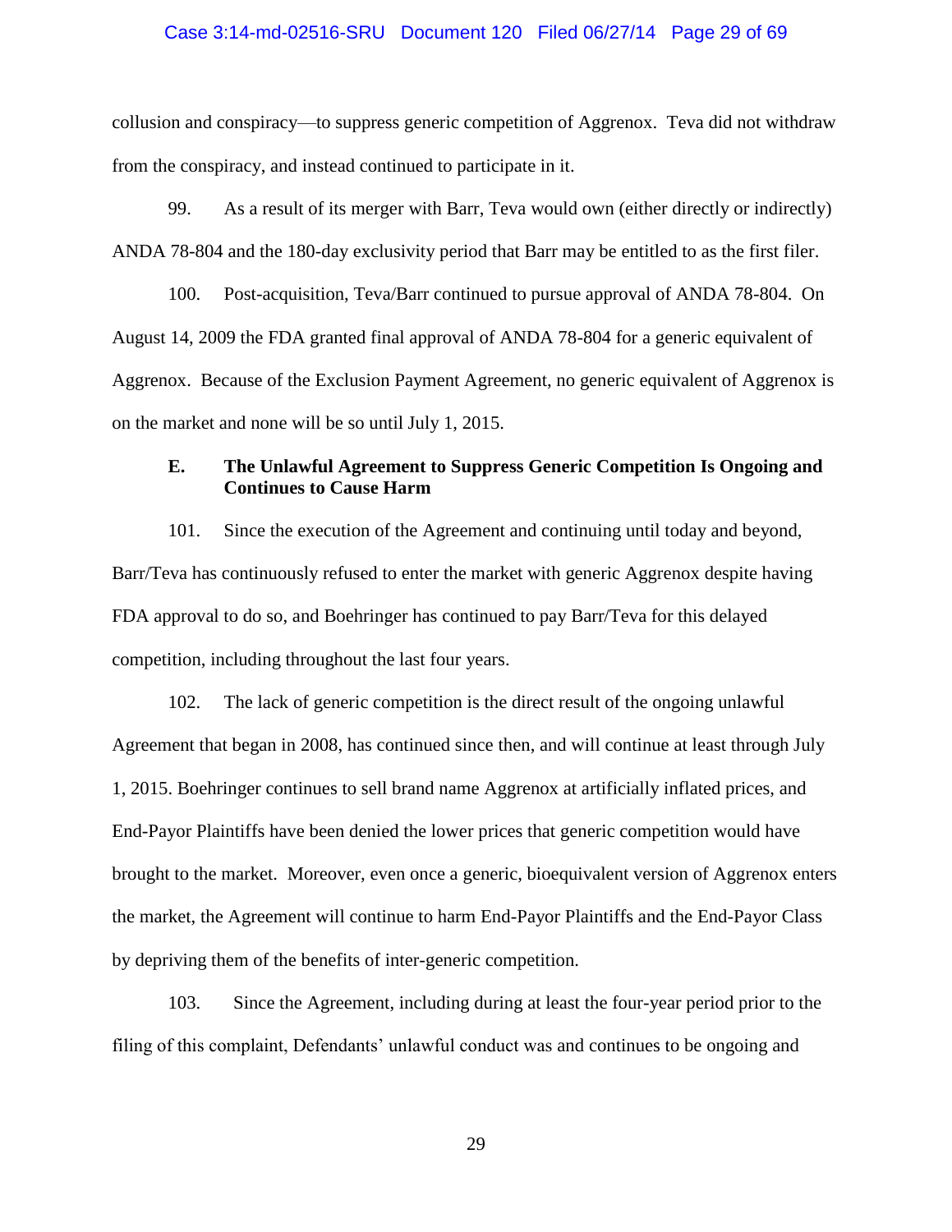## Case 3:14-md-02516-SRU Document 120 Filed 06/27/14 Page 30 of 69

End-Payor Plaintiffs and the End-Payor Class were injured, and continue to be injured, every day that the Defendants' unlawful agreement was and remains in place.

104. But for the anticompetitive, illegal, and ongoing conduct alleged in this complaint, End-Payor Plaintiffs and the End-Payor Class would have had access to less expensive versions of Aggrenox, and would have substituted their purchases of branded Aggrenox with generic Aggrenox, much sooner than they currently will. The Defendants have injured End-Payor Plaintiffs and the End-Payor Class by causing them to pay substantial overcharges – potentially hundreds of millions of dollars—each time they purchased Aggrenox at artificially inflated prices during at least the last four years and continuing even today.

# **F. The Federal Trade Commission Opens an Investigation Into the Exclusion Payment Agreements**

105. On January 15, 2009, the FTC issued a Resolution Authorizing Use of

Compulsory Process in Nonpublic Investigation to determine "whether Boehringer Ingelheim Pharmaceuticals, Inc. and Barr Pharmaceuticals, Inc., and their affiliates, or any other person, has engaged or is engaging in unfair methods of competition . . . with respect to the sale of Aggrenox or its generic equivalents and Mirapex and its generic equivalents." FTC File No. 091-0023; see Federal Trade Commission v. Boehringer Ingelheim Pharmaceuticals, Inc., Case No. 1:09-mcoo564-JMF, Dkt. # 1-1, at 3 (D.C.). As the FTC explained, "[c]ompensation rarely takes the form of explicit cash payments; instead, the settling firms typically include the payment in a separate business deal executed simultaneously with the settlement." Case No. 12-5393 (D.C. Cir.), Brief of Appellant Federal Trade Commission, Doc. #1444255, p. 9 ("FTC Brief").

106. Pursuant to Sections 3 and 9 of the FTC Act, 15 U.S.C. §§ 43 and 49, on February 5, 2009 the FTC issued a subpoena to Boehringer seeking 37 categories of documents, including documents related to the settlements of the Aggrenox litigation and the Co-Promotion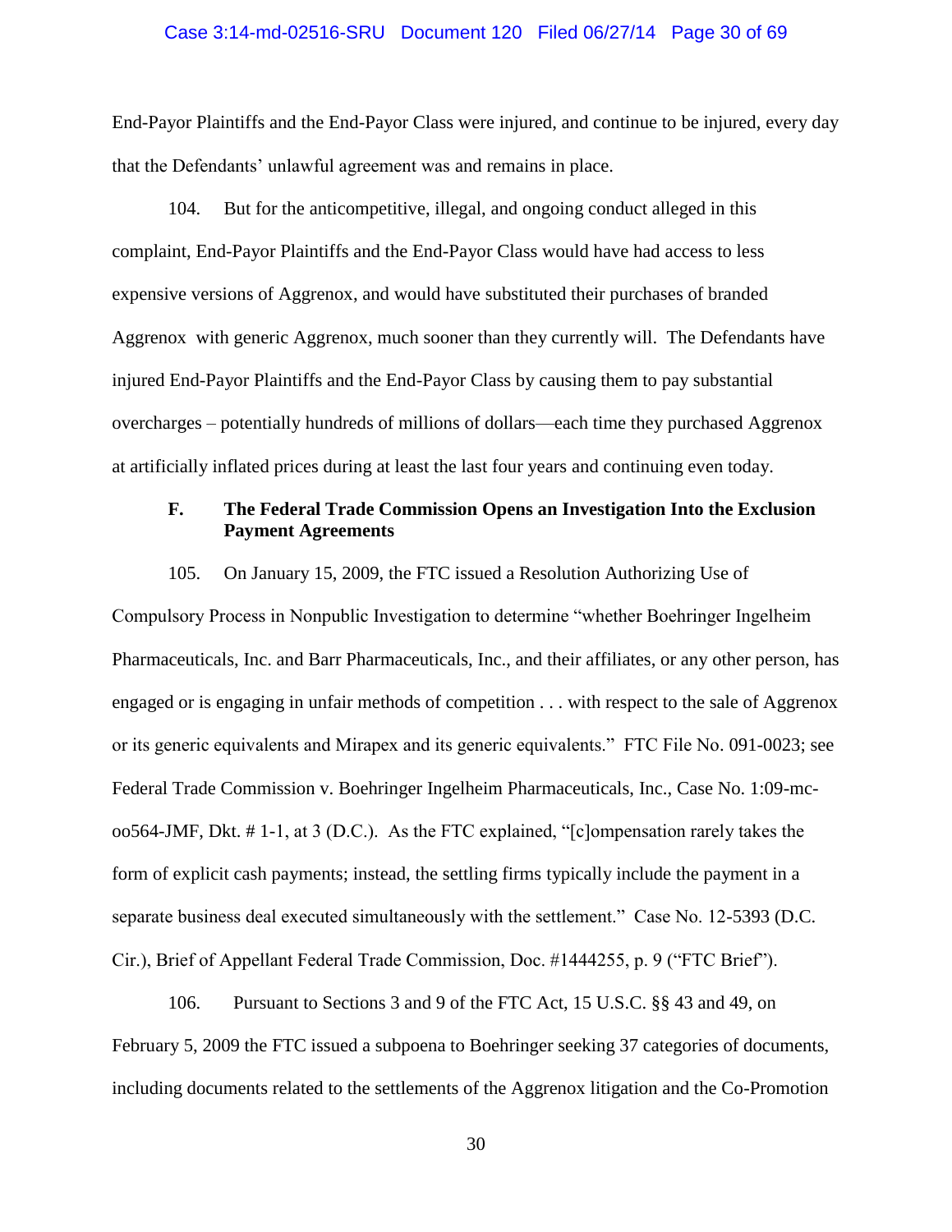## Case 3:14-md-02516-SRU Document 120 Filed 06/27/14 Page 31 of 69

Agreement. The FTC subpoena seeks—and Boehringer has refused to provide—its internal financial analysis regarding whether the payments Boehringer made to Barr under the Co-Promotion Agreement were for promotional services alone, or "side-payments for an anticompetitive agreement to delay generic entry and share the ensuing monopoly profits?" FTC Brief, at p. 2. Boehringer refused to produce documents that would substantiate its assertion that the Co-Promotion Agreement provided Boehringer with substantial value aside from the benefits it derived from delaying generic competition for Aggrenox.

107. In light of Boehringer's refusal to turn over the relevant documents in response to the FTC's subpoena, on October 23, 2009 the FTC filed a petition with the District Court for the District of Columbia to enforce the subpoena. The FTC's petition did not specify the size of the payments from Boehringer to Barr under the Co-Promotion Agreement, and no other document filed publicly on the District Court docket contained this information.

108. On December 12, 2012, after the District Court had determined that Boehringer's internal financial analyses regarding the Co-Promotion Agreement were privileged and in large part denied the FTC's petition, the agency filed a Notice of Appeal with the Court of Appeals for the District of Columbia.

109. While Boehringer has not provided the FTC with its internal financial analyses, the FTC is in possession of the terms of the Co-Promotion Agreement. Based on this information, the FTC described the payments under the Co-Promotion Agreement as a "significant financial transaction." Id., p. 36, n. 12. In a June 28, 2013 brief before the circuit court, the FTC explained that:

> Under the agreement, Boehringer agreed to pay Barr a one-time fee plus annual, increasing royalties on the total U.S. Aggrenox sales for a period of years. . . . In 2008, Aggrenox had total U.S. sales of about \$366 million. . . . At this level of sales, the FTC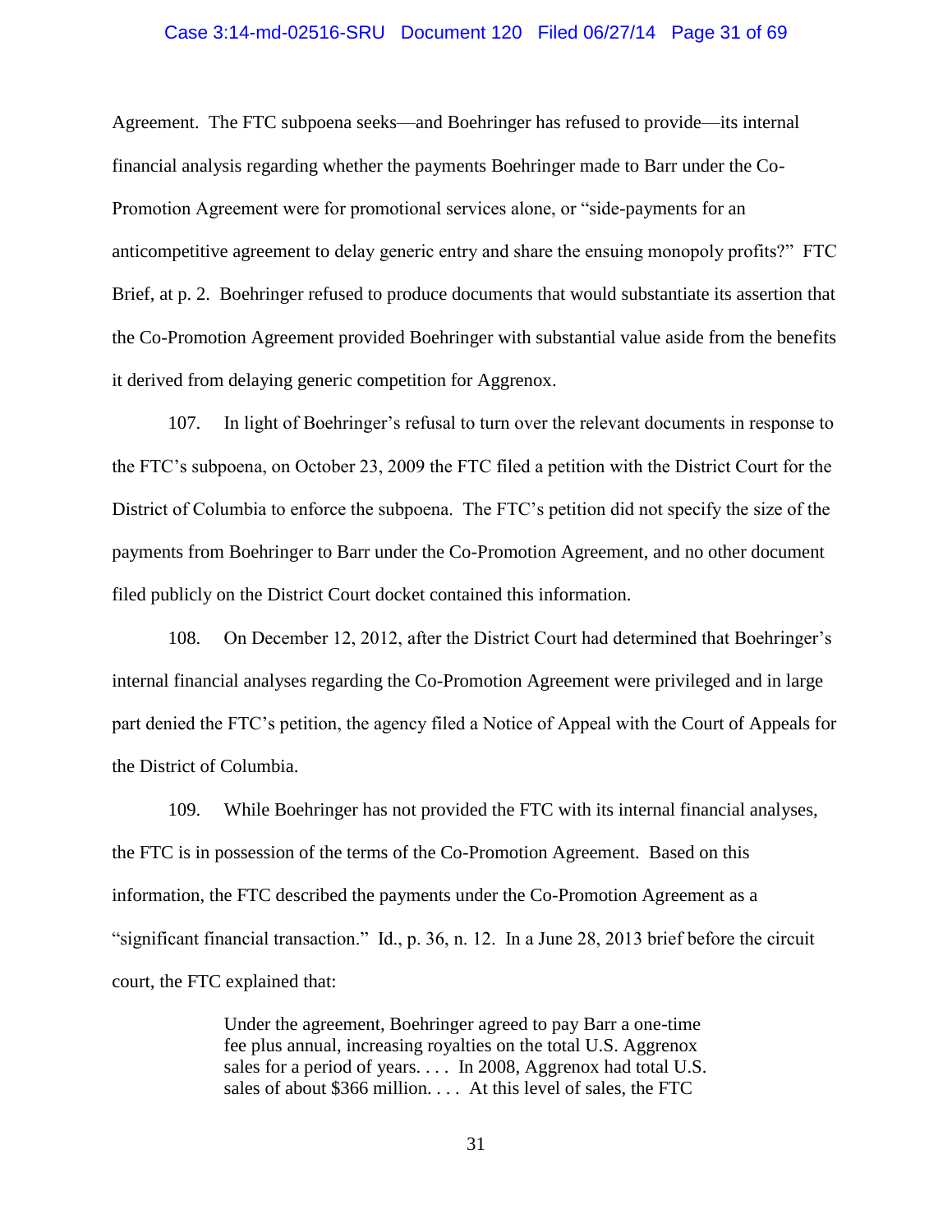# Case 3:14-md-02516-SRU Document 120 Filed 06/27/14 Page 32 of 69

estimates that the deal would ultimately cost Boehringer over \$120 million in royalties.

*Id.* The litigation and the FTC's investigation are ongoing.

# **VI. MARKET POWER AND MARKET DEFINITION**

110. At all relevant times, Boehringer has had the power to maintain the price of Aggrenox at supracompetitive levels without losing substantial sales to other products.

111. Aggrenox does not exhibit significant, positive cross-elasticity of demand with respect to price with any product other than an AB-rated generic equivalent of Aggrenox.

112. Because of its unique profile as a combined aspirin and extended-release dipyridamole treatment for subsequent strokes, Aggrenox is differentiated from all products other than AB-rated generic equivalents of Aggrenox. Aggrenox's specific ratio of dipyridamole to aspirin and the release formulations of those components also differentiate it from products aside from AB-rated generic equivalents.

113. Boehringer needed to control only Aggrenox (and any AB-rated generic equivalents to Aggrenox), and no other products, to maintain the price of Aggrenox profitably at monopolistic prices. Only the market entry of a competing AB-rated generic equivalent to Aggrenox would render Boehringer unable to profitably maintain monopolistic prices of Aggrenox without losing substantial sales.

114. Boehringer also sold branded Aggrenox at prices well in excess of marginal costs and the competitive price, and enjoyed high profit margins.

115. The Defendants have had and continue to exercise the power to exclude generic competition to branded Aggrenox.

116. At all relevant times, the Defendants enjoyed high barriers to entry with respect to the market for Aggrenox products.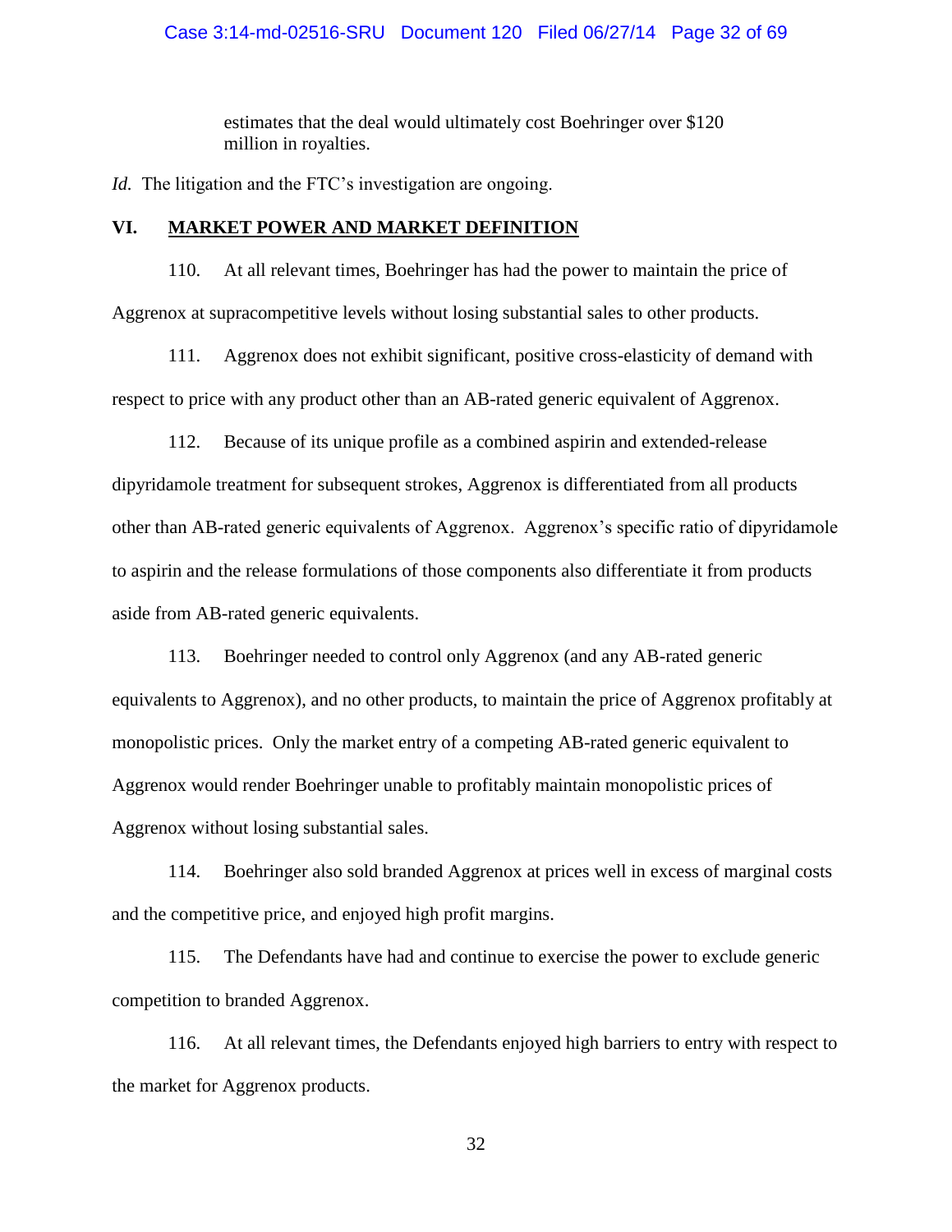## Case 3:14-md-02516-SRU Document 120 Filed 06/27/14 Page 33 of 69

117. To the extent that End-Payor Plaintiffs are legally required to define a relevant product market. End-Payor Plaintiffs allege that the relevant market is all Aggrenox products (i.e., 25 mg aspirin/200 mg extended-release dipyridamole capsules), which includes Aggrenox and AB-rated bioequivalent products. During the relevant time period, the Defendants have been able to profitably maintain the price of Aggrenox well above competitive levels.

118. The relevant geographic market is the United States and its territories.

119. At all relevant times, Boehringer has had a 100% market share in the relevant market, and will continue to have that market share until as late as July 2015.

# **VII. MARKET EFFECTS**

120. Boehringer began marketing Aggrenox in December 1999. But, as a result of the Agreement, no generic equivalent of Aggrenox has ever been available for purchase in the United States.

121. Defendants' unlawful Exclusion Payment Agreement was designed to and did in fact: (a) preclude the entry of less expensive generic versions of Aggrenox products in the United States and its territories; (b) fix, raise, maintain or stabilize the price of 25 mg aspirin/200 mg extended-release dipyridamole capsules; and (c) allocate 100% of the United States and its territories 25 mg aspirin/200 mg extended-release dipyridamole capsules market to Boehringer. Moreover, once generic Aggrenox entry finally occurs, Defendants' Agreement is designed to and will allocate 100% of the generic segment to Barr during the 180-day exclusivity period and reduce inter-generic competition for the remainder of the 577 Patent's term.

122. Barr's generic Aggrenox ANDA received final FDA approval on August 14, 2009. But for the unlawful Exclusion Payment Agreement, Barr would have entered the market as early as November 30, 2009 through: (a) an "at risk" launch upon receiving final FDA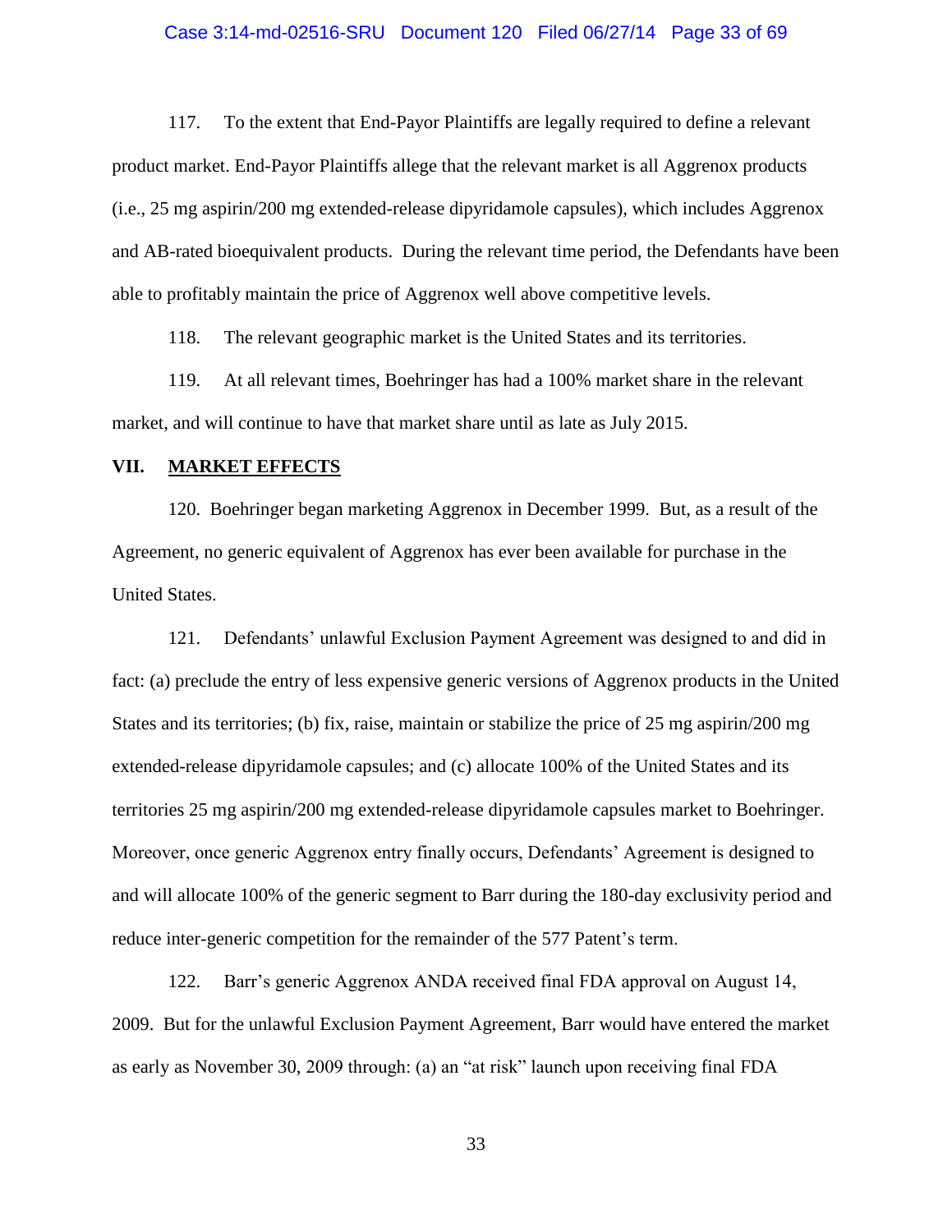## Case 3:14-md-02516-SRU Document 120 Filed 06/27/14 Page 34 of 69

approval following the expiration of the 30-month stay; (b) earlier licensed entry via a lawful agreement with Boehringer that did not include unlawful payments to Barr; or (c) winning the '577 Patent litigation.

123. It is well-known in the industry that due to its substantial resources Teva has a long history of "at risk" launches, including thirteen such launches between 2004 and 2008 alone. Many of Teva's "at risk" launches involved products with annual sales less than \$500 million. It is also well-known in the industry that "at risk" launches are particularly likely when, like here, a company with a history of "at risk" launches is the first-filing generic.

124. Absent an "at risk" launch, but for the large unjustified payments Boehringer made to Barr in exchange for Barr's agreement to delay launching generic Aggrenox, Defendants would have agreed to an unrestrained licensed entry date significantly earlier than July 1, 2015. Without the payments, which were the quid pro quo for the delay (and absent an at risk launch or litigation victory), Barr would have insisted on and received earlier, unrestrained licensed entry.

125. In addition, but for the Agreement, Boehringer, as a rational economic actor seeking to recoup lost branded sales, would have launched an authorized, bioequivalent generic version of Aggrenox simultaneously with the launch of Barr's bioequivalent generic version of Aggrenox, as it has done numerous times, pushing generic prices lower. Indeed, Boehringer, through its wholly-owned subsidiary Roxane Laboratories, Inc., has launched authorized generic versions of at least seven of its brand drug products, including before the Agreement. Boehringer's launch of authorized generic products through Roxane include, but are not limited to: Atrovent, Metaprel, Micardis, Micardis HCT, Mobic, Persantine, and Viramune.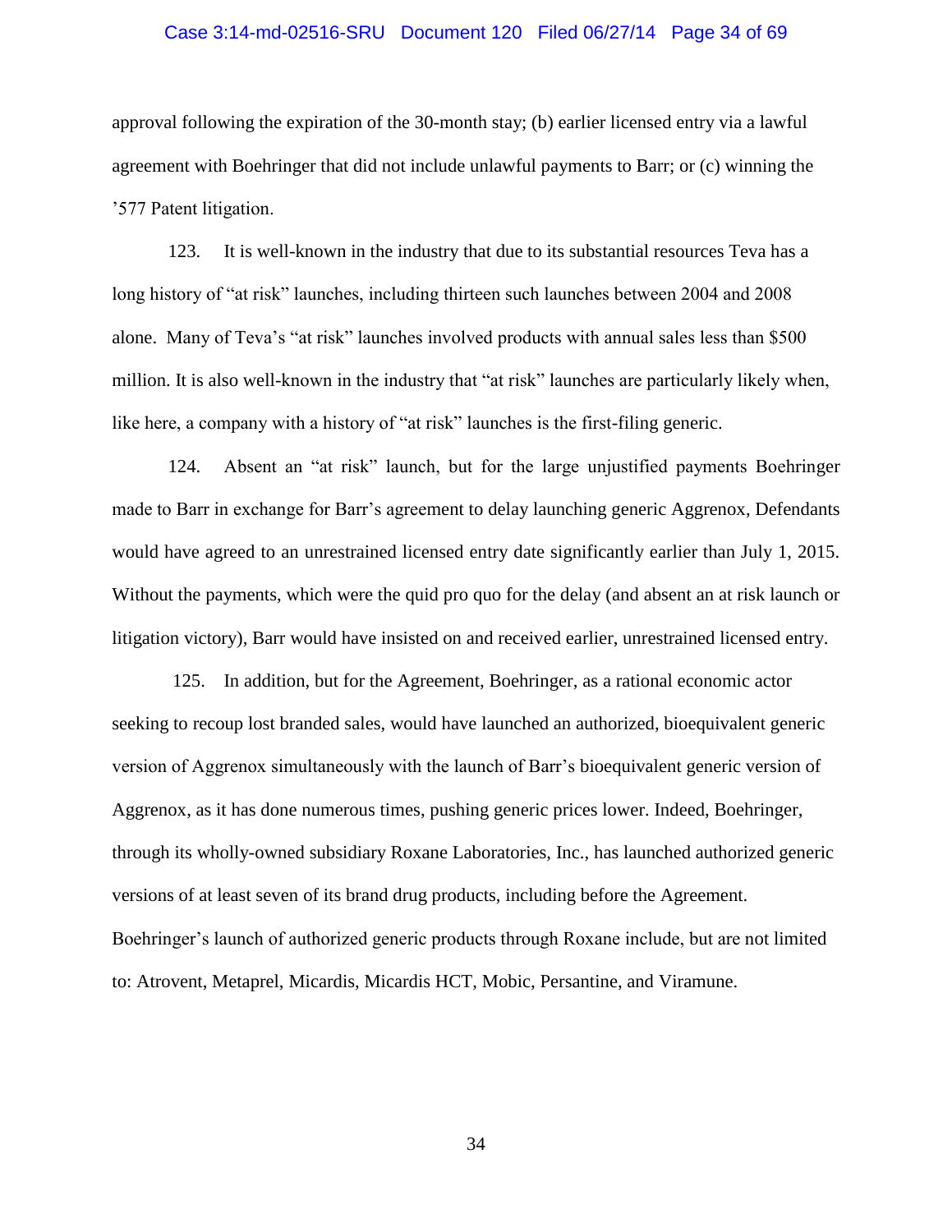## Case 3:14-md-02516-SRU Document 120 Filed 06/27/14 Page 35 of 69

126. But for the Defendants' illegal conduct, generic competition would have forced a decrease in the price of branded Aggrenox, and price competition among the suppliers of branded and generic Aggrenox would have been intense.

127. But for the Defendants' illegal conduct, End-Payor Plaintiffs and End-Payor Class members would have paid less for Aggrenox or a generic equivalent. The Defendants' conduct directly injured End-Payor Plaintiffs and End-Payor Class members because it forced them to pay hundreds of millions of dollars in overcharges on their Aggrenox purchases and will force them to pay artificially inflated prices for generic Aggrenox as a result of the non-competition agreement between Boehringer and Barr.

128. As a result of the delay in generic competition brought about by the Defendants' anticompetitive scheme, End-Payor Plaintiffs and End-Payor Class members paid more for Aggrenox products than they would have paid absent the Defendants' illegal conduct.

129. Barr had, and Teva has, extensive experience in the pharmaceutical industry, including experience obtaining approval of ANDAs, manufacturing commercial launch quantities adequate to meet market demand, and marketing generic pharmaceutical products.

130. Upon entering the market, generic equivalents of brand name drugs are priced significantly below the branded drug to which they are AB-rated. When multiple generic products are on the market, prices for the brand drug and its generic equivalents fall even further because of the increased competition.

131. If generic competition for Aggrenox had not been unlawfully delayed, End-Payor Plaintiffs and the End-Payor Class would have paid less for Aggrenox by substituting purchases of less-expensive AB-rated generic equivalents of Aggrenox for their purchases of moreexpensive brand Aggrenox.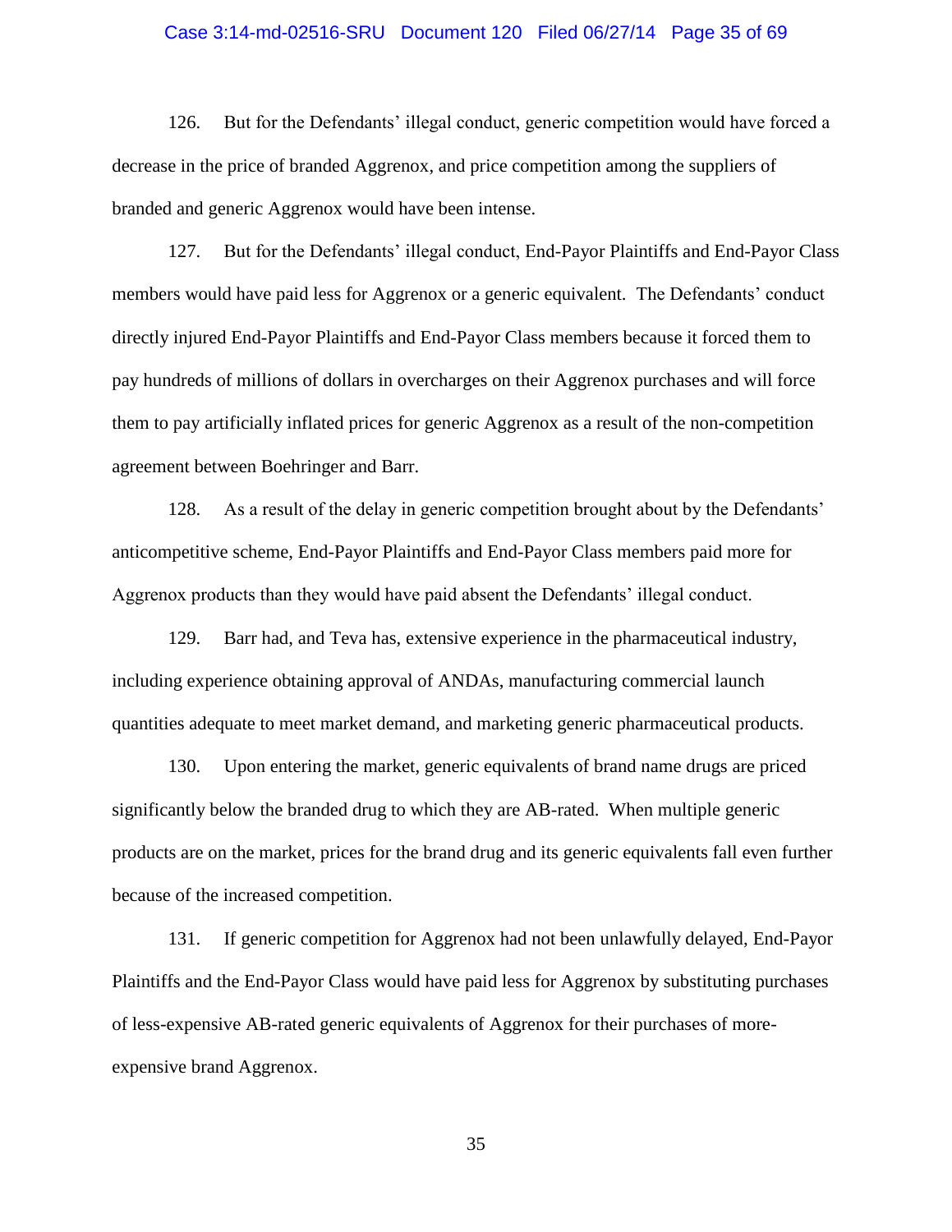## Case 3:14-md-02516-SRU Document 120 Filed 06/27/14 Page 36 of 69

132. Thus, the Defendants' unlawful conduct deprived End-Payor Plaintiffs of the benefits of competition that the antitrust laws were designed to ensure. The unlawful agreement also discouraged other generic companies from seeking to come to market. As the "first filer" of an ANDA, Barr is eligible to obtain 180 days of market exclusivity which would only begin to run once it came to market. Only after the 180 day market exclusivity expired could other generic companies, obtain FDA final approval to manufacture, market and sell a bioequivalent version of Aggrenox in order to come to market.

## **VIII. ANTITRUST IMPACT**

133. During the relevant period, End-Payor Plaintiffs and End-Payor Class members purchased substantial amounts of Aggrenox indirectly from Boehringer. As a result of the Defendants' illegal conduct, these purchasers were compelled to pay artificially inflated prices for Aggrenox. Those prices were substantially higher than the prices that End-Payor Plaintiffs and End-Payor Class members would have paid absent the illegal conduct alleged in this complaint.

134. As a consequence, End-Payor Plaintiffs and End-Payor Class Members as indirect purchasers of Aggrenox have sustained substantial losses and damage to their business and property in the form of overcharges. The full amount, forms, and components of such damages will be calculated after discovery and upon proof at trial.

135. Defendants' efforts to restrain competition in the market for Aggrenox have substantially affected interstate and foreign commerce.

136. At all material times, Boehringer manufactured, promoted, distributed, and sold substantial amounts of Aggrenox in a continuous and uninterrupted flow of commerce across state and national lines and throughout the United States.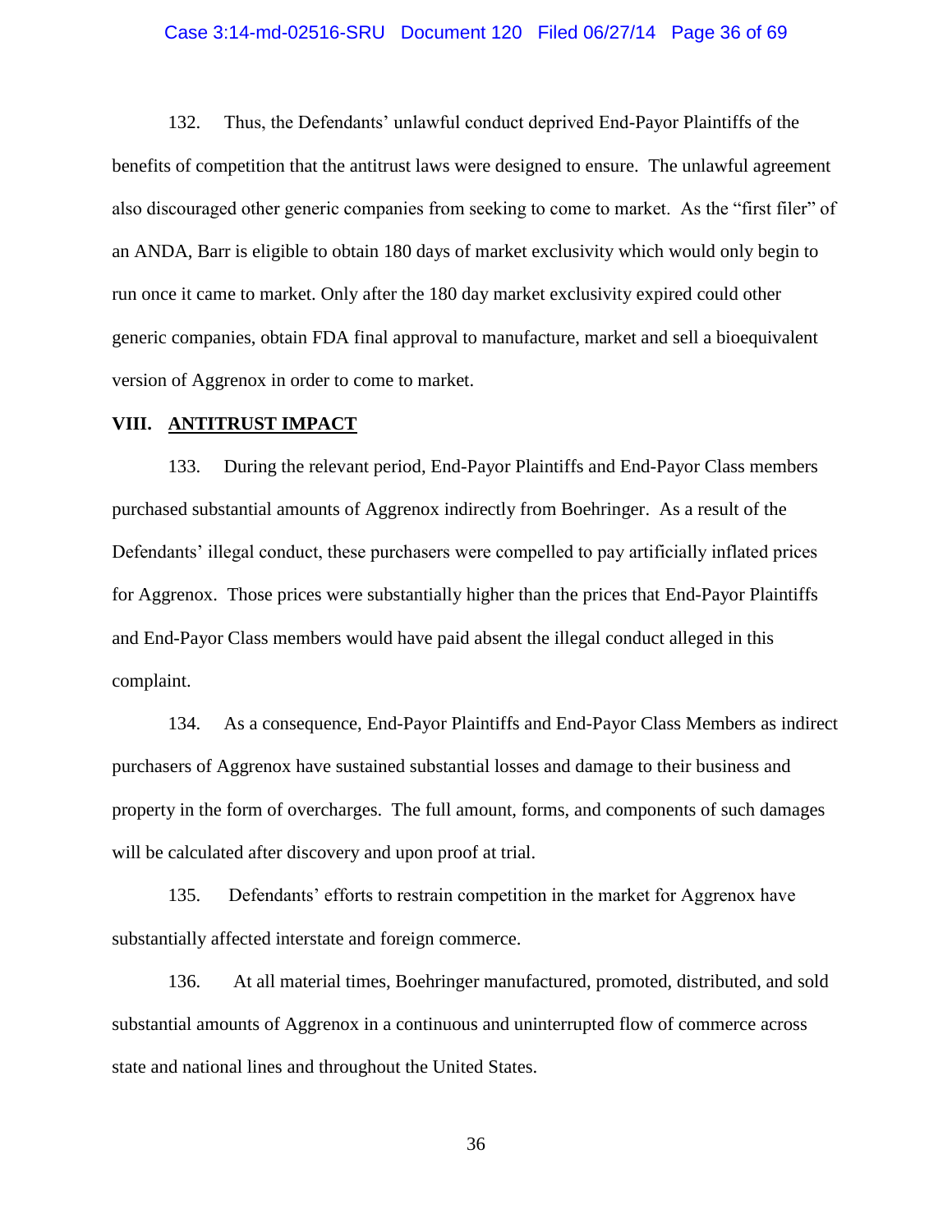## Case 3:14-md-02516-SRU Document 120 Filed 06/27/14 Page 37 of 69

137. Defendants' anticompetitive conduct had substantial intrastate effects in every state of purchase in that, among other things, retailers within each state were foreclosed from offering less expensive generic, bioequivalent versions of Aggrenox to purchasers within each state. This directly impacted and disrupted interstate and intrastate commerce for consumers and third-party payors within each state. During the relevant time period, Aggrenox has been shipped into each state and was sold to or paid for by end-payors. Defendants' unlawful conduct had substantial effects on intrastate commerce in each state because Aggrenox was sold to endpayors in each state and Defendants entered into an unlawful Agreement that affected commerce in each State and resulted in overcharges to end-payors in every state of purchase.

138. At all material times, Defendants transmitted funds and contracts, invoices, and other forms of business communications and transactions in a continuous and uninterrupted flow of commerce across state and national lines in connection with the sale of Aggrenox.

139. General economic theory recognizes that any overcharge at a higher level of distribution generally results in higher prices at every level below. See Hovenkamp, Federal Antitrust Policy: The Law of Competition and Its Practice (1994) at 624. Professor Hovenkamp explains that "[e]very person at every stage in the chain will be poorer" as a result of the anticompetitive price at the top. He also says that "[t]heoretically, one can calculate the percentage of any overcharge that a firm at one distribution level will pass on to those at the next level."

140. The institutional structure of pricing and regulation in the pharmaceutical drug industry ensures that overcharges at the higher level of distribution are passed on to end-payors. Wholesalers and retailers passed on the inflated prices of Aggrenox to End-Payor Plaintiffs and End-Payor Class members.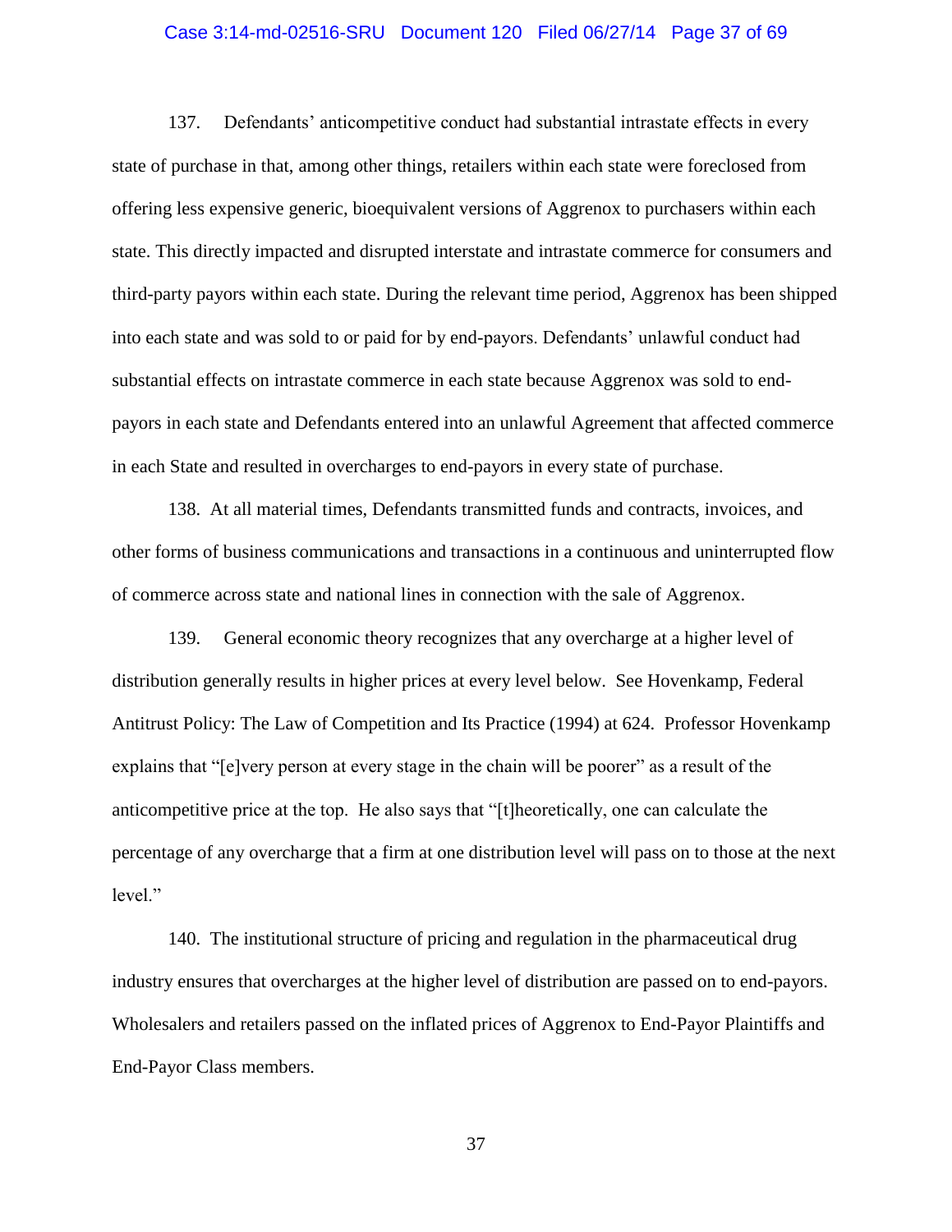# Case 3:14-md-02516-SRU Document 120 Filed 06/27/14 Page 38 of 69

141. Defendants' anticompetitive conduct enabled Boehringer to indirectly charge consumers and third-party payors prices in excess of what they otherwise would have been able to charge absent the Defendants' unlawful actions.

142. The prices were inflated as a direct and foreseeable result of Defendants' anticompetitive conduct.

143. The inflated prices that End-Payor Plaintiffs and End-Payor Class members have paid are traceable to, and the foreseeable result of, the overcharges by Boehringer.

# **IX. CLASS ACTION ALLEGATIONS**

144. End-Payor Plaintiffs, on behalf of themselves and all proposed End-Payor Class members, seek injunctive and equitable relief and damages, measured as overcharges, trebled, against the Defendants.

145. End-Payor Plaintiffs bring this action on behalf of themselves and, under Federal Rule of Civil Procedure 23(a), (b)(2), and (b)(3), as representative of an End-Payor Class defined as:

> All persons or entities in the United States and its territories and possessions including the Commonwealth of Puerto Rico, who indirectly purchased, paid and/or provided reimbursement for some or all of the purchase price for Aggrenox, in any form, for consumption by themselves, their families, or their members, employees, insureds, participants, or beneficiaries, other than for resale, from November 30, 2009 through and until the anticompetitive effects of Defendants' unlawful conduct cease.

146. The following persons or entities are excluded from the proposed End-Payor

Class:

- a. Defendants and their counsel, officers, directors, management, employees, subsidiaries, or affiliates;
- b. All federal or state governmental entities, excluding cities, towns, or municipalities with self-funded prescription drug plans;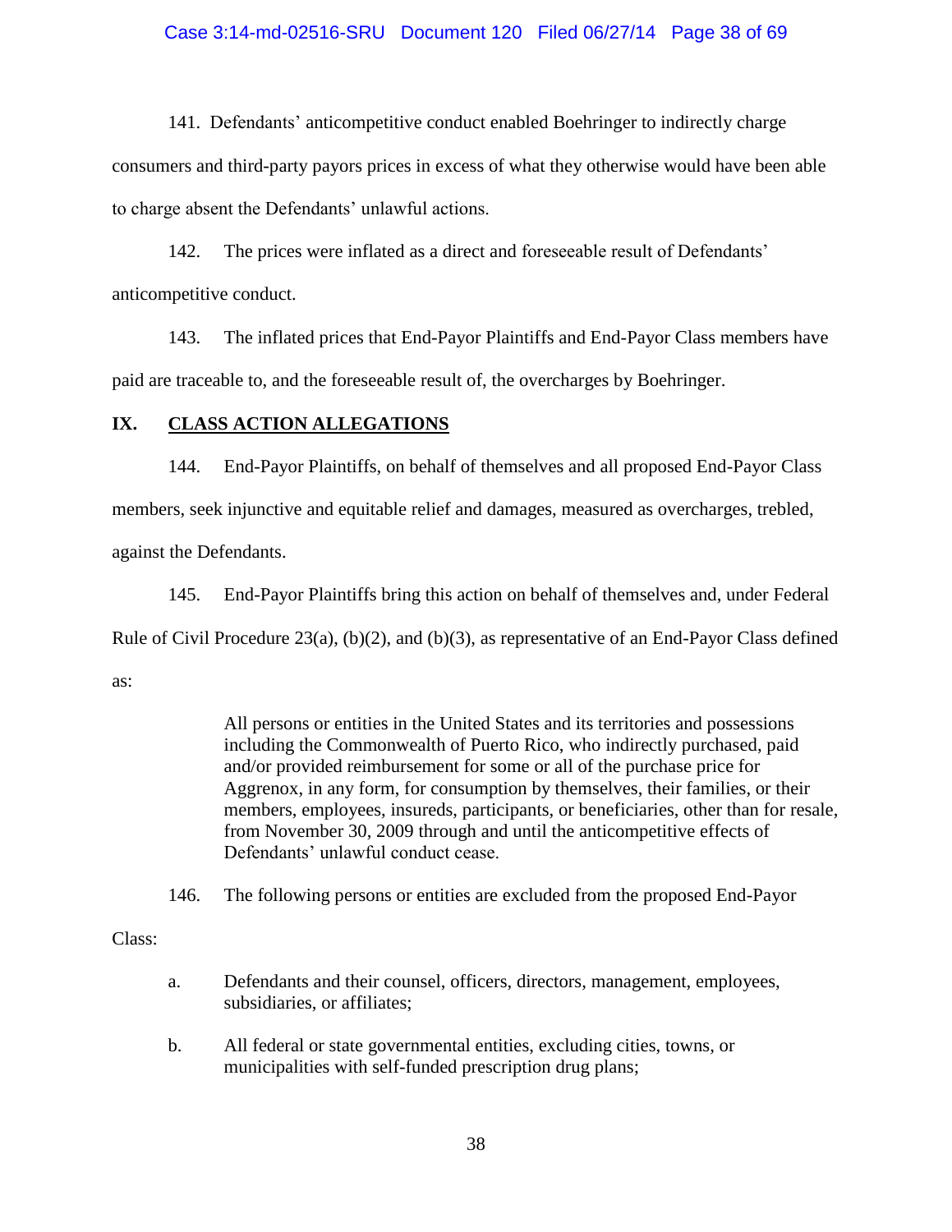- c. All persons or entities who purchased Aggrenox for purposes of resale or directly from the Defendant or their affiliates;
- d. Fully insured health plans (plans that purchased insurance from another thirdparty payor covering 100% of the plan's reimbursement obligations to its members);
- e. Pharmacy Benefits Managers;
- f. Flat co-payers (consumers who paid the same co-payment amount for brand and generic drugs); and
- g. The judges in this case and any members of their immediate families.
- 147. The End-Payor Class members are so numerous that joinder is impracticable.

End-Payor Plaintiffs believe that there are thousands of End-Payor Class members.

148. End-Payor Plaintiffs' claims are typical of the claims of the members of the End-Payor Class. End-Payor Plaintiffs and all End-Payor Class members were damaged by the same wrongful conduct by the Defendants in that they paid artificially inflated prices for Aggrenox and were deprived of the benefits of earlier and more robust competition from less expensive, bioequivalent generic versions of Aggrenox as a result of the Defendants' wrongful conduct.

149. End-Payor Plaintiffs will fairly and adequately protect and represent the interests of the End-Payor Class. End-Payor Plaintiffs' interests are coincident with, and not antagonistic to, those of the End-Payor Class members.

150. End-Payor Plaintiffs are represented by counsel with experience in the prosecution of class action antitrust litigation, and with experience in class action antitrust litigation involving pharmaceutical products.

151. Questions of law and fact common to the End-Payor Class members predominate over questions that may affect only individual class members because Defendants have acted on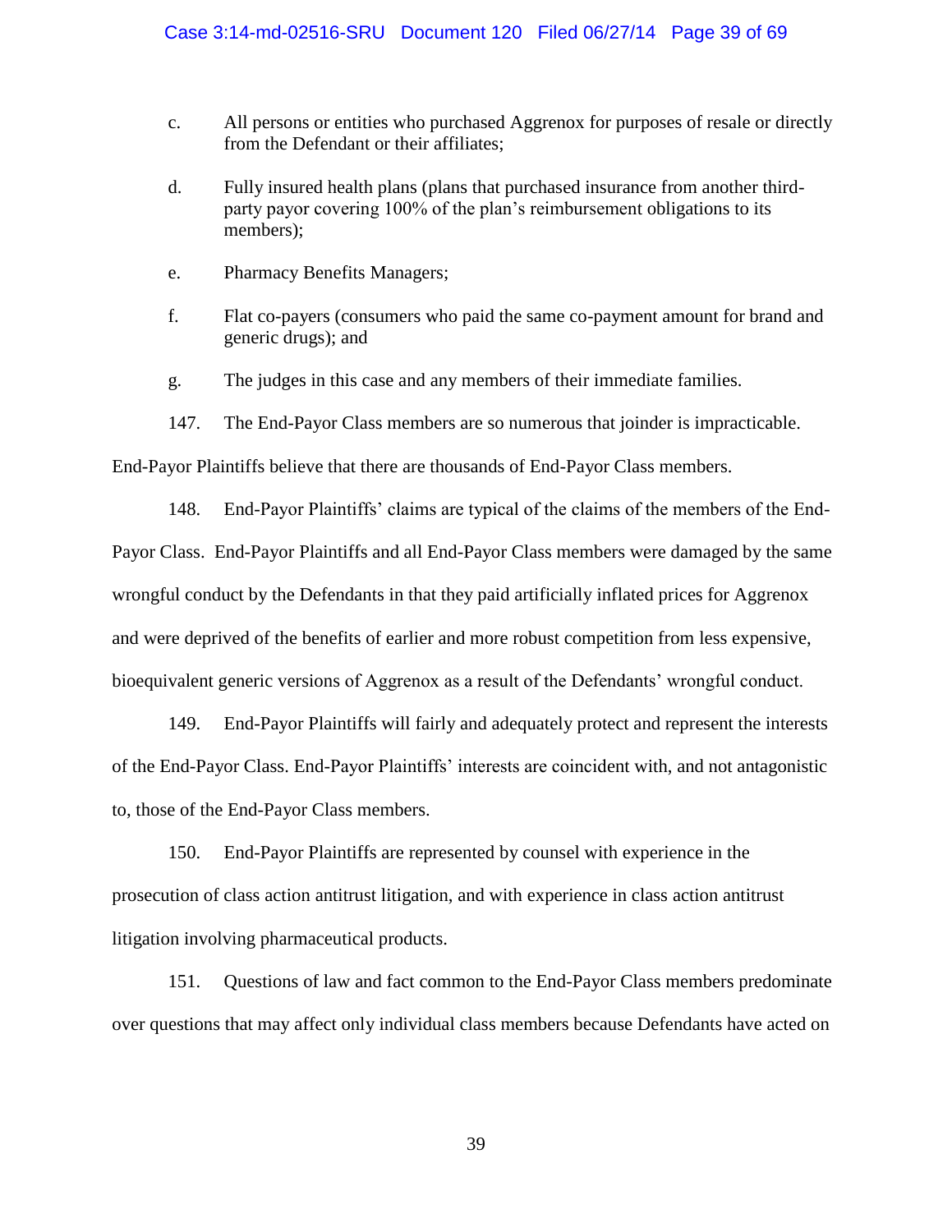# Case 3:14-md-02516-SRU Document 120 Filed 06/27/14 Page 40 of 69

grounds generally applicable to the entire End-Payor Class, making overcharge damages with

respect to the End-Payor Class as a whole appropriate.

- 152. Questions of law and fact common to all End-Payor Class members include:
- a. Whether Defendants entered into a contract, combination, or conspiracy to restrain trade;
- b. Whether Barr unlawfully agreed to delay its entry into the market for Aggrenox and its AB-rated generic bioequivalents (i.e., 25 mg aspirin/200 mg extendedrelease dipyridamole capsules);
- c. Whether Boehringer paid Barr in exchange for delay in generic competition;
- d. Whether Boehringer's compensation to Barr was necessary to yield some procompetitive benefit that is legally cognizable and non-pretextual;
- e. Whether Teva joined the unlawful agreement on its own behalf and on behalf of Barr;
- f. Whether Defendants' Agreement harmed competition in the market for Aggrenox and its AB-rated generic bioequivalents (i.e., 25 mg aspirin/200 mg extendedrelease dipyridamole capsules);
- g. Whether Boehringer possesses market power in the market for Aggrenox and its AB-rated generic bioequivalents (i.e., 25 mg aspirin/200 mg extended-release dipyridamole capsules);
- h. Whether the relevant market (if a relevant market must be defined) is the market for Aggrenox and its AB-rated generic bioequivalents (i.e., 25 mg aspirin/200 mg extended-release dipyridamole capsules);
- i. Whether Defendants' conduct substantially affected interstate commerce; and
- j. Whether, and to what extent, Defendants' conduct caused antitrust injury to End-Payor Plaintiffs and End-Payor Class members in the form of overcharges.
- 153. Class action treatment is a superior method for the fair and efficient adjudication

of this case. Class treatment will permit a large number of similarly situated, geographically

dispersed persons and entities to prosecute their common claims in a single forum

simultaneously, efficiently, and without the unnecessary duplication of evidence, effort, or

expense that numerous individual actions would engender. The benefits of proceeding through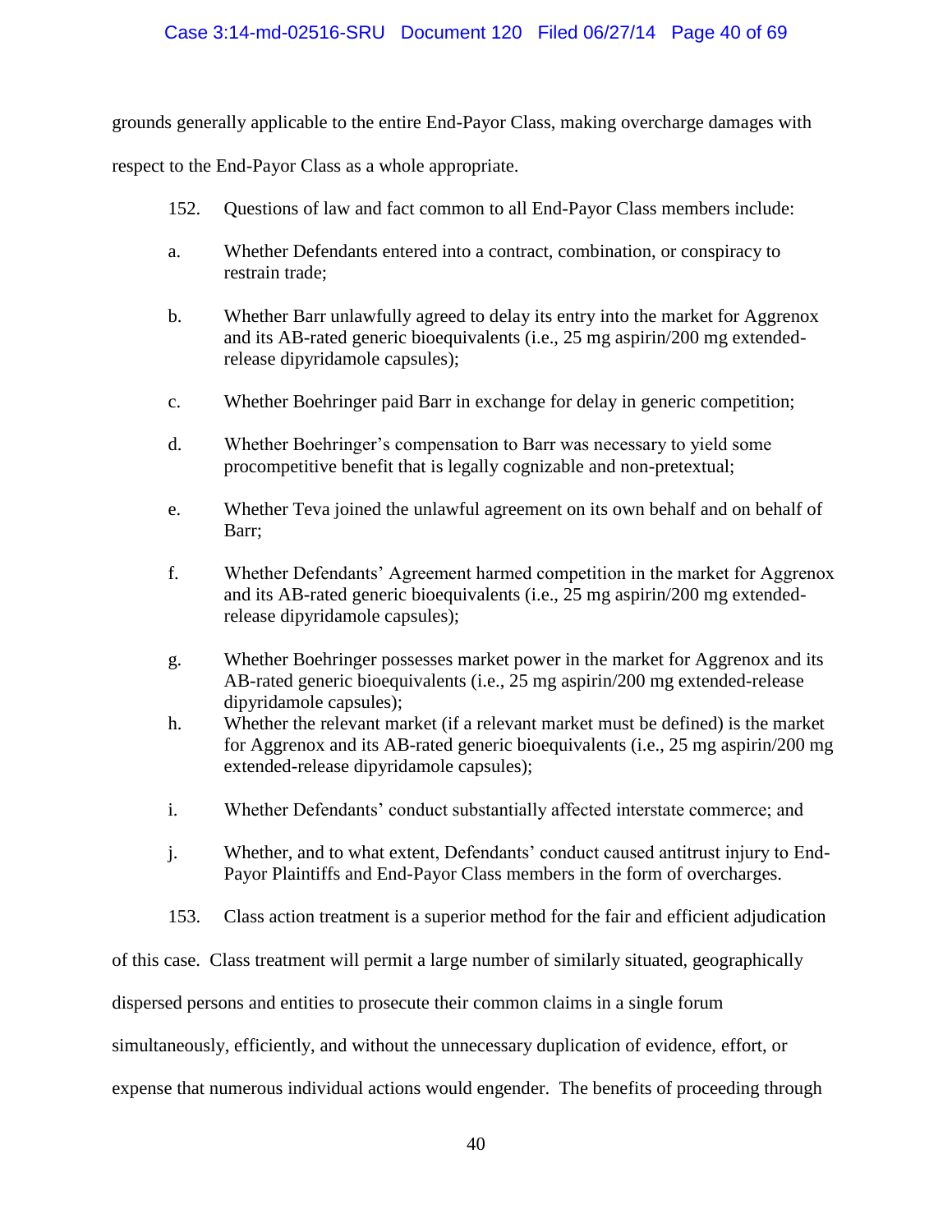# Case 3:14-md-02516-SRU Document 120 Filed 06/27/14 Page 41 of 69

the class mechanism, including providing injured persons or entities a method for obtaining redress on claims that could not practicably be pursued individually, substantially outweighs any potential difficulties in the management of this class action.

154. End-Payor Plaintiffs know of no special difficulty to be encountered in litigating its claims that would preclude the maintenance of this case as a class action.

# **X. FRAUDULENT CONCEALMENT TOLLED THE STATUTE OF LIMITATIONS**

155. End-Payor Plaintiffs and End-Payor Class members had no knowledge of the Defendants' unlawful self-concealing scheme and could not have discovered the scheme and conspiracy through the exercise of reasonable diligence more than four years prior to the filing of this complaint.

156. This is true because the nature of Defendants' conspiracy was self-concealing and because the Defendants employed practices and techniques of secrecy to avoid detection of, and to fraudulently conceal their contract, combination, conspiracy, and scheme. Notwithstanding the self-concealing nature of their conspiracy, Defendants and their co-conspirators wrongfully and affirmatively concealed the existence of their continuing combination and conspiracy from End-Payor Plaintiffs and End-Payor Class members by, among other things:

- a. Requiring material provisions of the Agreement to be kept confidential under terms of the Agreement;
- b. Concealing the amounts that Boehringer was to pay and paid Barr/Teva under the Exclusion Payment Agreement and concealing that the payments were for the purpose of delaying the entry of lower-priced generics;
- c. Concealing the fact that the purpose of the payments under the Co-Promotion Agreement was to provide compensation to Barr/Teva in connection with the settlement of the '577 Patent litigation and the entry date for Barr/Teva's generic product;
- d. Concealing the fact that those amounts far exceeded any lawful economic benefit that Boehringer received from Barr/Teva under the agreement; and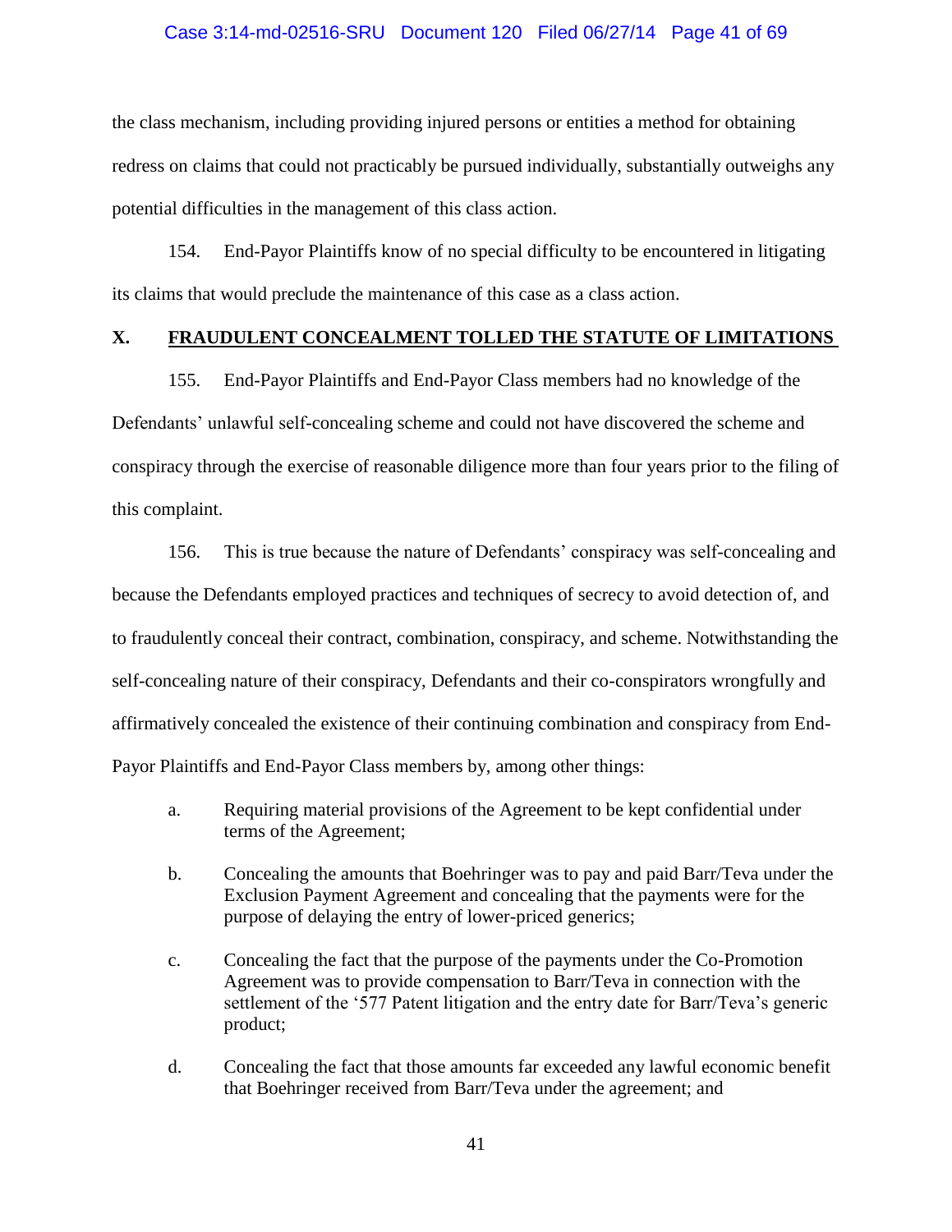e. Filing documents with the SEC that failed to disclose the existence or nature of the Exclusion Payment Agreement. Teva's fiscal year 2008 20-F did not mention the settlement of the Aggrenox litigation. The 20-F also mentioned a copromotion agreement for a different pharmaceutical product, but did not mention the Aggrenox Co-Promotion Agreement. Teva's 20-F filings for the fiscal years 2009, 2010, 2011, and 2012 similarly failed to disclose the Aggrenox settlement or the Co-Promotion Agreement.

157. Because the alleged conspiracy was both self-concealing and affirmatively concealed by Defendants and their co-conspirators, End-Payor Plaintiffs and End-Payor Class members had no knowledge of the conspiracy more than any applicable statute of limitations period, including at least four years prior to the filing of this complaint, or of the facts or information that would have caused a reasonably diligent person to investigate whether a conspiracy existed.

158. End-Payor Plaintiffs and End-Payor Class members also lacked the facts and information necessary to form a good faith basis for believing that any legal violations had occurred, including the amounts of payments made from Boehringer to Barr/Teva under the Co-Promotion Agreement. Reasonable diligence on the part of End-Payor Plaintiffs and End-Payor Class members would not have uncovered those facts more than any applicable statute of limitations period, including at least four years prior to the filing of this complaint.

159. As a result of Defendants' fraudulent concealment, all applicable statutes of limitations affecting End-Payor Plaintiffs' and End-Payor Class members' claims have been tolled.

160. Alternatively, any applicable statute of limitations is not tolled, this Complaint alleges a continuing course of conduct (including conduct within the limitations period), and End-Payor Plaintiffs and End-Payor Class members can recover damages they suffered during the limitations period.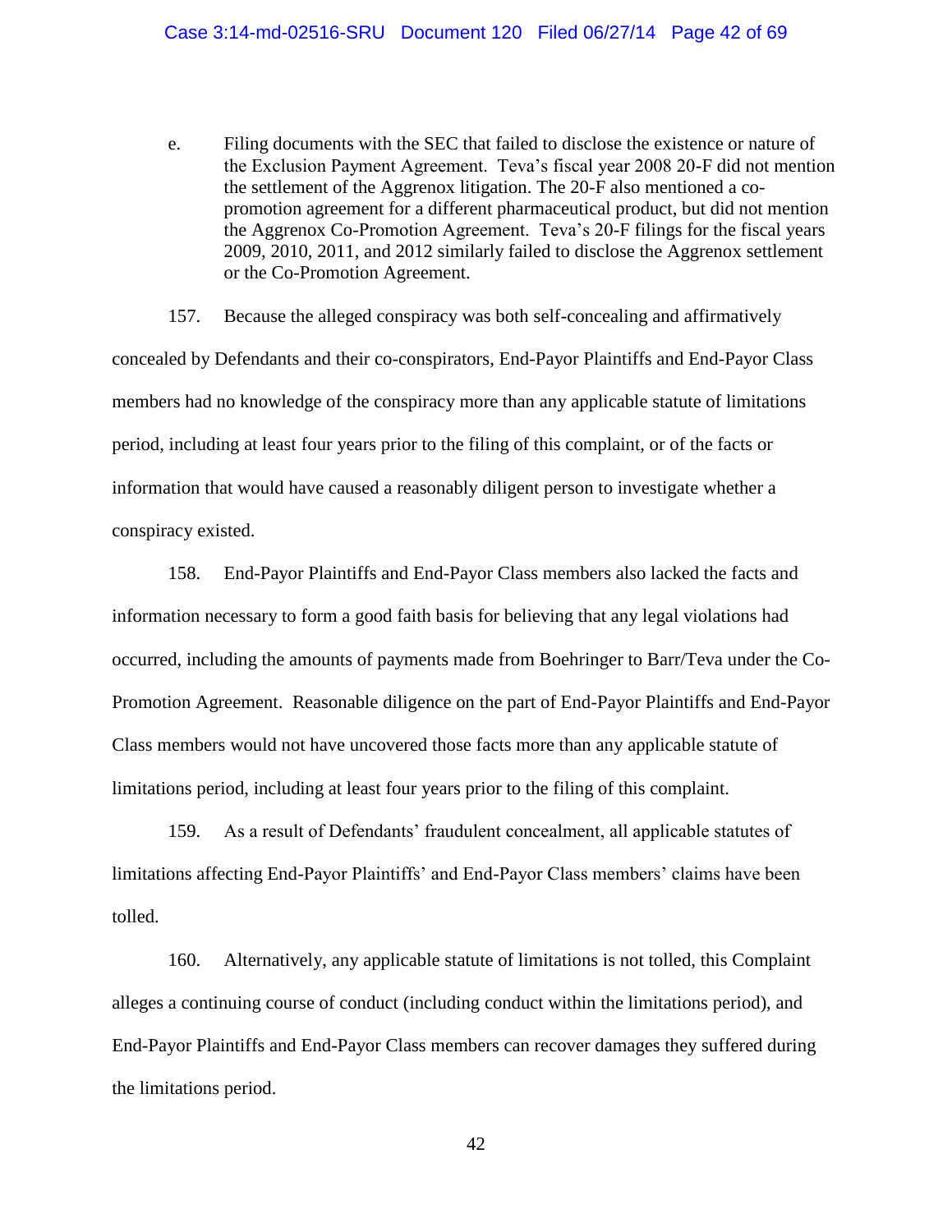# **XI. CONTINUING VIOLATIONS**

161. This Complaint alleges a continuing course of conduct (including conduct within the limitations periods), and Defendants' unlawful conduct has included continuing and accumulating harm within the applicable statutes of limitations. Thus, End-Payor Plaintiffs and End-Payor Class members can recover damages they suffered during the applicable limitations periods.

162. The most obvious continuing violation is Defendants' charging of supracompetitive prices to End-Payor Plaintiffs within the limitations periods. Every time End-Payor Plaintiffs were overcharged for branded Aggrenox, they suffered a cognizable injury. In addition to inflicting overcharges, Defendants committed additional overt acts constituting continuing violations, including without limitation:

- a. *Teva/Barr's continuous refusal to enter the market.* Teva/Barr has continually adhered to the Exclusion Payment Agreement by refusing to launch generic Aggrenox before July 1, 2015. This continuous refusal to enter the market constitutes an ongoing series of overt acts that continually re-set the statute of limitations.
- b. *Boehringer's refraining from launching a competing generic*. Similar to Teva/Barr's refusal to enter the market is Boehringer's refraining from launching a competing generic. This refusal to enter with a competing generic results in End-Payor Plaintiffs incurring additional overcharges.
- c. *Boehringer's continuing payments under the Co-Promotion Agreement.* Each payment to Teva/Barr pursuant to the Co-Promotion Agreement constitutes an overt act justifying the application of the continuing violation doctrine. These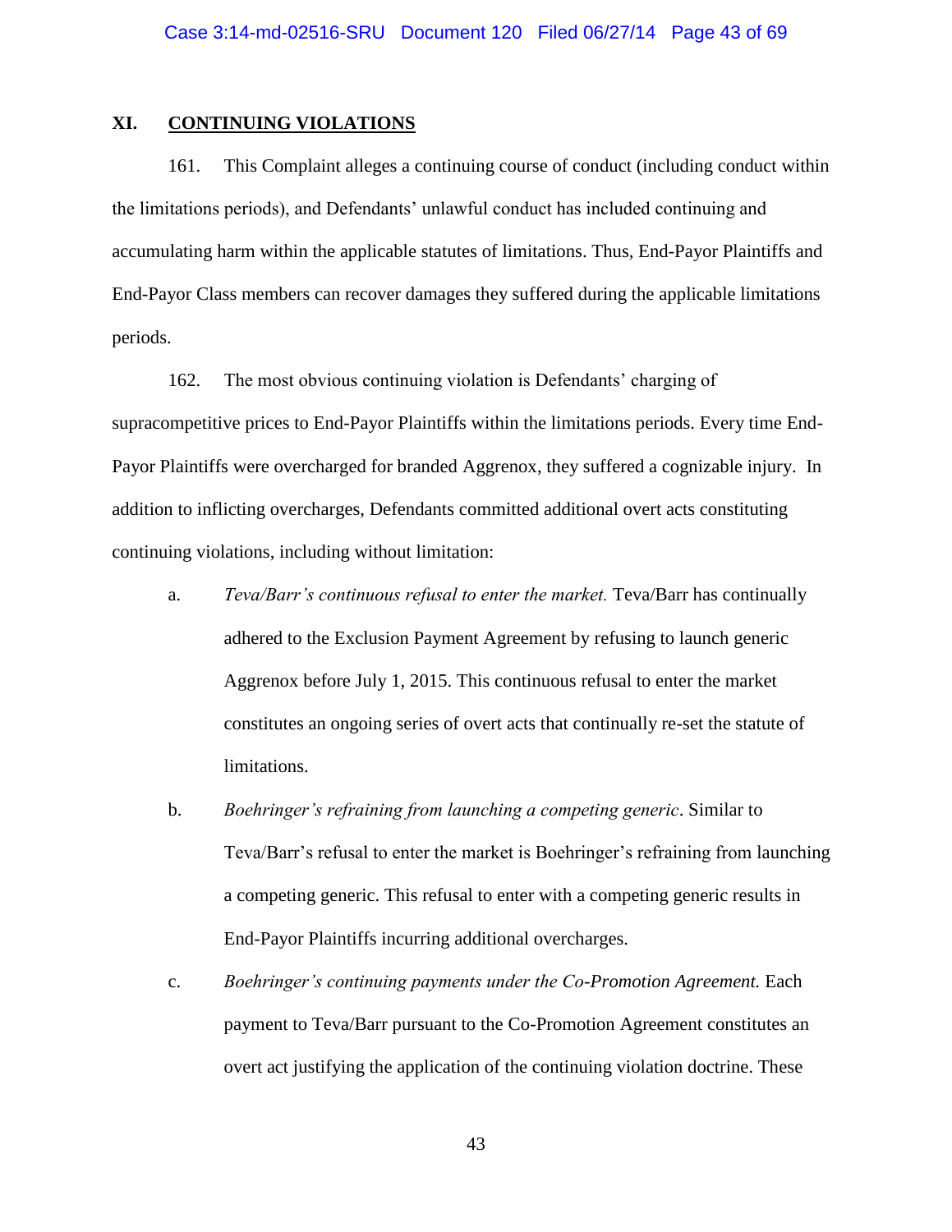payments, which occur quarterly, are based on annual increasing royalties on the

total U.S. Aggrenox sales through July 1, 2015.

163. As co-conspirators, Defendants share responsibility for each of these continuing violations.

# **XII. CLAIMS FOR RELIEF**

# **COUNT ONE**

# **DECLARATORY AND INJUNCTIVE RELIEF AGAINST UNDER SECTION 16 OF THE CLAYTON ACT FOR VIOLATIONS OF SECTION 1 OF THE SHERMAN ACT (Against All Defendants)**

164. End-Payor Plaintiffs incorporate the preceding paragraphs by reference.

165. The defendants knowingly, intentionally, and cooperatively engaged in an anticompetitive scheme designed to delay and block entry of AB-rated generic equivalents of Aggrenox. The intended and accomplished goal of the scheme was to use restrictive and exclusionary conduct to delay Barr and Teva's launch date for the first generic equivalent of Aggrenox. The defendants injured End-Payor Plaintiffs and the End-Payor Class through an agreement to exclude generic Aggrenox products from the market in exchange for substantial payments to Barr and Teva.

166. Had manufacturers of generic Aggrenox products entered the market and lawfully competed with Boehringer in a timely fashion, End-Payor Plaintiffs and the End-Payor Class would have substituted lower-priced generic Aggrenox products for the higher-priced brand name Aggrenox for some or all of their purchases.

167. The defendants intended, and accomplished, a horizontal market allocation of the Aggrenox market. By their agreement, the defendants intentionally and wrongfully conspired and combined in an unreasonable restraint of trade in violation of Section 1 of the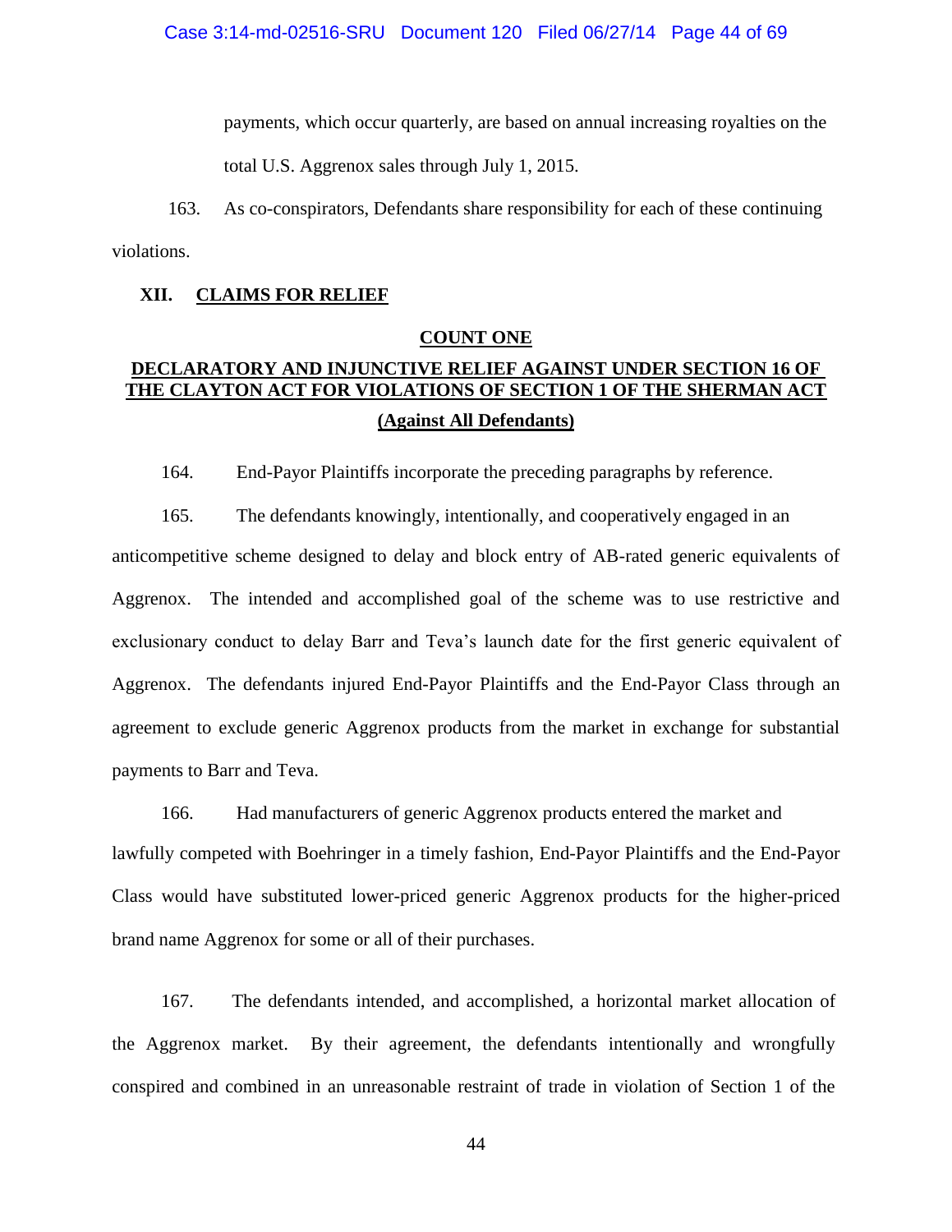## Case 3:14-md-02516-SRU Document 120 Filed 06/27/14 Page 45 of 69

Sherman Act. As a result of this unreasonable restraint on competition, plaintiffs and class members paid artificially inflated prices for Aggrenox.

168. Plaintiffs and class members have suffered harm, and will continue to suffer harm in the future. Plaintiffs and class members also face a continuing threat of injury from the unlawful conduct alleged in this complaint.

169. Plaintiffs and class members have purchased substantial amounts of Aggrenox indirectly from Boehringer.

170. As a successor in interest to Barr, Teva is liable for all of Barr's anticompetitive conduct in connection with Aggrenox. And by joining an ongoing unlawful agreement to restrain trade, Teva is liable for all conduct that occurred prior to the date on which it joined the ongoing unlawful course of conduct. In addition, Teva is liable for its own unlawful conduct.

171. End-Payor Plaintiffs and End-Payor class members seek a declaratory judgment pursuant to Federal Rule of Civil Procedure 57 and 28 U.S.C. § 2201(a) that the defendants' conduct violates Section 1 and 2 of the Sherman Act.

172. End-Payor Plaintiffs and the End-Payor Class also seek equitable and injunctive relief pursuant to Section 16 of the Clayton Act, 15 U.S.C. § 26, and other applicable law, to correct for the anticompetitive market effects caused by the defendants' unlawful conduct, and other relief to ensure that similar anticompetitive conduct does not reoccur in the future.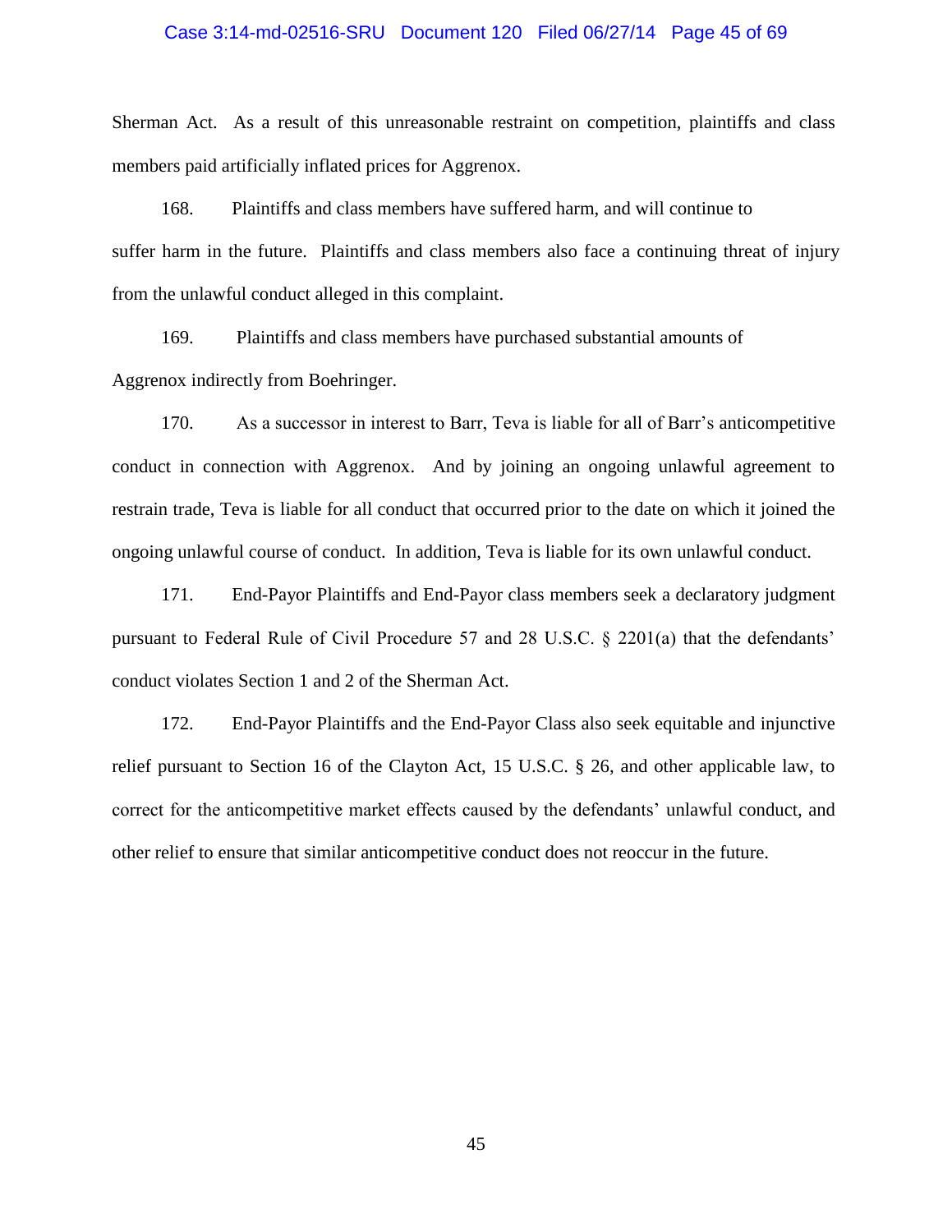# **COUNT TWO CONSPIRACY AND COMBINATION IN RESTRAINT OF TRADE UNDER STATE LAW; (Against All Defendants)**

173. End-Payor Plaintiffs incorporate the preceding paragraphs by reference.

174. On or about August 11, 2008, Boehringer and Barr entered into the Exclusion

Payment Agreement to suppress generic competition with Aggrenox. Teva joined and continued

the unlawful agreement to suppress generic competition. The Exclusion Payment Agreement

was and is a contract, combination, and/or conspiracy that substantially, unreasonably, and

unduly restrained trade or commerce, the purpose and effect of which was to:

- a. Allocate all sales of Aggrenox in the United States to Boehringer until as late as July 1, 2015;
- b. Prevent Barr from selling a generic equivalent of Aggrenox in the United States until as late as July 1, 2015;
- c. Prevent Boehringer from competing against Barr/Teva with an authorized generic version of Aggrenox once Barr/Teva launch on July 1, 2015;
- d. Fix, raise, maintain or stabilize the price that End-Payor Plaintiffs and End-Payor Class members paid for Aggrenox and its AB-rated equivalents at supracompetitive levels; and
- e. Fix, raise, maintain or stabilize the price that End-Payor Plaintiffs and End-Payor Class members will pay for generic Aggrenox at supracompetitive levels.
- f. The Exclusion Payment Agreement has harmed End-Payor Plaintiffs and End-Payor Class members as set forth above.
- g. The Exclusion Payment Agreement has covered a sufficiently substantial percentage of the relevant market to harm competition.
- h. The Exclusion Payment Agreement is a horizontal market allocation and price-fixing agreement between actual and potential competitors that constitutes an illegal restraint of trade or commerce.
- 175. There is and was no legitimate, non-pretextual, pro-competitive business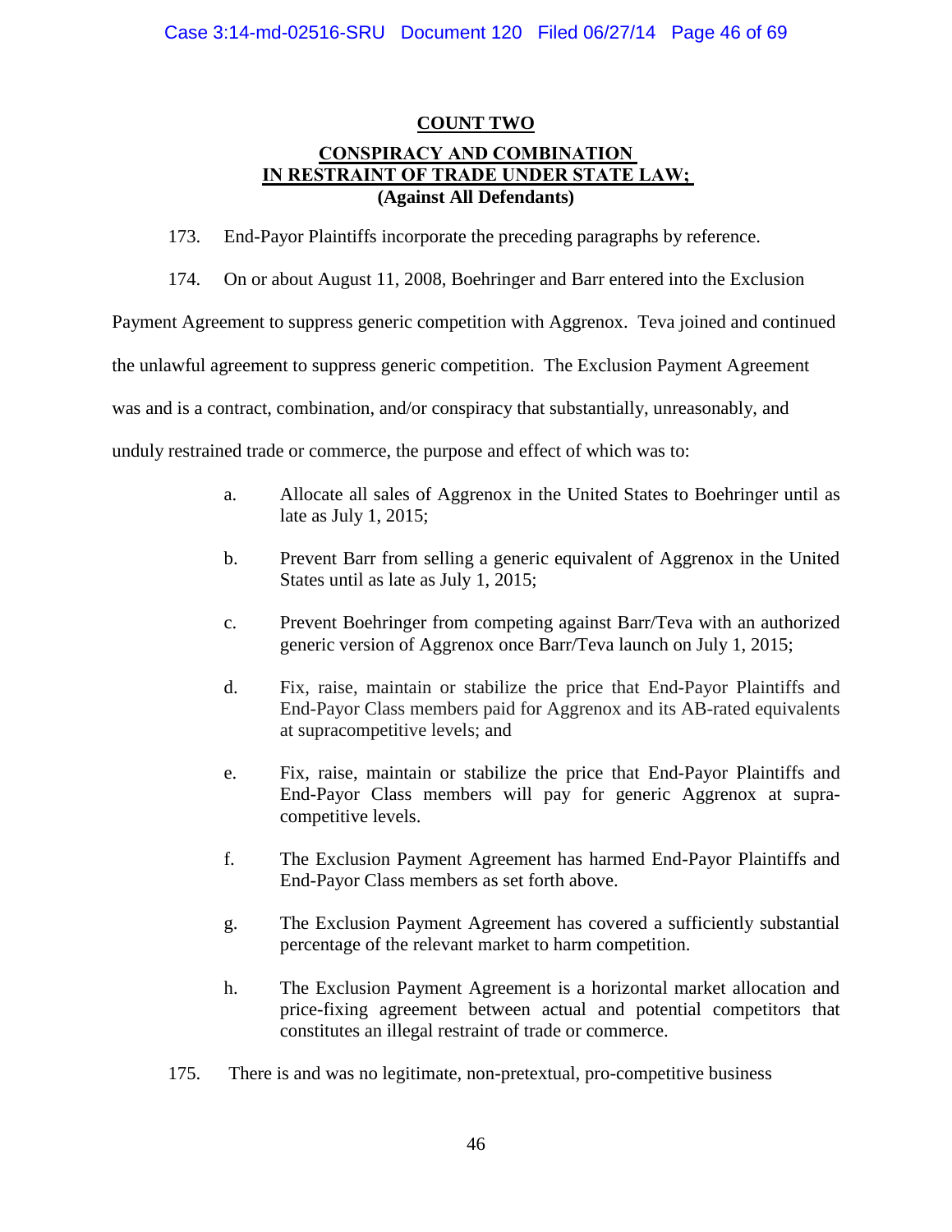# Case 3:14-md-02516-SRU Document 120 Filed 06/27/14 Page 47 of 69

justification for the exclusion payments made by Boehringer to Barr that outweighs their harmful

effect. Even if there were such a justification, payments were not necessary to achieve any

conceivable pro-competitive purpose, nor were they the least restrictive means of achieving any

such purported justification.

176. By engaging in the anticompetitive conduct alleged herein, Defendants have intentionally and unlawfully engaged in one or more combinations and/or conspiracies in

restraint of trade in violation of the following state laws:

- a. Defendants have intentionally and unlawfully engaged in a combination and conspiracy in restraint of trade in violation of Ariz. Rev. Stat. §§ 44- 1402, *et seq*., with respect to purchases of Aggrenox in Arizona by members of the End-Payor Class.
- b. Defendants have intentionally and unlawfully engaged in a combination and conspiracy in restraint of trade in violation of Cal. Bus. & Prof. Code §§ 16720, *et seq*., and Code §§ 17200, *et seq*., with respect to purchases of Aggrenox in California by members of the End-Payor Class.
- c. Defendants have intentionally and unlawfully engaged in a combination and conspiracy in restraint of trade in violation of D.C. Code Ann. §§ 28- 4503, *et seq*., with respect to purchases of Aggrenox in the District of Columbia by members of the End-Payor Class.
- d. Defendants have intentionally and unlawfully engaged in a combination and conspiracy in restraint of trade in violation of Fla. Stat. §§ 542.18, *et seq*. and 501.201, *et seq*., with respect to purchases of Aggrenox in Florida by members of the End-Payor Class.
- e. Defendants have intentionally and unlawfully engaged in a combination and conspiracy in restraint of trade in violation of Hawaii Code §§ 480, *et seq*., with respect to purchases of Aggrenox in Hawaii by members of the End-Payor Class.
- f. Defendants have intentionally and unlawfully engaged in a combination and conspiracy in restraint of trade in violation of 740 Ill. Comp. Stat. 10/3, *et seq.*, with respect to purchases of Aggrenox in Illinois by members of the End-Payor Class.
- g. Defendants have intentionally and unlawfully engaged in a combination and conspiracy in restraint of trade in violation of Iowa Code §§ 553.4, *et*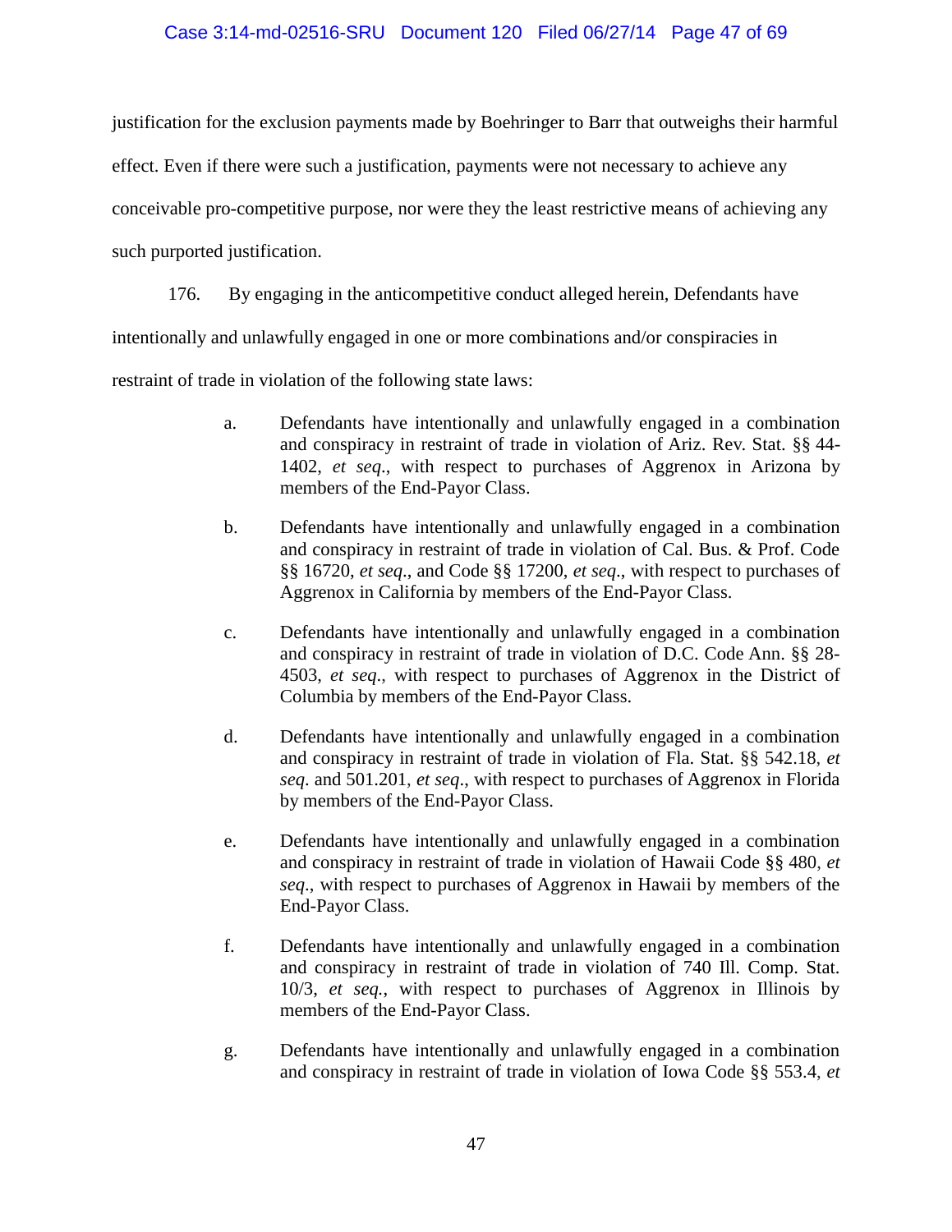*seq*., with respect to purchases of Aggrenox in Iowa by members of the End-Payor Class.

- h. Defendants have intentionally and unlawfully engaged in a combination and conspiracy in restraint of trade in violation of Kan. Stat. Ann. §§ 50- 101, *et seq*., with respect to purchases of Aggrenox in Kansas by members of the End-Payor Class.
- i. Defendants have intentionally and unlawfully engaged in a combination and conspiracy in restraint of trade in violation of Me. Rev. Stat. Ann. tit. 10, §§ 1101, *et seq*., with respect to purchases of Aggrenox in Maine by members of the End-Payor Class.
- j. Defendant have intentionally and unlawfully engaged in a combination and conspiracy in restraint of trade in violation of Mass. Ann. Laws ch. 93, *et seq*., with respect to purchases of Aggrenox in Massachusetts by members of the End-Payor Class with thousands of Massachusetts endpayors paying substantially higher prices for Aggrenox in actions and transactions occurring substantially within Massachusetts.
- k. Defendants have intentionally and unlawfully engaged in a combination and conspiracy in restraint of trade in violation of Mich. Comp. Laws Ann. §§ 445.771, *et seq*., with respect to purchases of Aggrenox in Michigan by members of the End-Payor Class.
- l. Defendants have intentionally and unlawfully engaged in a combination and conspiracy in restraint of trade in violation of Minn. Stat. §§ 325D.51, *et seq*., with respect to purchases of Aggrenox in Minnesota by members of the End-Payor Class.
- m. Defendants have intentionally and unlawfully engaged in a combination and conspiracy in restraint of trade in violation of Miss. Code Ann. §§ 75- 21-1, *et seq*., with respect to purchases of Aggrenox in Mississippi by members of the End-Payor Class.
- n. Defendants have intentionally and unlawfully engaged in a combination and conspiracy in restraint of trade in violation of Neb. Rev. Stat. Ann. §§ 59-801, *et seq*., with respect to purchases of Aggrenox in Nebraska by members of the End-Payor Class.
- o. Defendants have intentionally and unlawfully engaged in a combination and conspiracy in restraint of trade in violation of Nev. Rev. Stat. Ann. §§ 598A.060, *et seq*., with respect to purchases of Aggrenox in Nevada by members of the End-Payor Class, in that thousands of sales of Aggrenox took place at Nevada pharmacies, purchased by Nevada end-payors at supracompetitive prices caused by Defendants' conduct.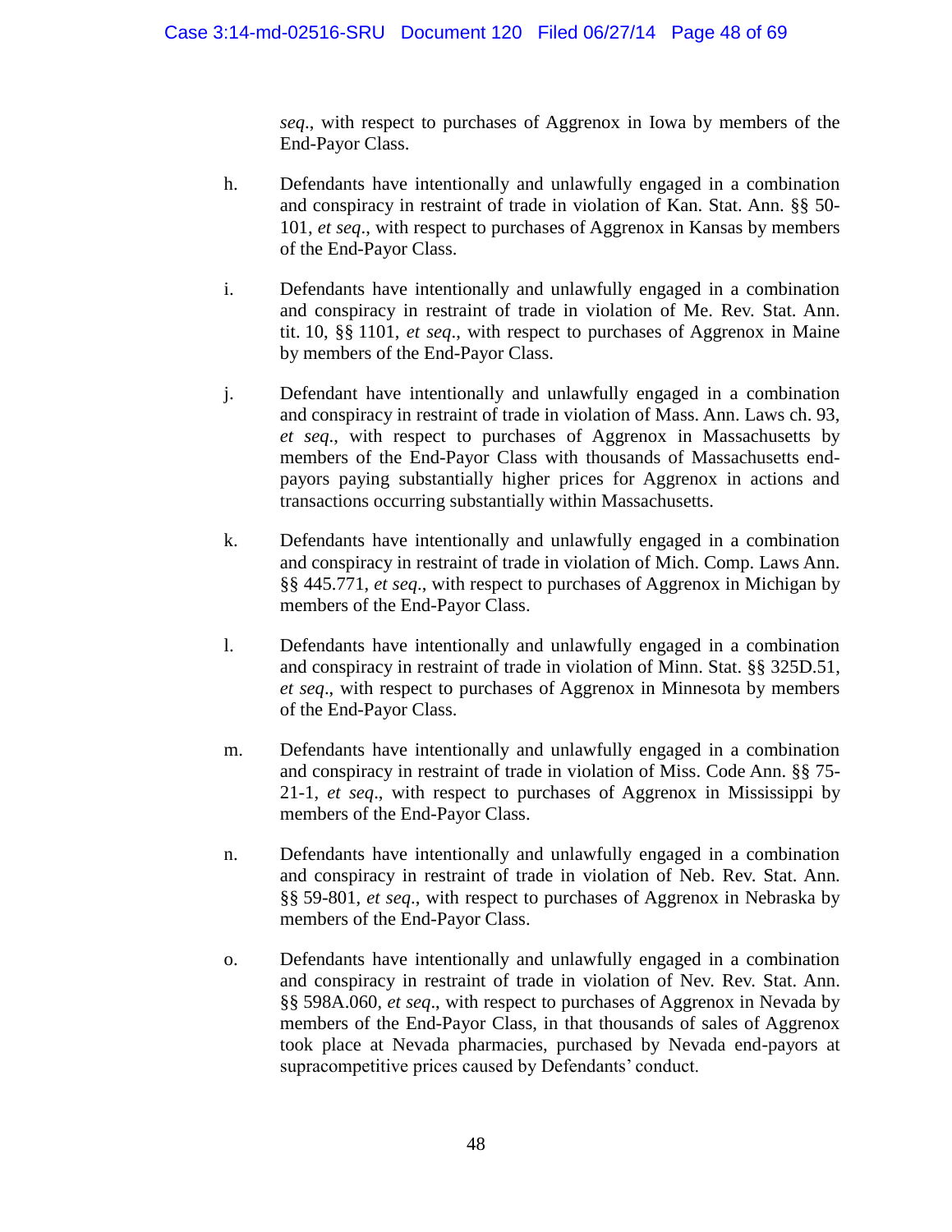- p. Defendants have intentionally and unlawfully engaged in a combination and conspiracy in restraint of trade in violation of N.M. Stat. Ann. §§ 57- 1-1, *et seq*., with respect to purchases of Aggrenox in New Mexico by members of the End-Payor Class.
- q. Defendants have intentionally and unlawfully engaged in a combination and conspiracy in restraint of trade in violation of N.Y. Gen. Bus. Law §§ 340, *et seq*., with respect to purchases of Aggrenox in New York by members of the End-Payor Class.
- r. Defendants have intentionally and unlawfully engaged in a combination and conspiracy in restraint of trade in violation of N.C. Gen. Stat. §§ 75-1, *et seq*., with respect to purchases of Aggrenox in North Carolina by members of the End-Payor Class.
- s. Defendants have intentionally and unlawfully engaged in a combination and conspiracy in restraint of trade in violation of N.D. Cent. Code §§ 51- 08.1-02, *et seq*., with respect to purchases of Aggrenox in North Dakota by members of the End-Payor Class.
- t. Defendants have intentionally and unlawfully engaged in a combination and conspiracy in restraint of trade in violation of Or. Rev. Stat. §§ 646.725, *et seq.*, with respect to purchases of Aggrenox in Oregon by members of the End-Payor Class.
- u. Defendants have intentionally and unlawfully engaged in a combination and conspiracy in restraint of trade in violation of 10 L.P.R.A. § 258 with respect to purchases of Aggrenox in Puerto Rico by members of the End-Payor Class.
- v. Defendants have intentionally and unlawfully engaged in a combination and conspiracy in restraint of trade in violation of R.I. Gen. Laws §§ 6-36- 4, *et seq.*, with respect to purchases of Aggrenox in Rhode Island by members of the End-Payor Class.
- w. Defendants have intentionally and wrongfully engaged in a combination and conspiracy in restraint of trade in violation of S.D. Codified Laws Ann. §§ 37-1-3.1, *et seq.*, with respect to purchases of Aggrenox in South Dakota by members of the End-Payor Class.
- u. Defendants have intentionally and wrongfully engaged in a combination and conspiracy in restraint of trade in violation of Tenn. Code Ann. §§ 47- 25-101, *et seq.*, with respect to purchases in Tennessee by members of the End-Payor Class, in that the actions and transactions alleged herein substantially affected Tennessee, with thousands of end-payors in Tennessee being forced to purchase a more expensive branded Aggrenox product.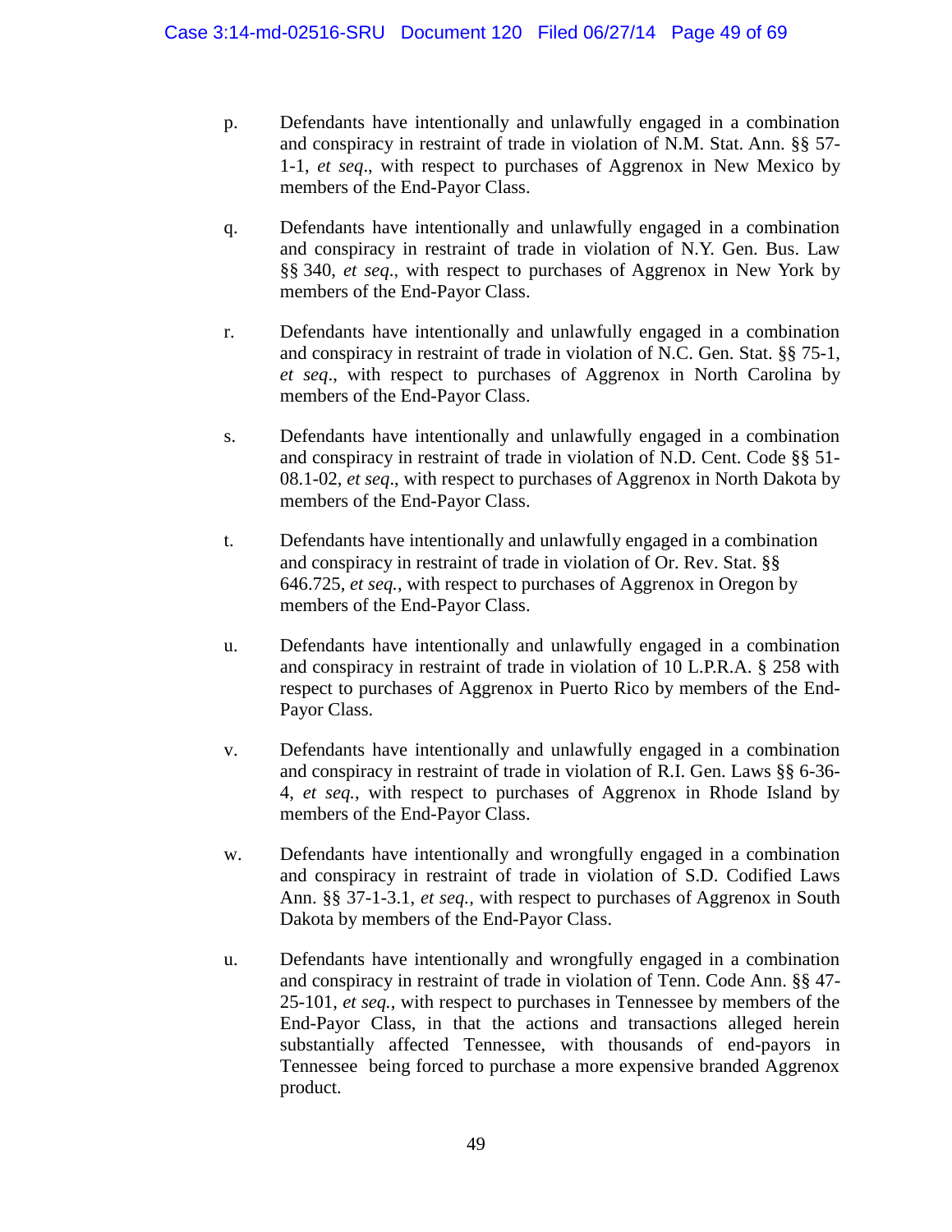- y. Defendants have intentionally and unlawfully engaged in a combination and conspiracy in restraint of trade in violation of Utah Code Ann. §§ 76- 10-3101, *et seq*., with respect to purchases of Aggrenox in Utah by members of the End-Payor Class who reside in Utah.
- z. Defendants have intentionally and unlawfully engaged in a combination and conspiracy in restraint of trade in violation of Vt. Stat. Ann. tit. 9, §§ 2453, *et seq*., with respect to purchases of Aggrenox in Vermont by members of the End-Payor Class.
- aa. Defendants have intentionally and unlawfully engaged in a combination and conspiracy in restraint of trade in violation of W. Va. Code §§ 47-18-3, *et seq*., with respect to purchases of Aggrenox in West Virginia by members of the End-Payor Class.
- bb. Defendants have intentionally and wrongfully engaged in a combination and conspiracy in restraint of trade in violation of Wis. Stat. §§ 133.01, *et seq.*, with respect to purchases of Aggrenox in Wisconsin by members of the End-Payor Class, in that the actions and transactions alleged herein substantially affected the people of Wisconsin, with thousands of endpayors in Wisconsin being forced to purchase a more expensive branded Aggrenox product.
- 177. End-Payor Plaintiffs and End-Payor Class members have been injured in their

business or property as a direct and proximate result by Defendants' anticompetitive conduct.

Their injuries consist of: (1) being denied the opportunity to purchase lower-priced generic

Aggrenox products, and (2) being forced to purchase a more expensive branded Aggrenox

product. These injuries are of the type the above antitrust laws were designed to prevent, and

flow from that which makes Defendants' conduct unlawful.

178. As a successor in interest to Barr, Teva is liable for all of Barr's anticompetitive

conduct in connection with Aggrenox. And by joining an ongoing unlawful agreement to restrain trade, Teva is liable for all conduct that occurred prior to the date on which it joined the ongoing unlawful course of conduct. In addition, Teva is liable for its own unlawful conduct.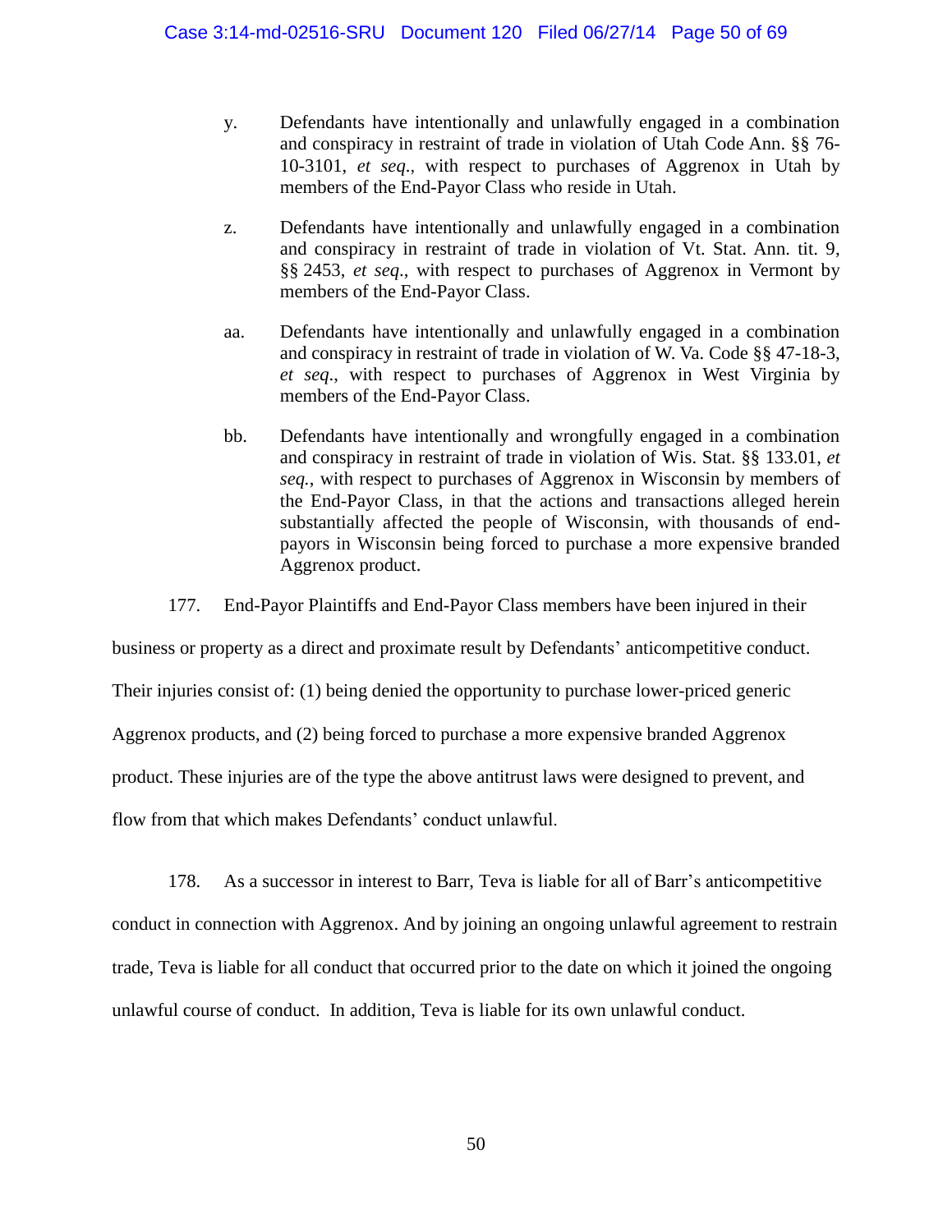## Case 3:14-md-02516-SRU Document 120 Filed 06/27/14 Page 51 of 69

179. End-Payor Plaintiffs and End-Payor Class members seek damages and multiple damages as permitted by law for the injuries they suffered as a result of the Defendants' anticompetitive conduct.

180. Defendants are jointly and severally liable for all damages suffered by End-Payor Plaintiffs and End-Payor Class members.

181. Defendants have engaged in unfair competition or unfair acts or practices in violation of the above-listed state antitrust laws.

# **COUNT THREE**

# **CONSPIRACY TO MONOPOLIZE UNDER STATE LAW (Against all Defendants)**

182. End-Payor Plaintiffs repeat and reallege all preceding paragraphs in this Complaint as if fully set forth herein.

183. At all relevant times, Boehringer possessed monopoly power in the relevant market.

184. Boehringer entered into an illegal agreement (reverse payment settlement agreement) with Barr, as part of an overall scheme, to settle a patent infringement suit in order to maintain its monopoly power in the market for Aggrenox as described herein.

185**.** The goal, purpose and effect of the illegal agreement were for Boehringer to maintain and extend its monopoly power in the Aggrenox market.

186. End-Payor Plaintiffs and members of the End-Payor Class indirectly purchased substantial amounts of Aggrenox from Boehringer.

187. With timely competitive market entry by manufacturers of generic Aggrenox,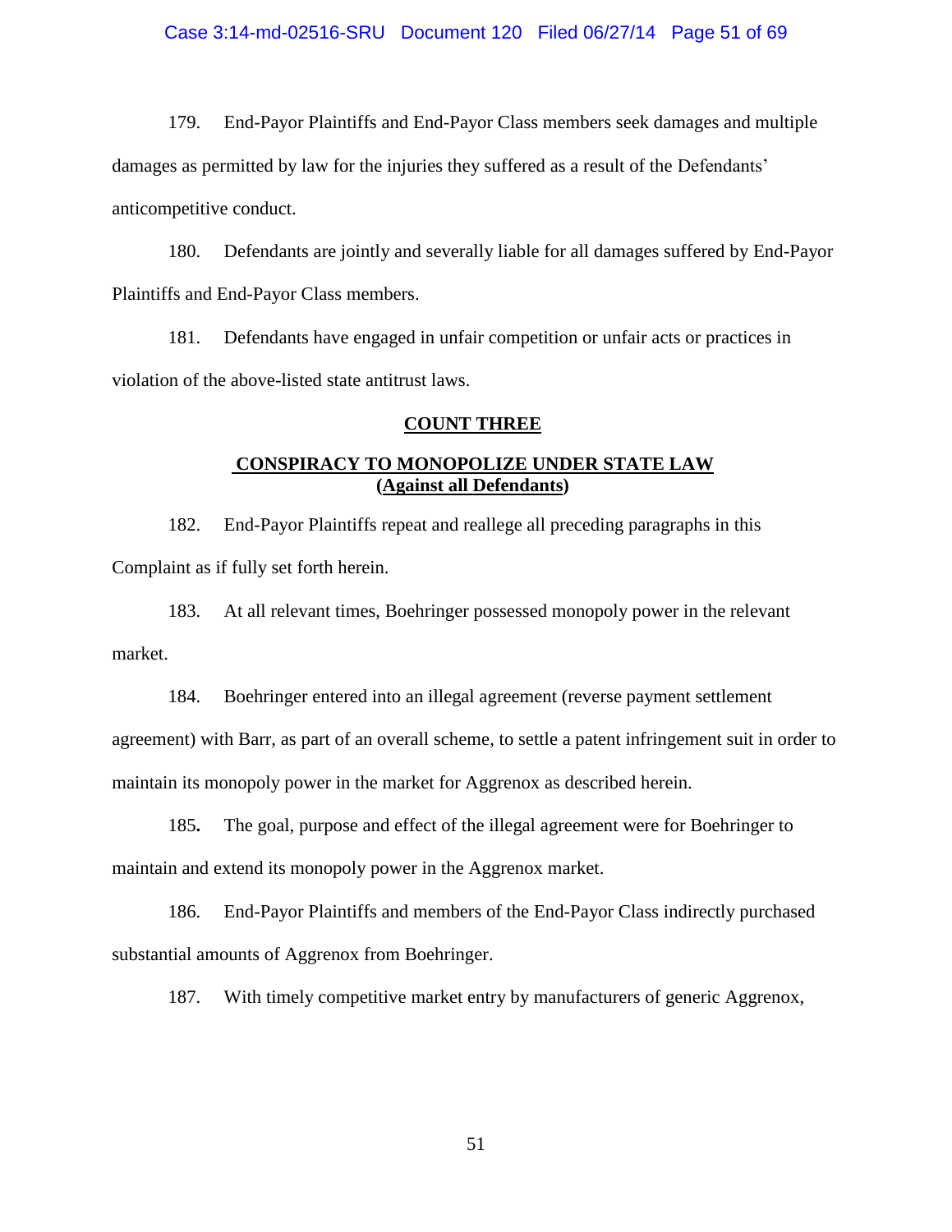# Case 3:14-md-02516-SRU Document 120 Filed 06/27/14 Page 52 of 69

End-Payor Plaintiffs and members of the End-Payor Class would have substituted lower-priced generic Aggrenox for the higher priced branded version for some or all of their Aggrenox requirements, and/or would have paid lower net prices on their remaining purchases.

188. Defendants each committed at least one overt act in furtherance of the conspiracy.

189. As a result of Defendants' illegal concerted conduct, End-Payor Plaintiffs and

members of the End-Payor Class were forced to pay, and did pay, more than they would have

paid for Aggrenox or a generic equivalent.

190. By engaging in the foregoing misconduct, Boehringer has violated the following state antitrust laws:

- a. Defendants have intentionally and unlawfully engaged in a conspiracy to monopolize the relevant market in violation of Ariz. Rev. Stat. §§ 44- 1402, *et seq*., with respect to purchases of Aggrenox in Arizona by members of the End-Payor Class.
- b. Defendants have intentionally and unlawfully engaged in a conspiracy to monopolize the relevant market in violation of Cal. Bus. & Prof. Code §§ 16700, *et seq*., and Cal. Bus. Code §§ 17200, *et seq*., with respect to purchases of Aggrenox in California by members of the End-Payor Class.
- c. Defendants have intentionally and unlawfully engaged in a conspiracy to monopolize the relevant market in violation of D.C. Code §§ 28-4503, *et seq.*, with respect to purchases of Aggrenox in the District of Columbia by members of the End-Payor Class.
- d. Defendants have intentionally and unlawfully engaged in a conspiracy to monopolize the relevant market in violation of Fla. Stat. §§ 542.19, *et seq.*, and 501.201, *et seq.*, with respect to purchases of Aggrenox in Florida by members of the End-Payor Class.
- e. Defendants have intentionally and unlawfully engaged in a conspiracy to monopolize the relevant market in violation of Haw. Rev. Stat. §§ 480-9, *et seq*., with respect to purchases of Aggrenox in Hawaii by members of the End-Payor Class.
- f. Defendants have intentionally and unlawfully engaged in a conspiracy to monopolize the relevant market in violation of Iowa Code §§ 553.4, *et*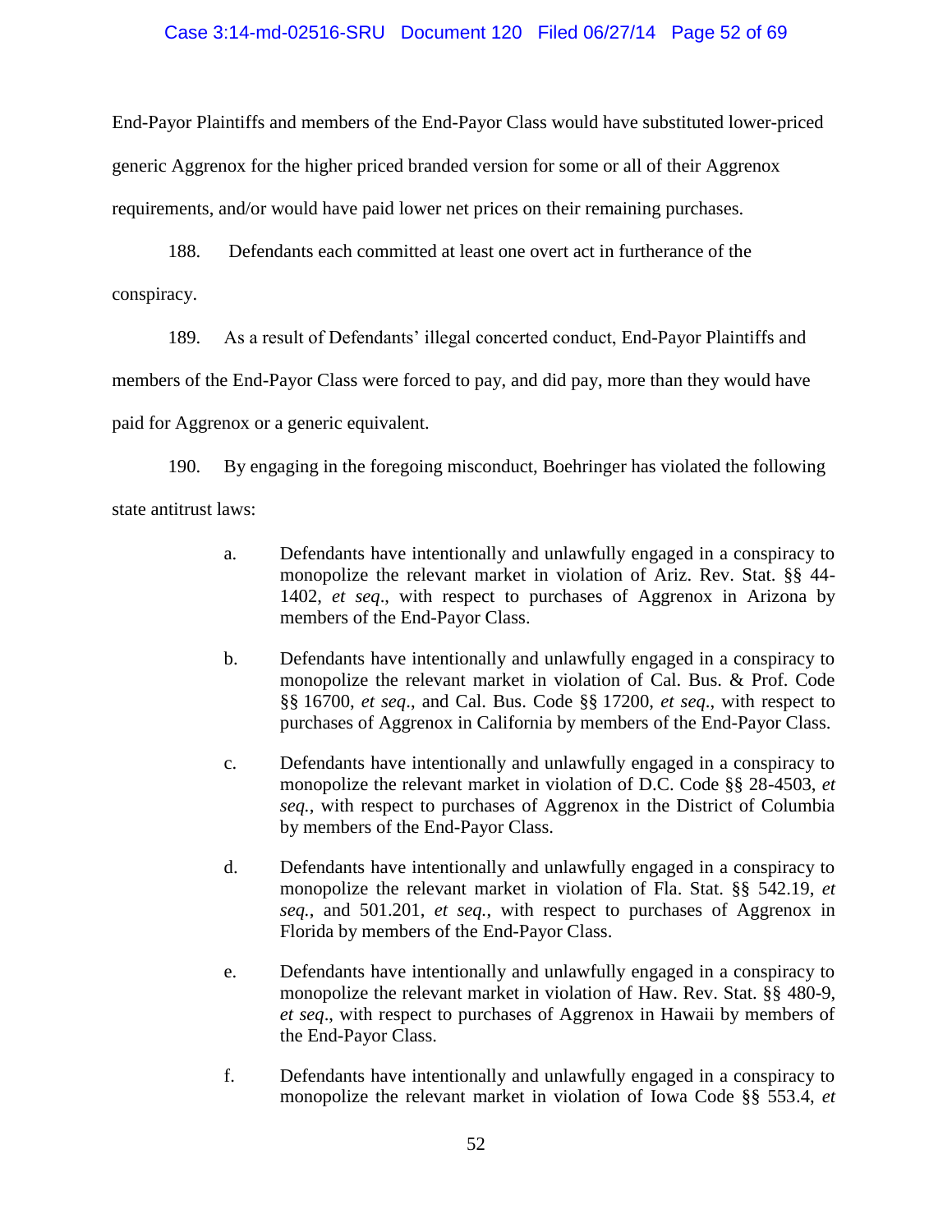*seq*., with respect to purchases of Aggrenox in Iowa by members of the End-Payor Class.

- g. Defendants have intentionally and unlawfully engaged in a conspiracy to monopolize the relevant market in violation of Kan. Stat. Ann. §§ 50-101, *et seq*., with respect to purchases of Aggrenox in Kansas by members of the End-Payor Class.
- h. Defendants have intentionally and unlawfully engaged in a conspiracy to monopolize the relevant market in violation of Mass. Ann. Laws ch. 93A, *et seq*., with respect to purchases of Aggrenox in Massachusetts by members of the End-Payor Class, with thousands of Massachusetts endpayors being forced to pay higher prices for Aggrenox in actions and transactions occurring substantially within Massachusetts.
- i. Defendants have intentionally and unlawfully engaged in a conspiracy to monopolize the relevant market in violation of Mich. Comp. Laws Ann. §§ 445.772, *et seq*., with respect to purchases of Aggrenox in Michigan by members of the End-Payor Class.
- j. Defendants have intentionally and unlawfully engaged in a conspiracy to monopolize the relevant market in violation of Minn. Stat. §§ 325D.52, *et seq*., with respect to purchases of Aggrenox in Minnesota by members of the End-Payor Class.
- k. Defendants have intentionally and unlawfully engaged in a conspiracy to monopolize the relevant market in violation of Miss. Code Ann. §§ 75- 21-3, *et seq*., with respect to purchases of Aggrenox in Mississippi by members of the End-Payor Class.
- l. Defendants have intentionally and unlawfully engaged in a conspiracy to monopolize the relevant market in violation of Neb. Rev. Stat. Ann. §§ 59-802, *et seq*., with respect to purchases of Aggrenox in Nebraska by members of the End-Payor Class.
- m. Defendants have intentionally and unlawfully engaged in a conspiracy to monopolize the relevant market in violation of Nev. Rev. Stat. Ann. §§ 598A.060, *et seq*., with respect to purchases of Aggrenox in Nevada by members of the End-Payor Class, in that thousands of sales of Aggrenox took place in Nevada pharmacies, purchased by Nevada endpayors at supracompetitive prices caused by Defendants' conduct.
- n. Defendants have intentionally and unlawfully engaged in a conspiracy to monopolize the relevant market in violation of N.H. Rev. Stat. Ann. §§ 356, 356:2, 356:3, *et seq*., with respect to purchases of Aggrenox in New Hampshire by members of the End-Payor Class.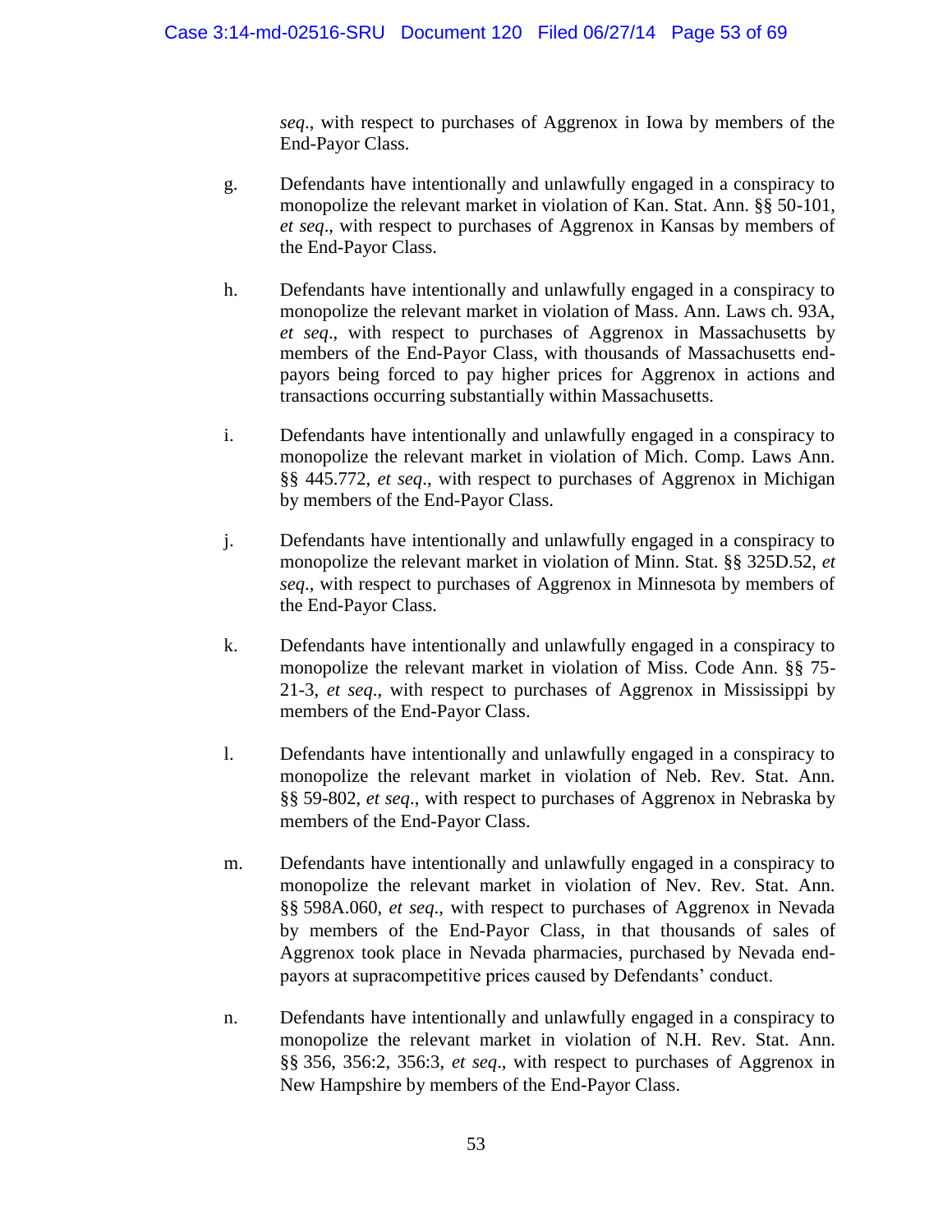- o. Defendants have intentionally and unlawfully engaged in a conspiracy to monopolize the relevant market in violation of N.M. Stat. Ann. §§ 57-1-2, *et seq*., with respect to purchases of Aggrenox in New Mexico by members of the End-Payor Class.
- p. Defendants have intentionally and unlawfully engaged in a conspiracy to monopolize the relevant market in violation of N.Y. Gen. Bus. Law §§ 340, *et seq*., with respect to purchases of Aggrenox in New York by members of the End-Payor Class.
- q. Defendants have intentionally and unlawfully engaged in a conspiracy to monopolize the relevant market in violation of N.C. Gen. Stat. §§ 75-2.1, *et seq*., with respect to purchases of Aggrenox in North Carolina by members of the End-Payor Class.
- r. Defendants have intentionally and unlawfully engaged in a conspiracy to monopolize the relevant market in violation of N.D. Cent. Code §§ 51- 08.1-02, *et seq*., with respect to purchases of Aggrenox in North Dakota by members of the End-Payor Class.
- s. Defendants have intentionally and unlawfully engaged in a conspiracy to monopolize the relevant market in violation of R.I. Gen. Laws §§ 6-36-7, *et seq*., with respect to purchases of Aggrenox in Rhode Island by members of the End-Payor Class.
- t. Defendants have intentionally and unlawfully engaged in a conspiracy to monopolize the relevant market in violation of S.D. Codified Laws Ann. §§ 37-1-3.2, *et seq*., with respect to purchases of Aggrenox in South Dakota by members of the End-Payor Class.
- u. Defendants have intentionally and unlawfully engaged in a conspiracy to monopolize the relevant market in violation of Tenn. Code Ann. §§ 47- 25-101, *et seq*., with respect to purchases of Aggrenox in Tennessee by members of the End-Payor Class.
- v. Defendants have intentionally and unlawfully engaged in a conspiracy to monopolize the relevant market in violation of Utah Code Ann. §§ 76-10- 3104, *et seq*., with respect to purchases of Aggrenox in Utah by members of the End-Payor Class who reside in Utah.
- w. Defendants have intentionally and unlawfully engaged in a conspiracy to monopolize the relevant market in violation of Vt. Stat. Ann. tit. 9, §§ 2453, *et seq*., with respect to purchases of Aggrenox in Vermont by members of the End-Payor Class.
- x. Defendants have intentionally and unlawfully engaged in a conspiracy to monopolize the relevant market in violation of W. Va. Code §§ 47-18-3,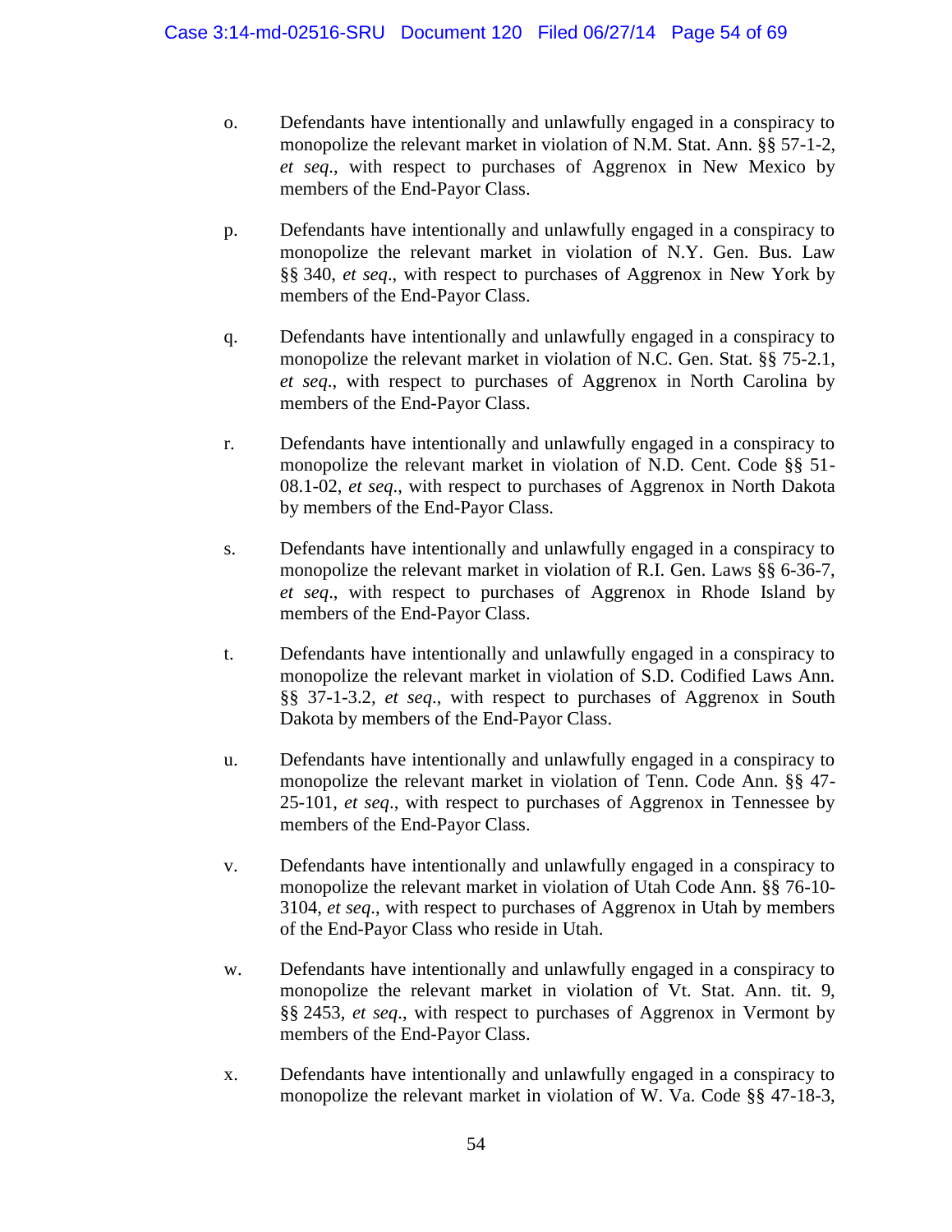*et seq*., with respect to purchases of Aggrenox in West Virginia by members of the End-Payor Class.

y. Defendants have intentionally and unlawfully engaged in a conspiracy to monopolize the relevant market in violation of Wis. Stat. §§ 133.03, *et seq*., with respect to purchases of Aggrenox in Wisconsin by members of the End-Payor Class in that the actions and transactions alleged herein substantially affected people of Wisconsin, with thousands of end-payors in Wisconsin being forced to pay substantially higher prices for Aggrenox at Wisconsin pharmacies.

# **COUNT FOUR**

# **MONOPOLIZATION UNDER STATE LAW (Against All Boehringer Defendants)**

191. End-Payor Plaintiffs repeat and reallege all preceding paragraphs in this Complaint as if fully set forth herein.

192. At all relevant times, Boehringer possessed monopoly power in the relevant market.

193. Boehringer entered into an illegal agreement (Exclusion Payment Agreement) with Barr, as part of an overall scheme, to settle a patent infringement suit in order to maintain its monopoly power in the market for Aggrenox as described herein.

194. The goal, purpose and effect of the illegal agreement was for Boehringer to maintain and extend its monopoly power in the Aggrenox market.

195. End-Payor Plaintiffs and members of the End-Payor Class indirectly purchased substantial amounts of Aggrenox from Boehringer.

196. As a result of Defendants' illegal conduct, End-Payor Plaintiffs and members of the End-Payor Class were forced to pay, and did pay, more than they would have paid for Aggrenox.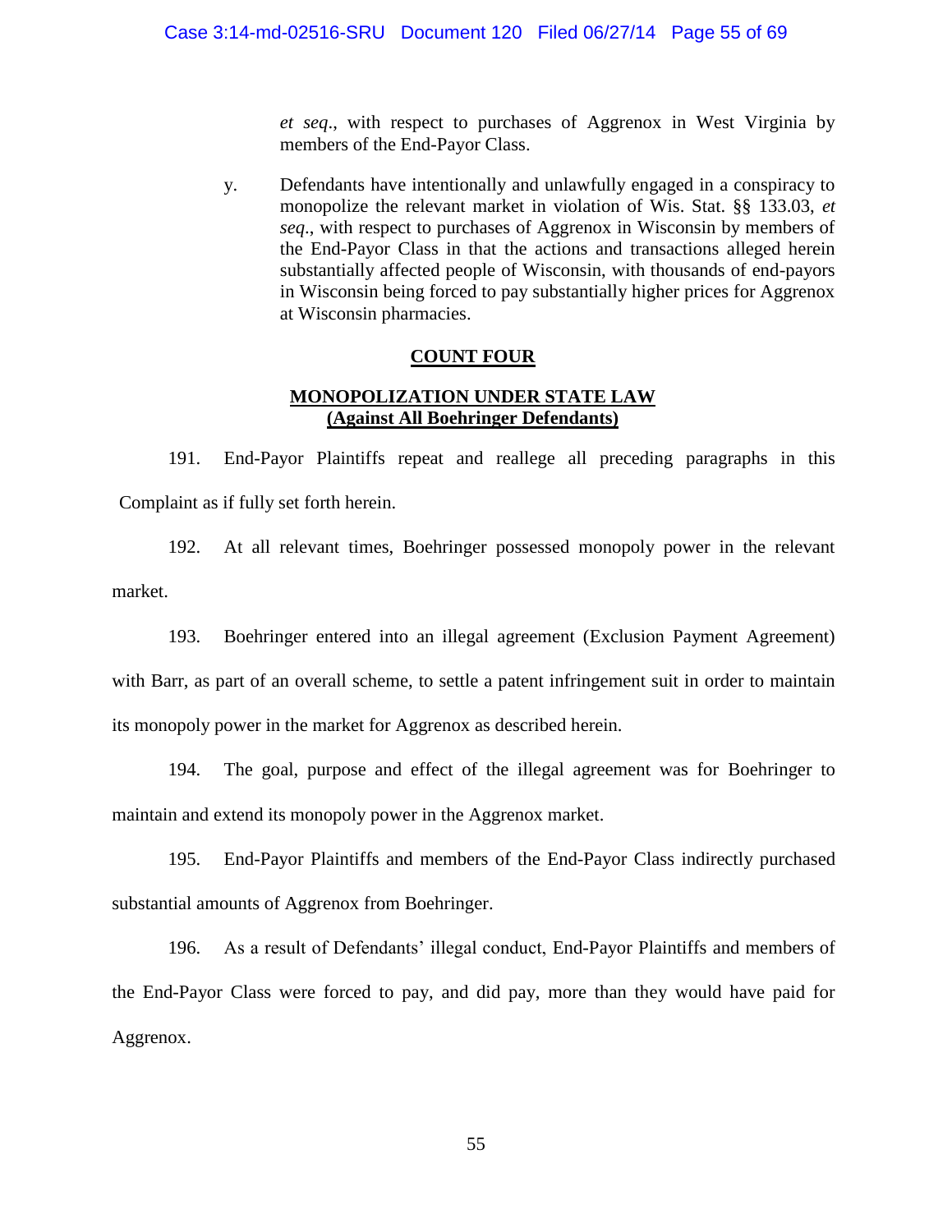# Case 3:14-md-02516-SRU Document 120 Filed 06/27/14 Page 56 of 69

197. Had manufacturers of generic Aggrenox entered the market and lawfully competed in a timely fashion, End-Payor Plaintiffs and members of the End-Payor Class would have substituted lower-priced generic Aggrenox for the higher priced branded version for some or all of their Aggrenox requirements, and/or would have paid lower net prices on their remaining Aggrenox purchases.

198. By engaging in the foregoing misconduct, Boehringer has violated the following state antitrust laws:

- a. Boehringer has intentionally and unlawfully conspired with another person to maintain its monopoly power in the relevant market in violation of Ariz. Rev. Stat. §§ 44-1403, *et seq*., with respect to purchases of Aggrenox in Arizona by members of the End-Payor Class.
- b. Boehringer has intentionally and unlawfully conspired with another person to maintain its monopoly power in the relevant market in violation of Cal. Bus. & Prof. Code §§ 17200, *et seq*., with respect to purchases of Aggrenox in California by members of the End-Payor Class.
- c. Boehringer has intentionally and unlawfully conspired with another person to maintain its monopoly power in the relevant market in violation of D.C. Code §§ 28-4503, *et seq.*, with respect to purchases of Aggrenox in the District of Columbia by members of the End-Payor Class.
- d. Boehringer has intentionally and unlawfully conspired with another person to maintain its monopoly power in the relevant market in violation of Fla. Stat. §§ 542.19, *et seq*. and 501.201, *et seq*., with respect to purchases of Aggrenox in Florida by members of the End-Payor Class.
- e. Boehringer has intentionally and unlawfully conspired with another person to maintain its monopoly power in the relevant market in violation of Haw. Rev. Stat. §§ 480, *et seq*., with respect to purchases of Aggrenox in Hawaii by members of the End-Payor Class.
- f. Boehringer has intentionally and unlawfully conspired with another person to maintain its monopoly power in the relevant market in violation of Iowa Code §§ 553, *et seq*., with respect to purchases of Aggrenox in Iowa by members of the End-Payor Class.
- g. Boehringer has intentionally and unlawfully conspired with another person to maintain its monopoly power in the relevant market in violation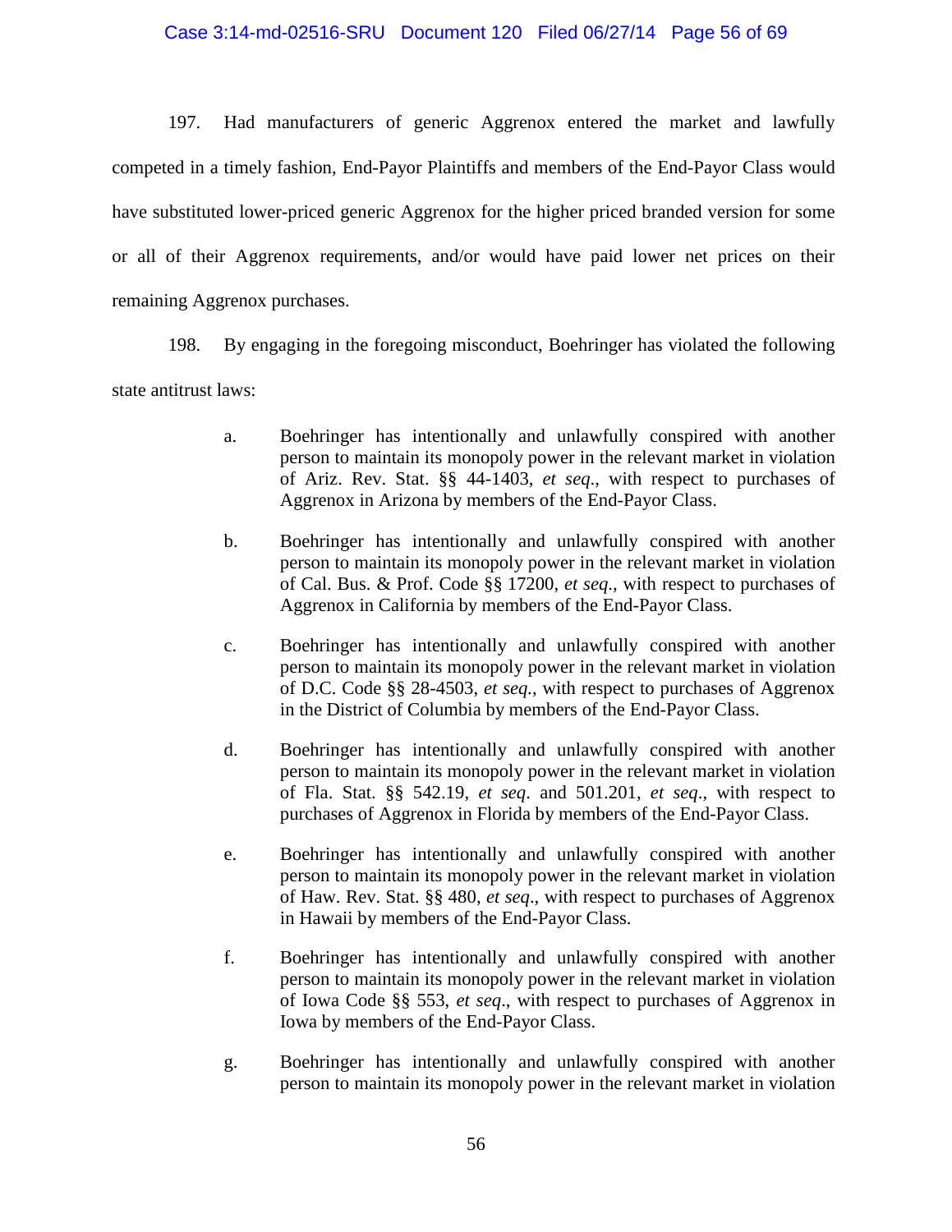of Kan. Stat. Ann. §§ 50-101, *et seq*., with respect to purchases of Aggrenox in Kansas by members of the End-Payor Class.

- h. Boehringer has intentionally and unlawfully conspired with another person to maintain its monopoly power in the relevant market in violation of Me. Rev. Stat. Ann. tit.10, §§ 1102, *et seq*., with respect to purchases of Aggrenox in Maine by members of the End-Payor Class.
- i. Boehringer has intentionally and unlawfully conspired with another person to maintain its monopoly power in the relevant market in violation of Mass. Ann. Laws ch. 93A, *et seq*., with respect to purchases of Aggrenox in Massachusetts by members of the End-Payor Class.
- j. Boehringer has intentionally and unlawfully conspired with another person to maintain its monopoly power in the relevant market in violation of Mich. Comp. Laws Ann. §§ 445.772, *et seq*., with respect to purchases of Aggrenox in Michigan by members of the End-Payor Class.
- k. Boehringer has intentionally and unlawfully conspired with another person to maintain its monopoly power in the relevant market in violation of Minn. Stat. §§ 325D.52, *et seq.*, and Minn. Stat. §§ 8.31, *et seq*., with respect to purchases of Aggrenox in Minnesota by members of the End-Payor Class.
- 1. Boehringer has intentionally and unlawfully conspired with another person to maintain its monopoly power in the relevant market in violation of Miss. Code Ann. §§ 75-21-3, *et seq*., with respect to purchases of Aggrenox in Mississippi by members of the End-Payor Class.
- m. Boehringer has intentionally and unlawfully conspired with another person to maintain its monopoly power in the relevant market in violation of Neb. Rev. Stat. Ann. §§ 59-802, *et seq.*, with respect to purchases of Aggrenox in Nebraska by members of the End-Payor Class.
- n. Boehringer has intentionally and unlawfully conspired with another person to maintain its monopoly power in the relevant market in violation of Nev. Rev. Stat. Ann. §§ 598A.060, *et seq*., with respect to purchases of Aggrenox in Nevada by members of the End-Payor Class.
- o. Boehringer has intentionally and unlawfully conspired with another person to maintain its monopoly power in the relevant market in violation of N.H. Rev. Stat. Ann. §§ 356, 356:2, 356:3, *et seq*., with respect to purchases of Aggrenox in New Hampshire by members of the End-Payor Class.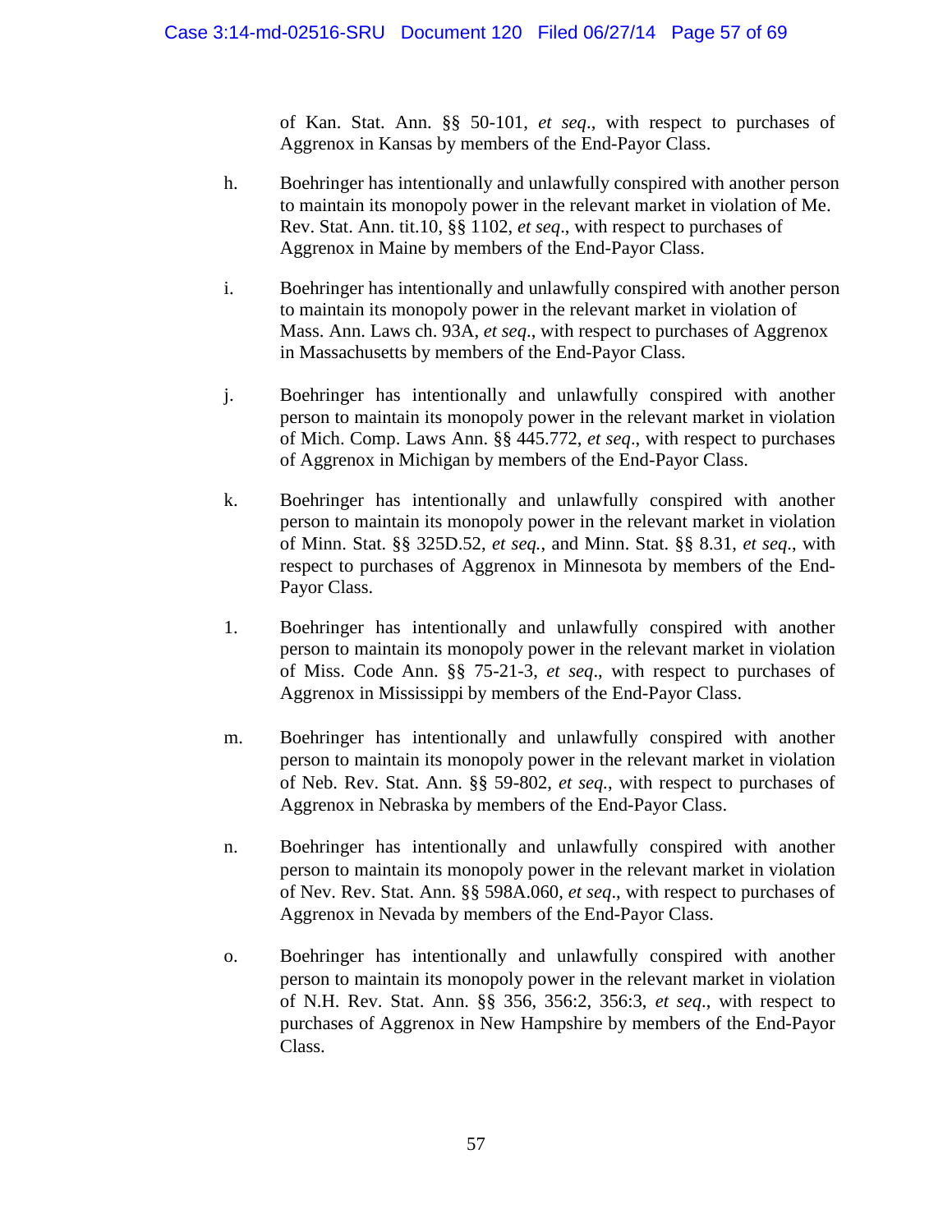- p. Boehringer has intentionally and unlawfully conspired with another person to maintain its monopoly power in the relevant market in violation of N.M. Stat. Ann. §§ 57-1-2, *et seq*., with respect to purchases of Aggrenox in New Mexico by members of the End-Payor Class.
- q. Boehringer has intentionally and unlawfully conspired with another person to maintain its monopoly power in the relevant market in violation of N.Y. Gen. Bus. Law §§ 340, *et seq*., with respect to purchases of Aggrenox in New York by members of the End-Payor Class.
- r. Boehringer has intentionally and unlawfully conspired with another person to maintain its monopoly power in the relevant market in violation of N.C. Gen. Stat. §§ 75-2.1, *et seq*., with respect to purchases of Aggrenox in North Carolina by members of the End-Payor Class.
- s. Boehringer has intentionally and unlawfully conspired with another person to maintain its monopoly power in the relevant market in violation of N.D. Cent. Code §§ 51-08.1-02, *et seq*., with respect to purchases of Aggrenox in North Dakota by members of the End-Payor Class.
- t. Boehringer has intentionally and unlawfully conspired with another person to maintain its monopoly power in the relevant market in violation of R.I. Gen. Laws §§ 6-36-1, *et seq*., with respect to purchases of Aggrenox in Rhode Island by members of the End-Payor Class.
- u. Boehringer has intentionally and unlawfully conspired with another person to maintain its monopoly power in the relevant market in violation of S.D. Codified Laws Ann. §§ 37-1-3.2, *et seq*., with respect to purchases of Aggrenox in South Dakota by members of the End-Payor Class.
- v. Boehringer has intentionally and unlawfully conspired with another person to maintain its monopoly power in the relevant market in violation of Tenn. Code Ann. §§ 47-25- 101, *et seq*., with respect to purchases of Aggrenox in Tennessee by members of the End-Payor Class and Boehringer's unlawful conduct has had a substantial effect on Tennessee commerce.
- w. Boehringer has intentionally and unlawfully conspired with another person to maintain its monopoly power in the relevant market in violation of Utah Code Ann. §§ 76-10-1301, *et seq*., with respect to purchases of Aggrenox in Utah by members of the End-Payor Class who reside in Utah.
- x. Boehringer has intentionally and unlawfully conspired with another person to maintain its monopoly power in the relevant market in violation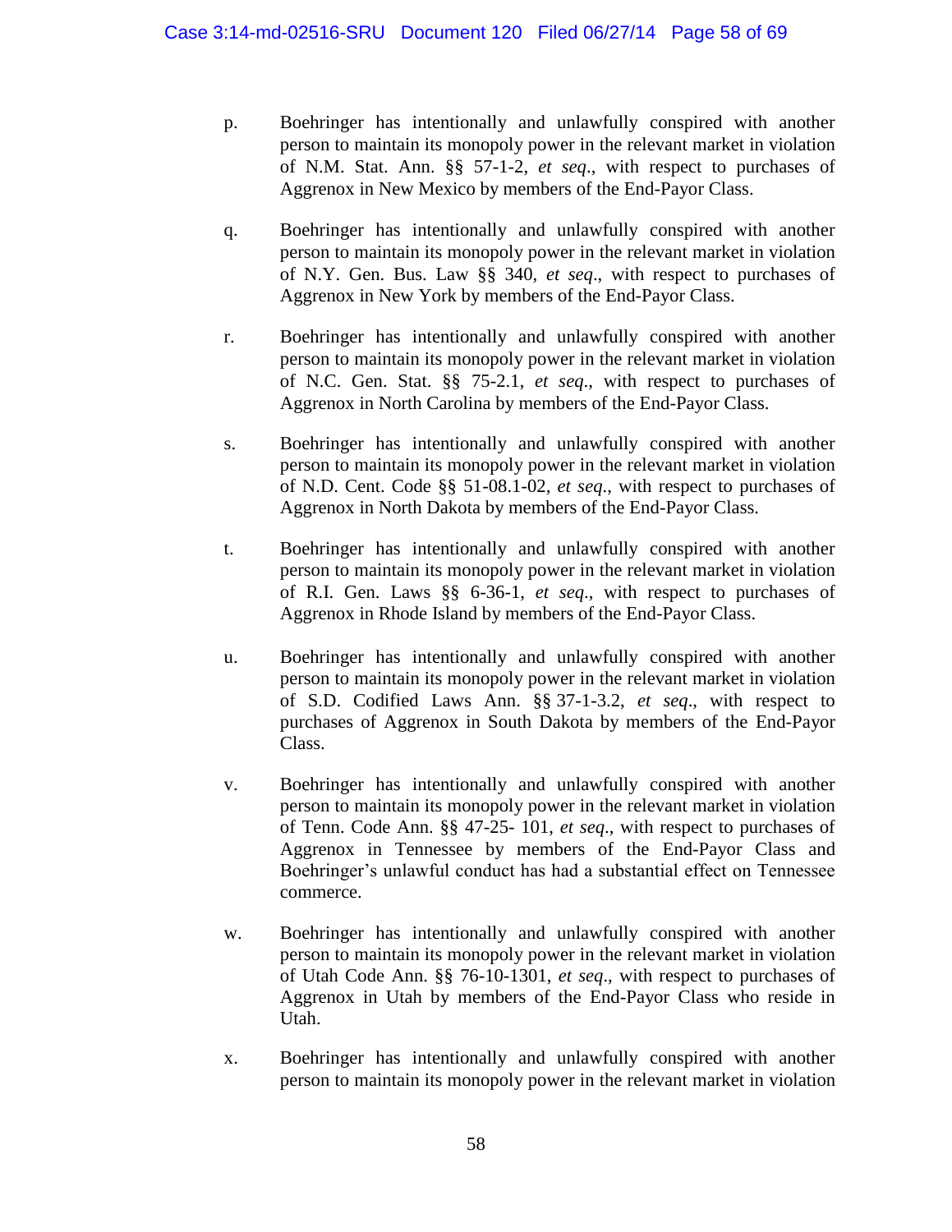of Vt. Stat. Ann. tit. 9, §§ 2453, *et seq.*, with respect to purchases of Aggrenox in Vermont by members of the End-Payor Class.

- y. Boehringer has intentionally and unlawfully conspired with another person to maintain its monopoly power in the relevant market in violation of W.Va. Code §§ 47-18-3, *et seq*., with respect to purchases of Aggrenox in West Virginia by members of the End-Payor Class.
- z. Boehringer has intentionally and unlawfully conspired with another person to maintain its monopoly power in the relevant market in violation of Wis. Stat. §§ 133.03, *et seq*., with respect to purchases of Aggrenox in Wisconsin by members of the End-Payor Class.
- aa. Boehringer has intentionally and unlawfully conspired with another person to maintain its monopoly power in the relevant market in violation of the Puerto Rico Antitrust Act 10 L.P.R.A. 263, *et seq*., with respect to purchases of Aggrenox in Puerto Rico by members of the End-Payor Class.

199. End-Payor Plaintiffs and members of the End-Payor Class have been injured in their business or property by reason of Boehringer's antitrust violations alleged herein. Their injury consists of being forced to purchase a more expensive branded Aggrenox product. This injury is of the type the antitrust and consumer protection laws of the above States, the District of Columbia and the territories were designed to prevent and flows from that which makes Boehringer's conduct unlawful.

# **COUNT FIVE**

# **CONSUMER PROTECTION AND UNFAIR AND DECEPTIVE TRADE PRACTICES UNDER STATE LAW (Against all Defendants)**

200. End-Payor Plaintiffs repeat and realleges all preceding paragraphs in this Complaint as if fully set forth herein.

201. Defendants engaged in unfair competition or unfair acts or practices in violation of the state consumer protection statutes listed below.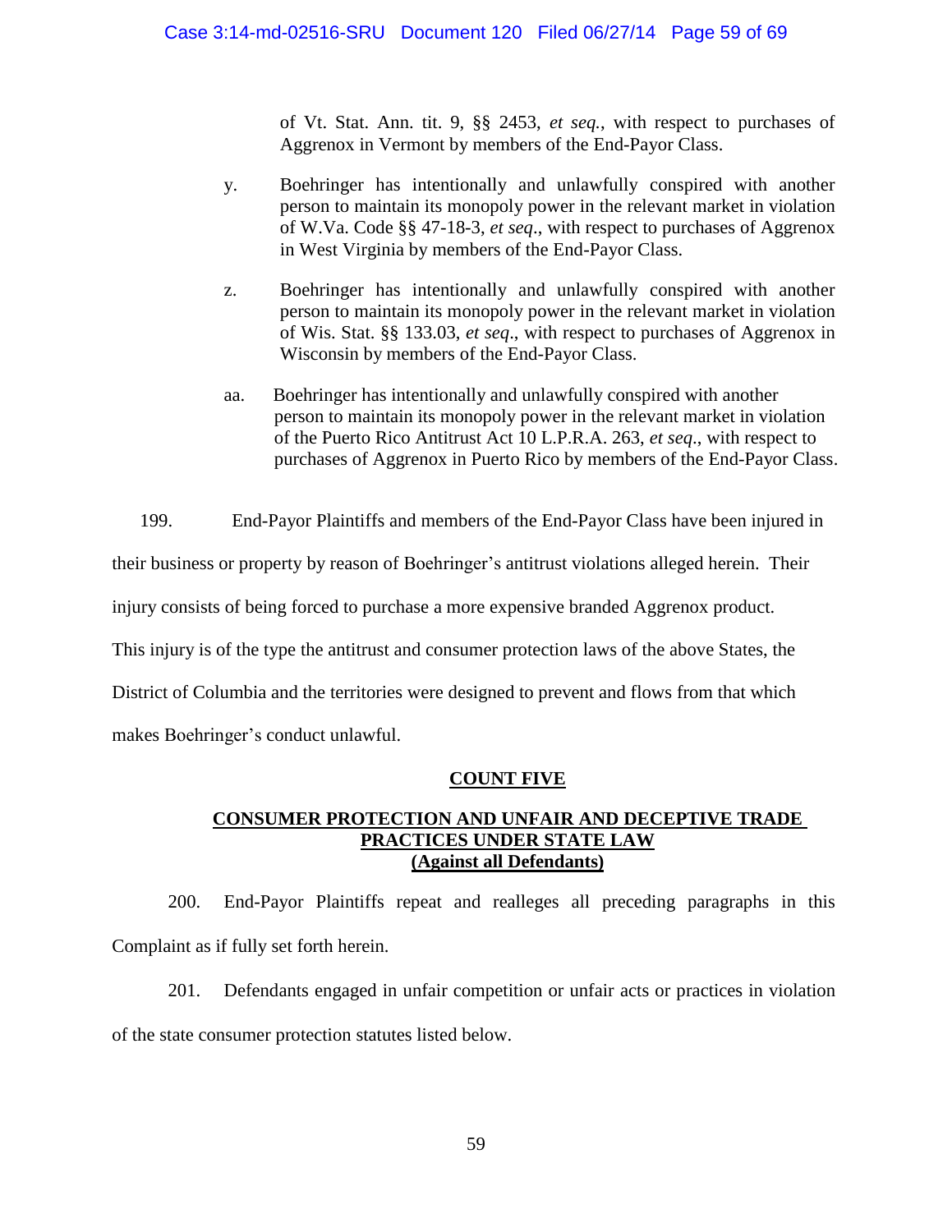# Case 3:14-md-02516-SRU Document 120 Filed 06/27/14 Page 60 of 69

202. There was a gross disparity between the price that End-Payor Plaintiffs and the End-Payor Class members paid for the brand product and the value received, given that a less expensive substitute generic product should have been available.

203. As a direct and proximate result of Defendants' unfair competition or unfair acts or practices in violation of the state consumer protection statutes listed below, End-Payor Plaintiffs and End-Payor Class members were deprived of the opportunity to purchase a generic version of Aggrenox and forced to pay higher prices.

204. By engaging in the foregoing conduct, Defendants have violated the following state unfair trade practices and consumer fraud laws:

- a. Defendants have engaged in unfair competition or unfair acts or practices in violation of Ariz. Rev. Stat. §§ 44-1522, *et seq*.
- b. Defendants have engaged in unfair competition or unfair acts or practices in violation of Cal. Bus. & Prof. Code §§ 17200, *et seq*.
- c. Defendants have engaged in unfair competition or unfair acts or practices or made false representations in violation of D.C. Code §§ 28-3901, *et seq*.
- d. Defendants have engaged in unfair competition or unfair acts or practices in violation of Fla. Stat. §§ 501.201, *et seq*.
- e. Defendants have engaged in unfair competition or unfair acts or practices in violation of Haw. Rev. Stat. §§ 480, *et seq*.
- f. Defendants have engaged in unfair competition or unfair acts or practices in violation of Iowa Code §§ 714.16, *et seq*.
- g. Defendants have engaged in unfair competition or unfair acts or practices in violation of Idaho Code Ann. §§ 48-601, *et seq*.
- h. Defendants have engaged in unfair competition or unfair acts or practices in violation of 815 Ill. Comp. Stat. Ann. §§ 505/1, *et seq*.
- i. Defendants have engaged in unfair competition or unfair acts or practices in violation of Kan. Stat. Ann. §§ 50-623, *et seq*.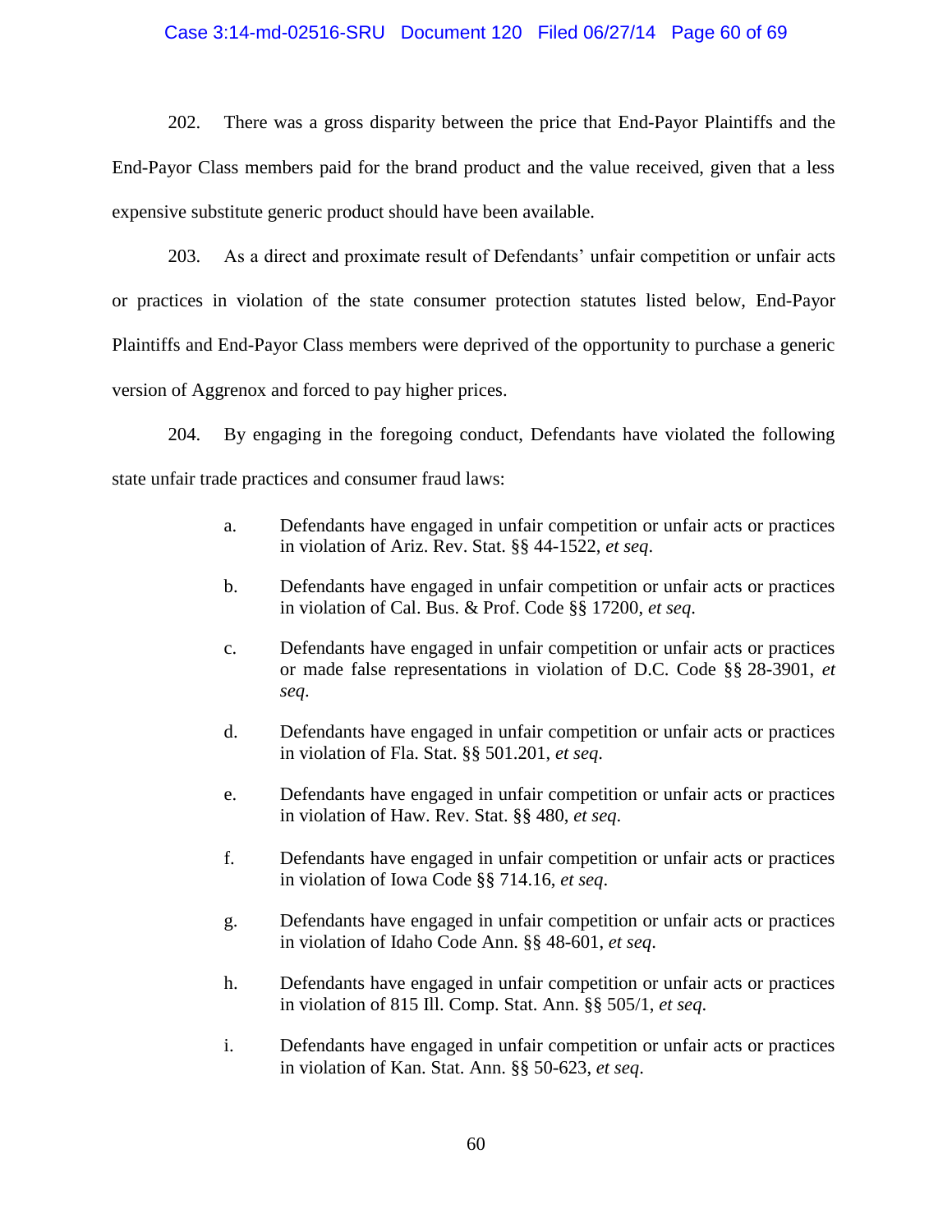- j. Defendants have engaged in unfair competition or unfair acts or practices in violation of Me. Rev. Stat. tit. 5 §§ 207, *et seq*.
- k. Defendants have engaged in unfair competition or unfair acts or practices in violation of Mass. Gen. Laws ch. 93A, *et seq*.
- l. Defendants have engaged in unfair competition or unfair acts or practices in violation of Mich. Comp. Laws Ann. §§ 445.901, *et seq*.
- m. Defendants have engaged in unfair competition or unfair acts or practices in violation of Mo. Ann. Stat. §§ 407.010, *et seq*.
- n. Defendants have engaged in unfair competition or unfair acts or practices in violation of Mont. Code Ann. §§ 30-14-101, *et seq*.
- o. Defendants have engaged in unfair competition or unfair acts or practices in violation of Neb. Rev. Stat. §§ 59-1601, *et seq*.
- p. Defendants have engaged in unfair competition or unfair acts or practices in violation of Nev. Rev. Stat. §§ 598.0903, *et seq*.
- q. Defendants have engaged in unfair competition or unfair acts or practices in violation of N.H. Rev. Stat. Ann. §§ 358-A:1, *et seq*.
- r. Defendants have engaged in unfair competition or unfair acts or practices in violation of N.M. Stat. Ann. §§ 57-12-1, *et seq*.
- s. Defendants have engaged in unfair competition or unfair acts or practices in violation of N.Y. Gen. Bus. Law §§ 349, *et seq*.
- t. Defendants have engaged in unfair competition or unfair acts or practices in violation of N.C. Gen. Stat. §§ 75-1.1, *et seq*.
- u. Defendants have engaged in unfair competition or unfair acts or practices in violation of R.I. Gen. Laws §§ 6-13.1-1, *et seq*.
- v. Defendants have engaged in unfair competition or unfair acts or practices in violation of Tenn. Code Ann. §§ 47-18-101, *et seq*.
- w. Defendants have engaged in unfair competition or unfair acts or practices in violation of Utah Code Ann. §§ 13-11-1, *et seq*.
- x. Defendants have engaged in unfair competition or unfair acts or practices in violation of Vt. Stat. Ann. tit. 9 §§ 2451, *et seq*.
- y. Defendants have engaged in unfair competition or unfair acts or practices in violation of W. Va. Code §§ 46A-6-101, *et seq*.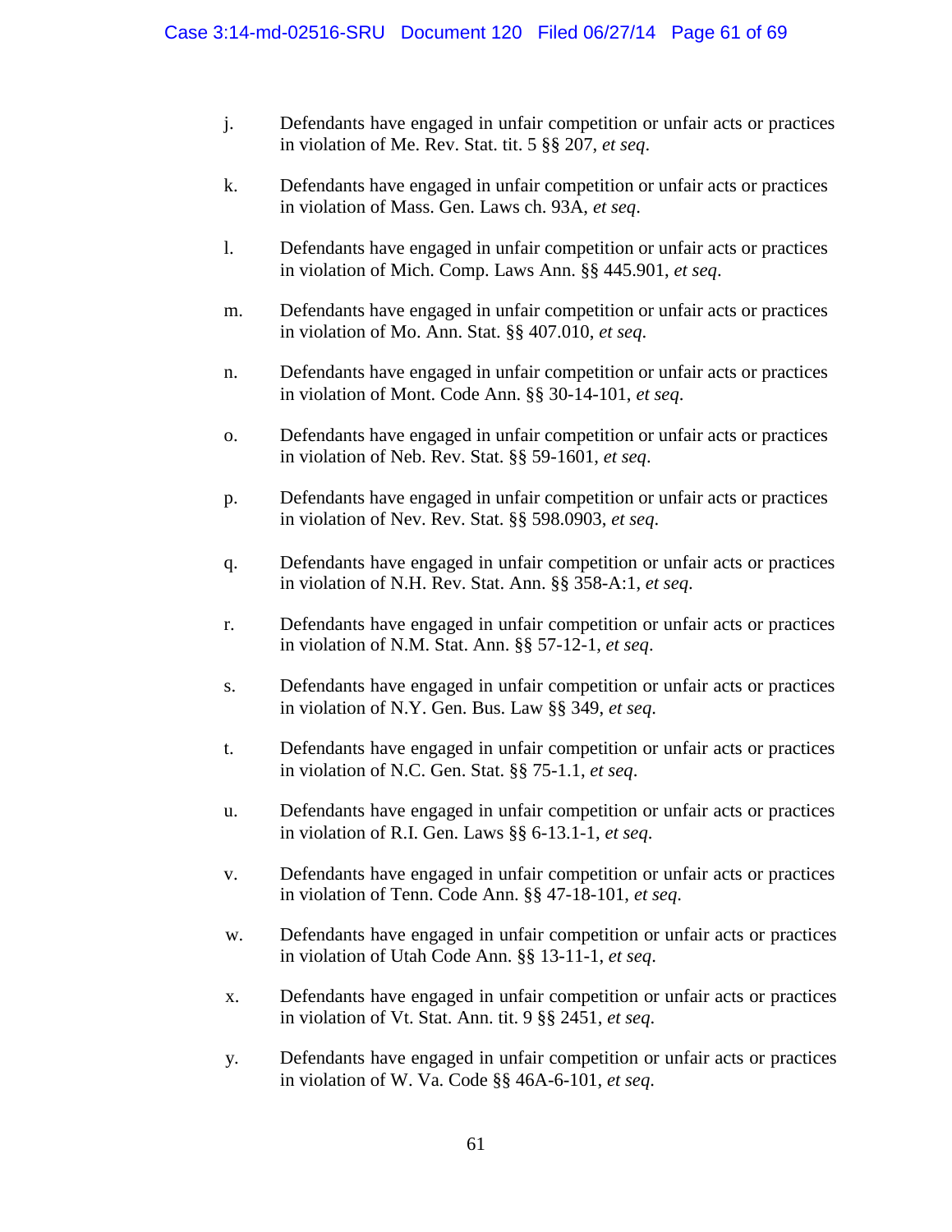z. Plaintiff and the Class have been injured in their business and property by reason of Defendants' anticompetitive, unfair or unconscionable acts alleged herein. Their injury consists of being forced to purchase a more expensive branded Aggrenox product.This injury is of the type the state consumer protection statutes were designed to prevent and directly results from Defendants' unlawful conduct.

# **COUNT SIX**

# **UNJUST ENRICHMENT (Against All Defendants)**

205. End-Payor Plaintiffs incorporate the preceding paragraphs by reference.

206. To the extent required, this claim is pled in the alternative to the other claims in this Complaint.

207. Defendants have benefited from the overcharges on sales of Aggrenox made possible by the unlawful and inequitable acts alleged in this Complaint.

208. Defendants' financial benefits are traceable to End-Payor Plaintiffs' and End-

Payor Class members' overpayments for Aggrenox.

209. End-Payor Plaintiffs and class members have conferred an economic benefit upon the Defendants in the nature of profits resulting from unlawful overcharges, to the economic detriment of End-Payor Plaintiffs and the End-Payor Class members.

210. It would be futile for End-Payor Plaintiffs and End-Payor Class members to seek a remedy from any party with whom they had or have privity of contract. Defendants have paid no consideration to anyone for any of the benefits they received indirectly from End-Payor Plaintiffs and End-Payor Class members.

211. It would be futile for End-Payor Plaintiffs and End-Payor Class members to seek to exhaust any remedy against the immediate intermediary in the chain of distribution from which they indirectly purchased Aggrenox, as those intermediaries are not liable and would not compensate End-Payor Plaintiffs and the End-Payor Class members for Defendants' unlawful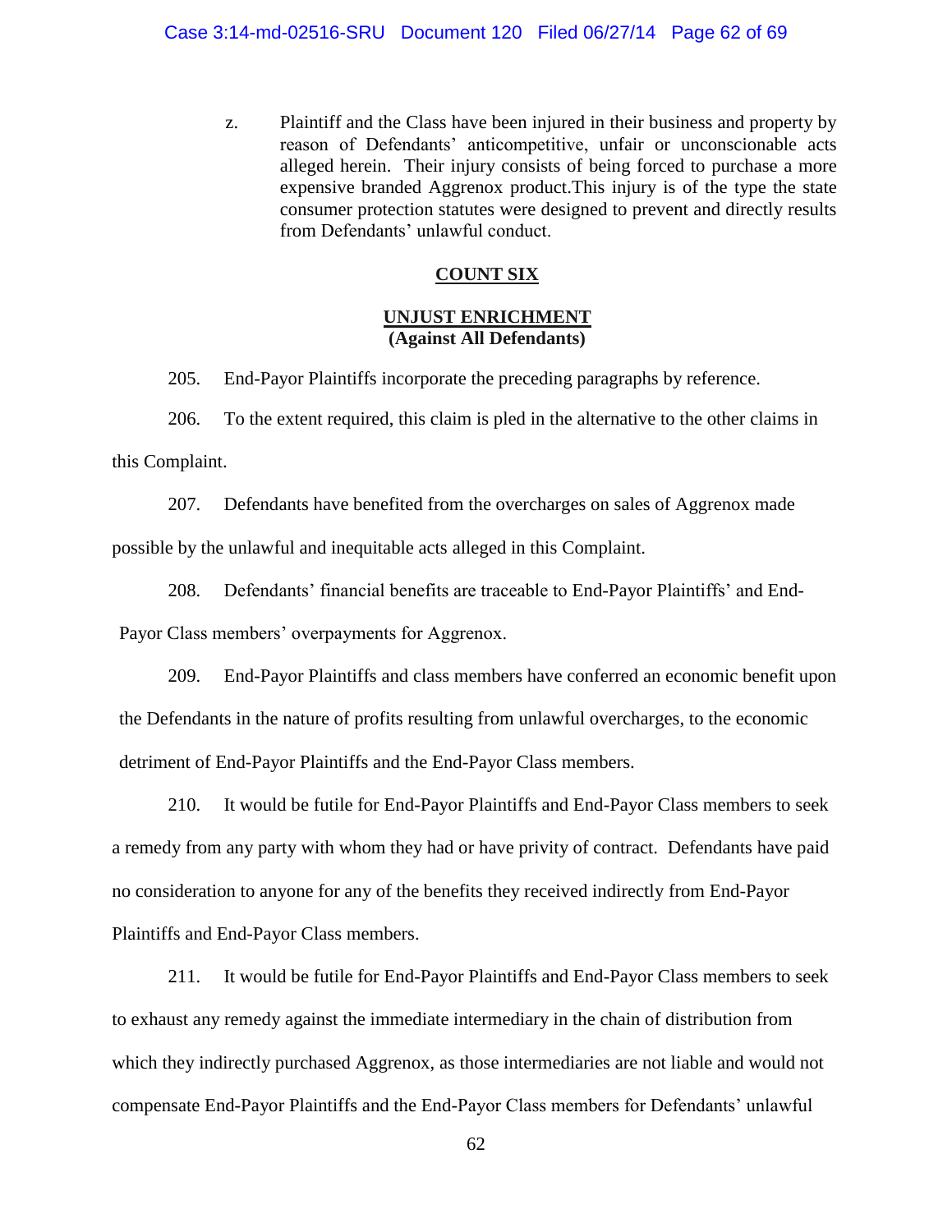## Case 3:14-md-02516-SRU Document 120 Filed 06/27/14 Page 63 of 69

conduct.

212. The economic benefit Defendants derived from charging monopolistic and artificially inflated prices for Aggrenox is a direct and proximate result of Defendants' unlawful practices.

213. The financial benefits Defendants derived rightfully belong to End-Payor Plaintiffs and End-Payor Class members, who paid anticompetitive prices that inured to Defendants' benefit.

214. It would be inequitable under unjust enrichment principles under the laws of Alabama, Alaska, Arizona, Arkansas, California, Colorado, Connecticut, Delaware, Florida, Georgia, Hawaii, Idaho, Illinois, Iowa, Kansas, Kentucky, Louisiana, Maine, Maryland, Massachusetts, Michigan, Minnesota, Mississippi, Missouri, Montana, Nebraska, Nevada, New Hampshire, New Jersey, New Mexico, New York, North Carolina, North Dakota, Oklahoma, Oregon, Pennsylvania, Rhode Island, South Carolina, South Dakota, Tennessee, Texas, Utah, Vermont, Virginia, Washington, West Virginia, Wisconsin, Wyoming, the District of Columbia and Puerto Rico for Defendants to retain any of the overcharges End-Payor Plaintiffs and End-Payor Class members paid for Aggrenox that were derived from Defendants' unfair and unconscionable methods, acts, and trade practices.

215. Defendants are aware of and appreciate the benefits bestowed upon them by End-Payor-Plaintiffs and the End-Payor Class.

216. Defendants should be compelled to disgorge all unlawful or inequitable proceeds they received in a common fund for the benefit of End-Payor Plaintiffs and End-Payor Class members.

217. A constructive trust should be imposed upon all unlawful or inequitable sums the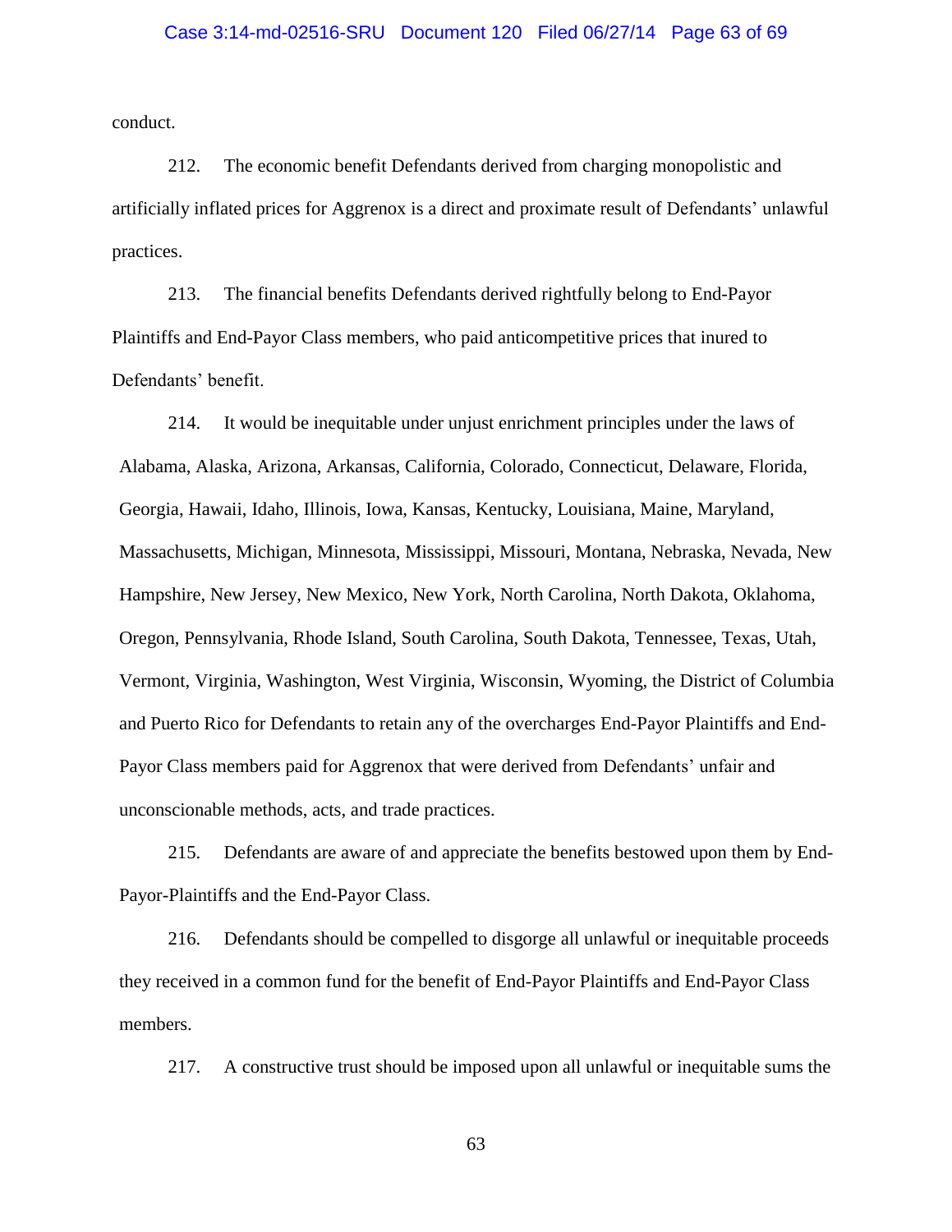Defendants received that are traceable to End-Payor Plaintiffs and End-Payor Class members.

218. End-Payor Plaintiffs and End-Payor Class members have no adequate remedy at law.

219. As a successor in interest to Barr, Teva is liable for all of Barr's anticompetitive conduct in connection with Aggrenox. And by joining an ongoing unlawful agreement to restrain trade, Teva is liable for all conduct that occurred prior to the date on which it joined the ongoing unlawful course of conduct. In addition, Teva is liable for its own unlawful conduct.

# **COUNT SEVEN UNJUST ENRICHMENT (Connecticut Unjust Enrichment Count Against All Defendants)**

220. End-Payor Plaintiffs incorporate the preceding paragraphs by reference.

221. To the extent required, this claim is pled in the alternative to the other claims in this Complaint. Defendant Boehringher is headquartered in Ridgefield, Connecticut. Connecticut unjust enrichment law can be applied to a national class since the conduct in this case emanated from Boehringher's Connecticut headquarters.

222. Defendants have benefited from the overcharges on sales of Aggrenox made possible by the unlawful and inequitable acts alleged in this Complaint.

223. Defendants' financial benefits are traceable to End-Payor Plaintiffs' and End-

Payor Class members' overpayments for Aggrenox.

224. End-Payor Plaintiffs and class members have conferred an economic benefit upon the Defendants in the nature of profits resulting from unlawful overcharges, to the economic detriment of End-Payor Plaintiffs and the End-Payor Class members.

225. It would be futile for End-Payor Plaintiffs and End-Payor Class members to seek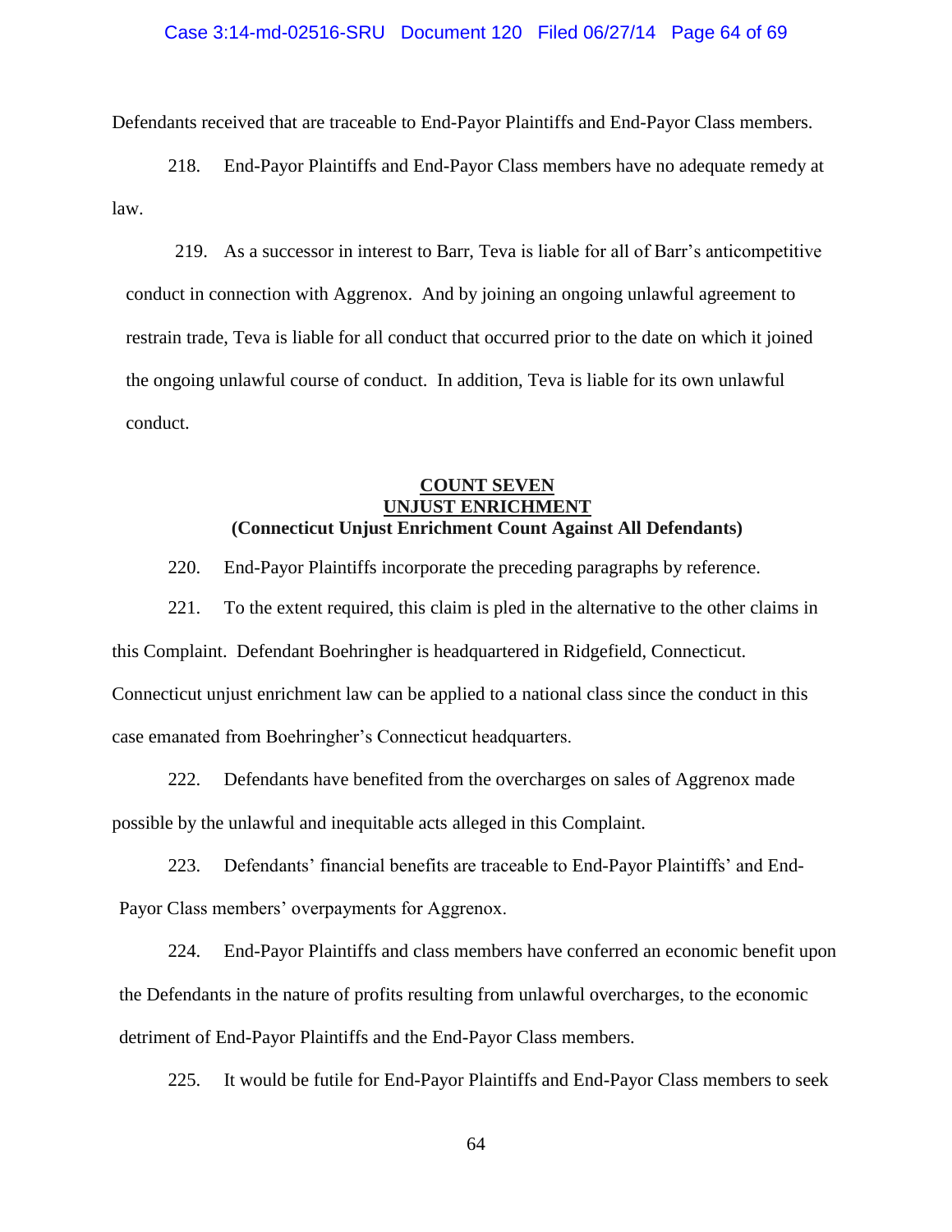## Case 3:14-md-02516-SRU Document 120 Filed 06/27/14 Page 65 of 69

a remedy from any party with whom they had or have privity of contract. Defendants have paid no consideration to anyone for any of the benefits they received indirectly from End-Payor Plaintiffs and End-Payor Class members.

226. It would be futile for End-Payor Plaintiffs and End-Payor Class members to seek to exhaust any remedy against the immediate intermediary in the chain of distribution from which they indirectly purchased Aggrenox, as those intermediaries are not liable and would not compensate End-Payor Plaintiffs and the End-Payor Class members for Defendants' unlawful conduct.

227. The economic benefit Defendants derived from charging monopolistic and artificially inflated prices for Aggrenox is a direct and proximate result of Defendants' unlawful practices.

228. The financial benefits Defendants derived rightfully belong to End-Payor Plaintiffs and End-Payor Class members, who paid anticompetitive prices that inured to Defendants' benefit.

229. It would be inequitable under unjust enrichment principles under the law of Connecticut for Defendants to retain any of the overcharges End-Payor Plaintiffs and End-Payor Class members paid for Aggrenox that were derived from Defendants' unfair and unconscionable methods, acts, and trade practices.

230. Defendants are aware of and appreciate the benefits bestowed upon them by End-Payor-Plaintiffs and the End-Payor Class.

231. Defendants should be compelled to disgorge all unlawful or inequitable proceeds they received in a common fund for the benefit of End-Payor Plaintiffs and End-Payor Class members.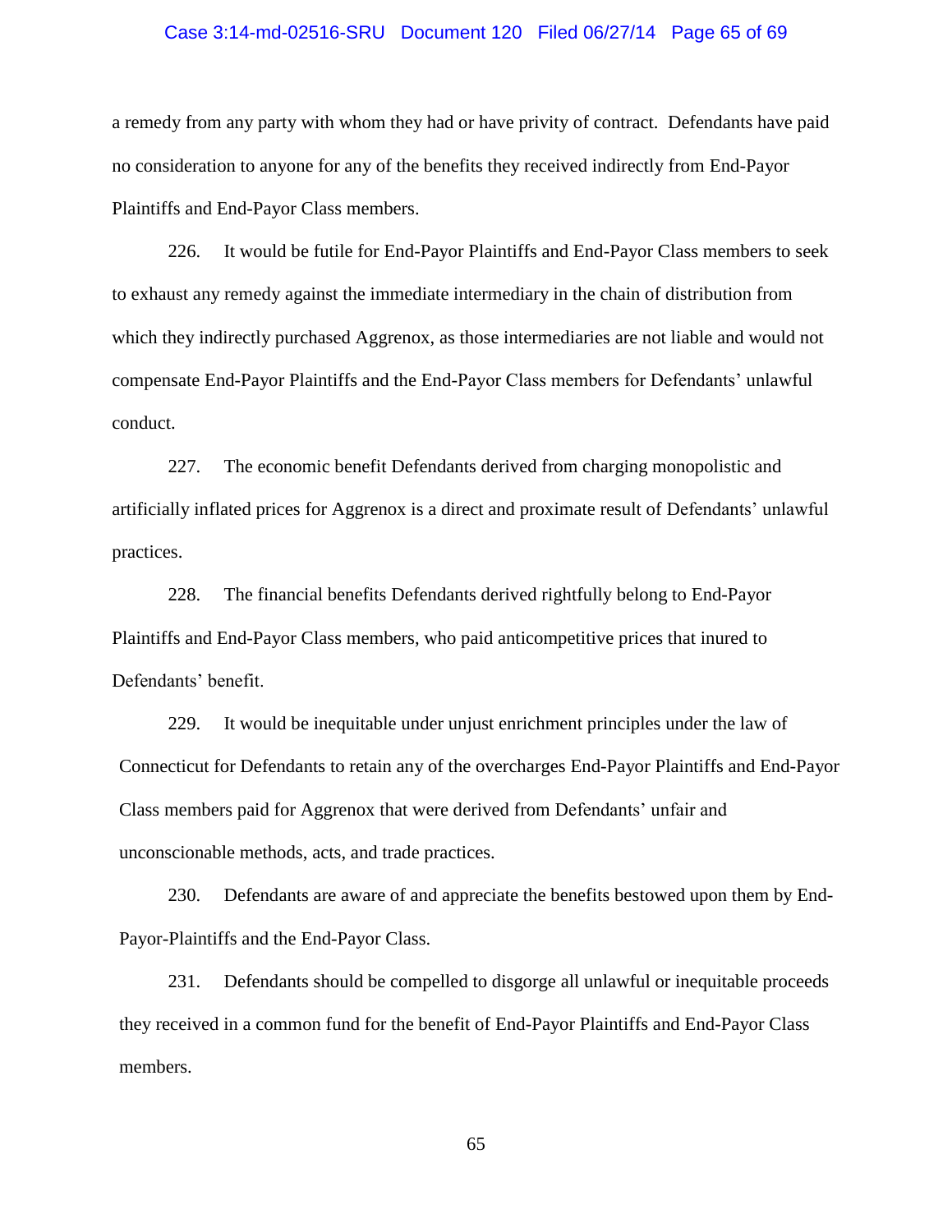# Case 3:14-md-02516-SRU Document 120 Filed 06/27/14 Page 66 of 69

232. A constructive trust should be imposed upon all unlawful or inequitable sums the Defendants received that are traceable to End-Payor Plaintiffs and End-Payor Class members.

233. End-Payor Plaintiffs and End-Payor Class members have no adequate remedy at law. As a successor in interest to Barr, Teva is liable for all of Barr's anticompetitive conduct in connection with Aggrenox. And by joining an ongoing unlawful agreement to restrain trade, Teva is liable for all conduct that occurred prior to the date on which it joined the ongoing unlawful course of conduct. In addition, Teva is liable for its own unlawful conduct.

# **XIV. DEMAND FOR JUDGMENT**

WHEREFORE, End-Payor Plaintiffs, on their own behalf and on behalf of the proposed

End-Payor Class, demands a judgment that:

- A. Determines that this case may be maintained as a class action pursuant to Federal Rule of Civil Procedure 23(a), (b)(2), and (b)(3), directs that reasonable notice of this case be given to class members under Rule  $23(c)(2)$ , and declares that End-Payor Plaintiffs are proper representative of the class;
- B. Declares that Defendants' conduct violated Sections 1 and 2 of the Sherman Act, the other statutes set forth above, and the common law of unjust enrichment;
- C. Enjoins Defendants from continuing their illegal activities;
- D. Enters joint and several judgments against Defendants and in favor of End-Payor Plaintiffs and the End-Payor Class;
- E. Grants End-Payor Plaintiffs and the End-Payor Class equitable relief in the nature of disgorgement, restitution, and the creation of a constructive trust to remedy the Defendants' unjust enrichment;
- F. Awards the End-Payor Class damages and, where applicable, treble, multiple, punitive, and other damages, in an amount to be determined at trial, including interest;
- G. Awards End-Payor Plaintiffs and the End-Payor Class their costs of suit, including reasonable attorneys' fees as provided by law; and
- H. Grants further relief as necessary to correct for the anticompetitive market effects caused by Defendants' unlawful conduct, as the Court deems just.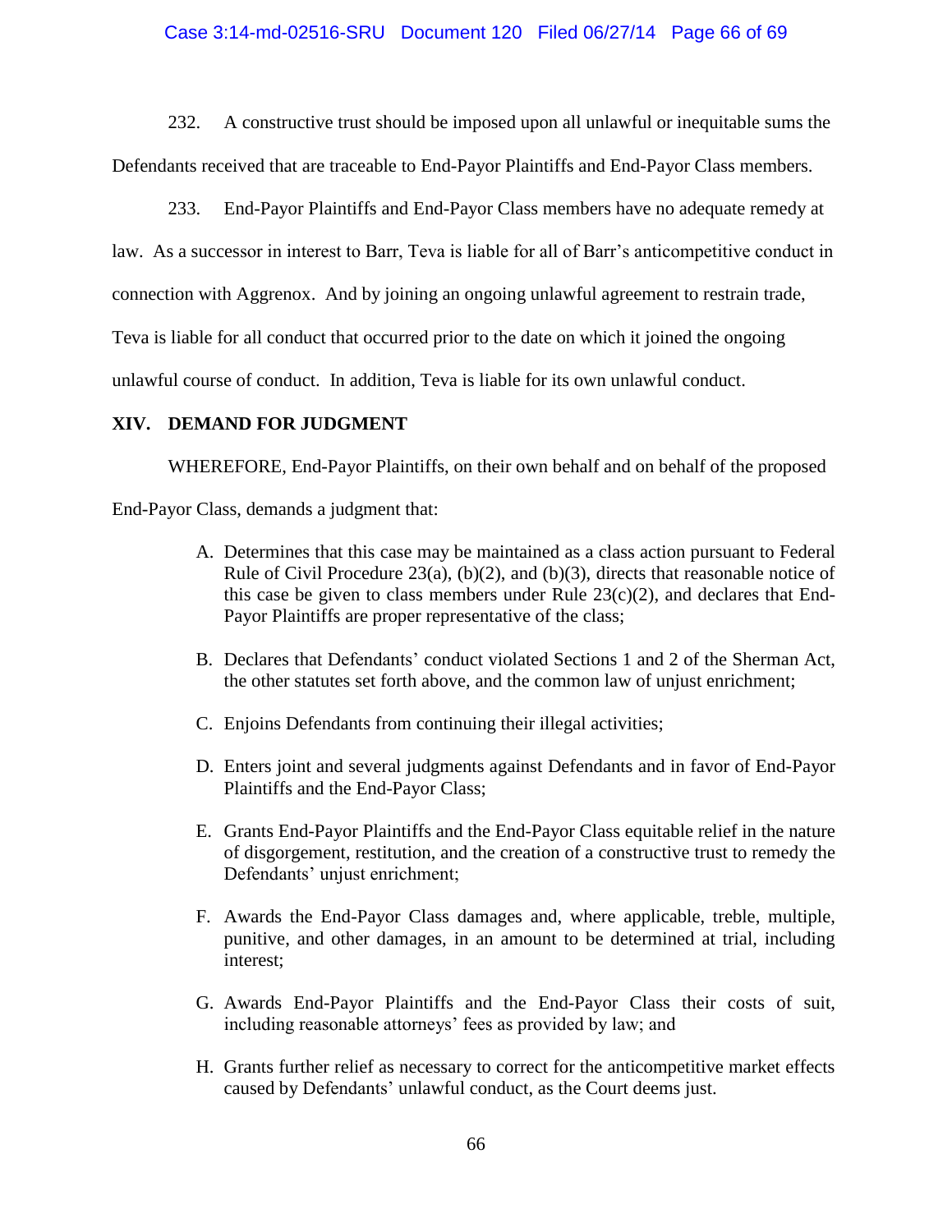# **XV. JURY DEMAND**

Pursuant to Rule 38 of the Federal Rules of Civil Procedure, End-Payor Plaintiffs, on behalf of themselves and the proposed End-Payor Class, demand a trial by jury on all issues so triable.

June 27, 2014 By: */s/ Michael M. Buchman*

Michael M. Buchman John A. Ioannou **MOTLEY RICE LLC** 600 Third Avenue, Suite 2101 New York, NY 10016 Telephone: (212) 577-0040 Facsimile: (212) 577-0054 mbuchman@motleyrice.com [jioannou@motleyrice.com](mailto:jioannou@motleyrice.com)

William H. Narwold Mathew P. Jasinski **MOTLEY RICE LLC** One Corporate Center 20 Church Street,  $17<sup>th</sup>$  Floor Hartford, CT 06103 Telephone: (860) 882-1676 bnarwold@motleyrice.com mjasinski@motleyrice.com

# *Liaison Counsel for the Proposed End-Payor Class*

Marvin A. Miller Lori A. Fanning MILLER LAW LLC 115 S. LaSalle Street, Suite 2910 Chicago, IL 60603 Telephone: (312) 332-3400 [mmiller@MillerLawLLC.com](mailto:mmiller@MillerLawLLC.com) [lfanning@millerlawllc.com](mailto:lfanning@millerlawllc.com)

Steve D. Shadowen Anne K. Fornecker **HILLIARD & SHADOWEN LLC** 39 West Main Street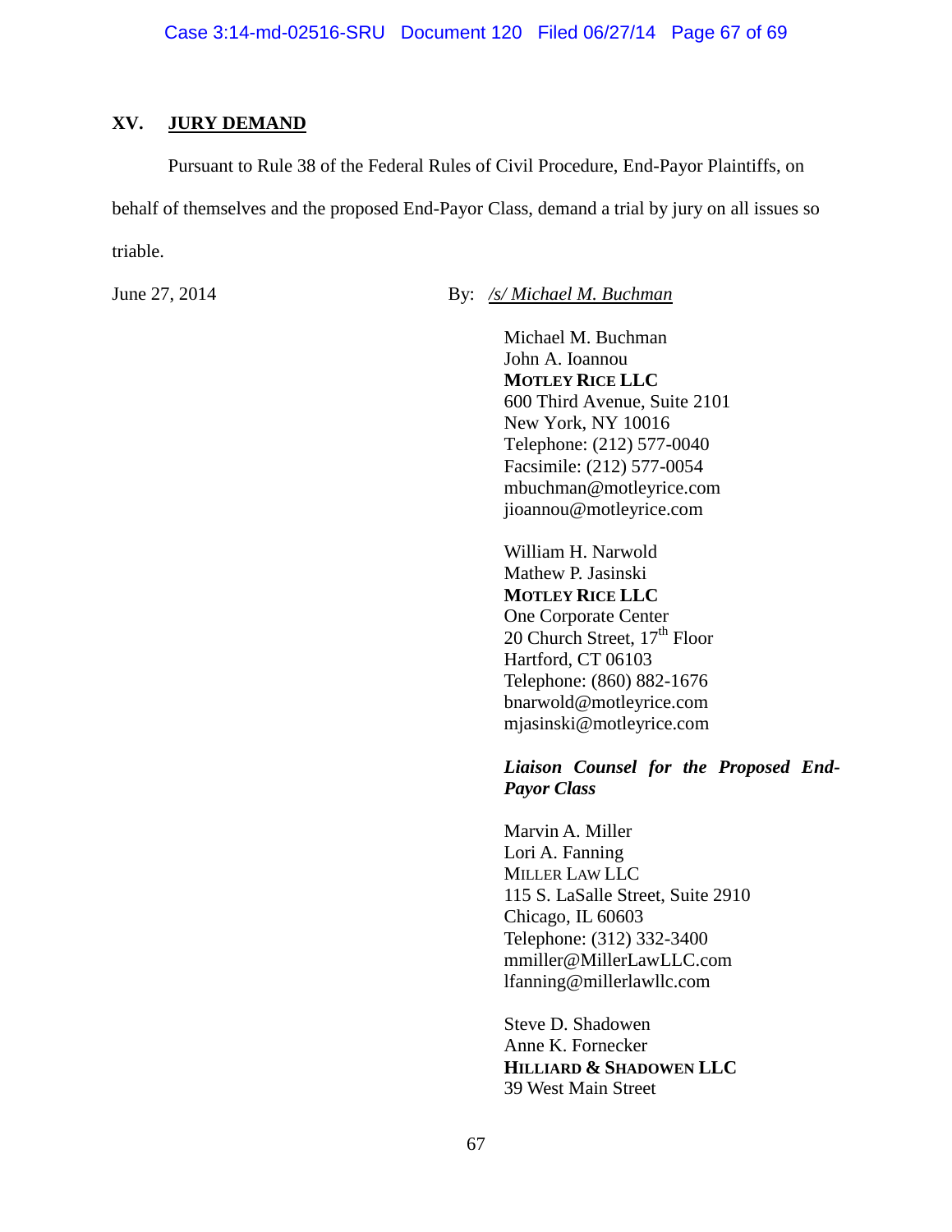Mechanicsburg, PA 17055 Telephone: (855) 344-3928 [steve@hilliardshadowenlaw.com](mailto:steve@hilliardshadowenlaw.com) anne@hilliardshadowen.com

Vincent Esades David R. Woodward Renae D. Steiner **HEINS MILLS & OLSON, P.L.C.** 310 Clifton Avenue Minneapolis, MN 55403 Telephone: (612) 338-4605 vesades@heinsmills.com dwoodward@heinsmills.com [rsteiner@heinsmills.com](mailto:rsteiner@heinsmills.com)

# *Interim Co-Lead Counsel for the Proposed End-Payor Class*

Daniel C. Girard Dena C. Sharp Scott M. Grzenczyk **GIRARD GIBBS LLP** 601 California Street San Francisco, CA 94108 Telephone: (415) 981-4800 [dcg@girardgibbs.com](mailto:dcg@girardgibbs.com) chc@girardgibbs.com [smg@girardgibbs.com](mailto:smg@girardgibbs.com)

J. Douglas Richards Sharon K. Robertson **COHEN MILSTEIN SELLERS & TOLL, PLLC** 88 Pine Street, 14th Floor New York, New York 10005 Tel: (212) 838-7797 Fax: (212) 838-7745 [drichards@cohenmilstein.com](mailto:drichards@cohenmilstein.com) srobertson@cohenmilstein.com

David W. Mitchell Brian O. O'Mara **ROBBINS GELLAR RUDMAN & DOWD LLP** 655 West Broadway, Suite 1900 San Diego, CA 92101